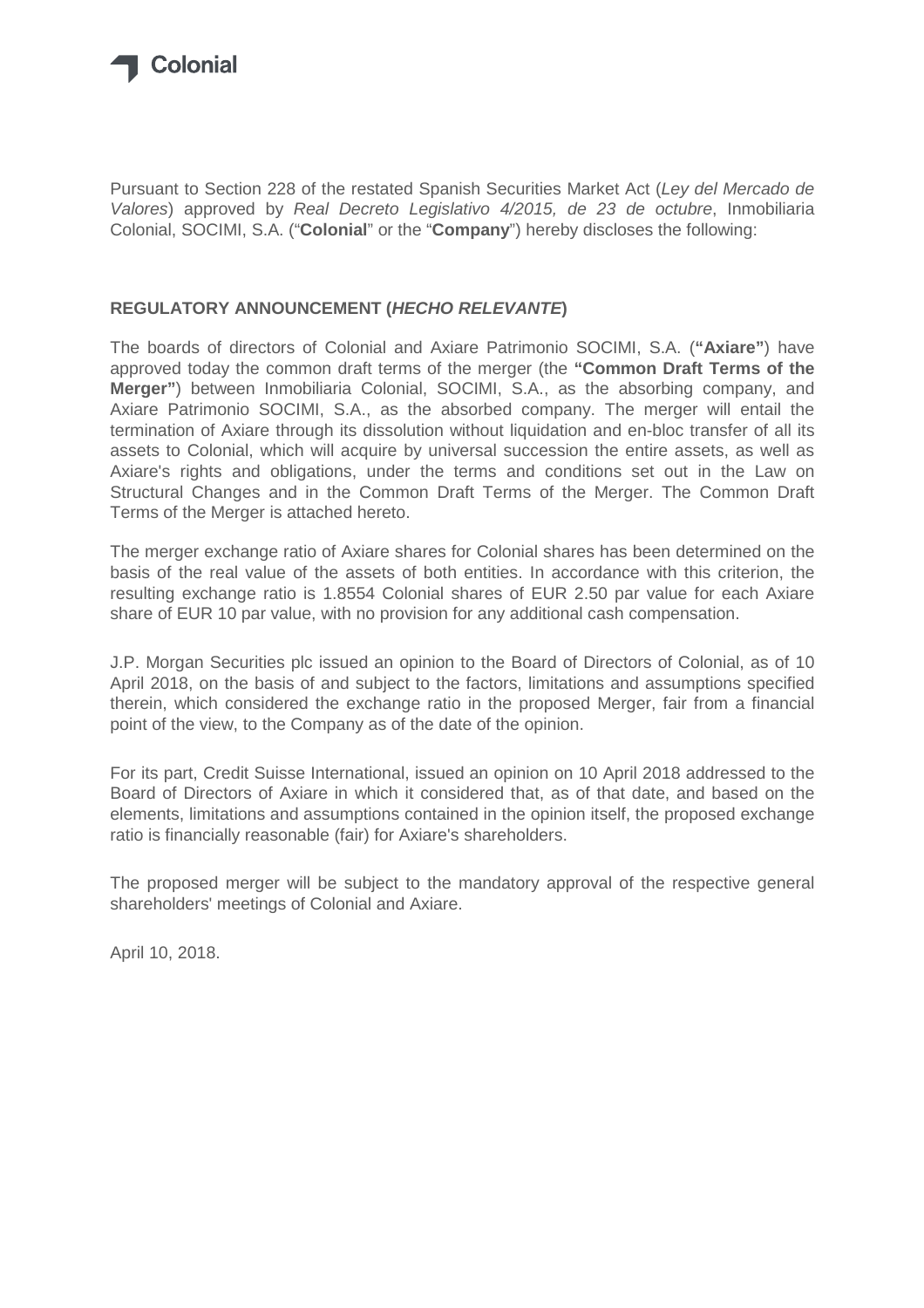# **COMMON DRAFT TERMS OF THE MERGER**

by and between

# **INMOBILIARIA COLONIAL, SOCIMI, S.A.**

(as absorbing company)

and

# **AXIARE PATRIMONIO SOCIMI, S.A.**

(as absorbed company)

April 2018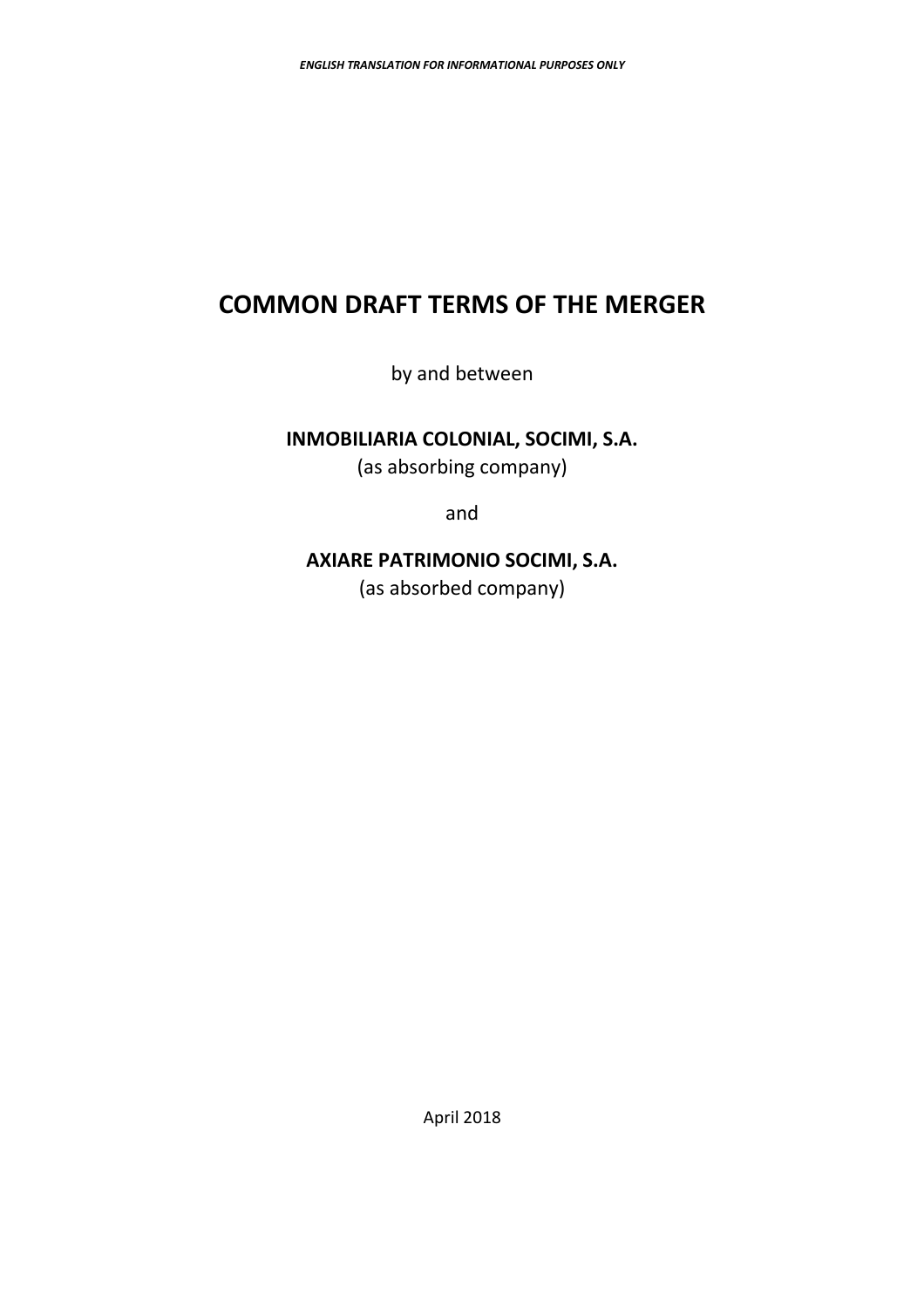#### **INDEX**

| 1.                 |                                                                                           |  |
|--------------------|-------------------------------------------------------------------------------------------|--|
| 2.                 |                                                                                           |  |
| 3.<br>3.1.<br>3.2. |                                                                                           |  |
| 4.                 |                                                                                           |  |
| 4.1.               |                                                                                           |  |
| 4.2.<br>4.3.       |                                                                                           |  |
| 4.4.               |                                                                                           |  |
| 5.                 |                                                                                           |  |
| 5.1.               |                                                                                           |  |
| 5.2.               |                                                                                           |  |
| 6.                 |                                                                                           |  |
| 7.                 |                                                                                           |  |
| 8.                 | DATE ON WHICH THE NEW SHARES DELIVERED TO SERVICE THE EXCHANGE WILL ENTITLE               |  |
| 9.                 |                                                                                           |  |
| 10.                |                                                                                           |  |
| 11.                |                                                                                           |  |
| 12.                |                                                                                           |  |
| 13.                | POSSIBLE CONSEQUENCES OF THE MERGER FOR EMPLOYEES, AND ITS POTENTIAL IMPACT ON            |  |
| 13.1.              |                                                                                           |  |
| 13.2.              |                                                                                           |  |
| 13.3.              |                                                                                           |  |
| 14.                |                                                                                           |  |
| 14.1.              |                                                                                           |  |
| 14.2.              |                                                                                           |  |
| 14.3.              | Resources and deadlines for repayment by Colonial of debts contracted for the acquisition |  |
|                    | of control over or the assets of Axiare (Article 35 of the Law on Structural Changes) 8   |  |
| 14.4.              |                                                                                           |  |
| 14.5.              |                                                                                           |  |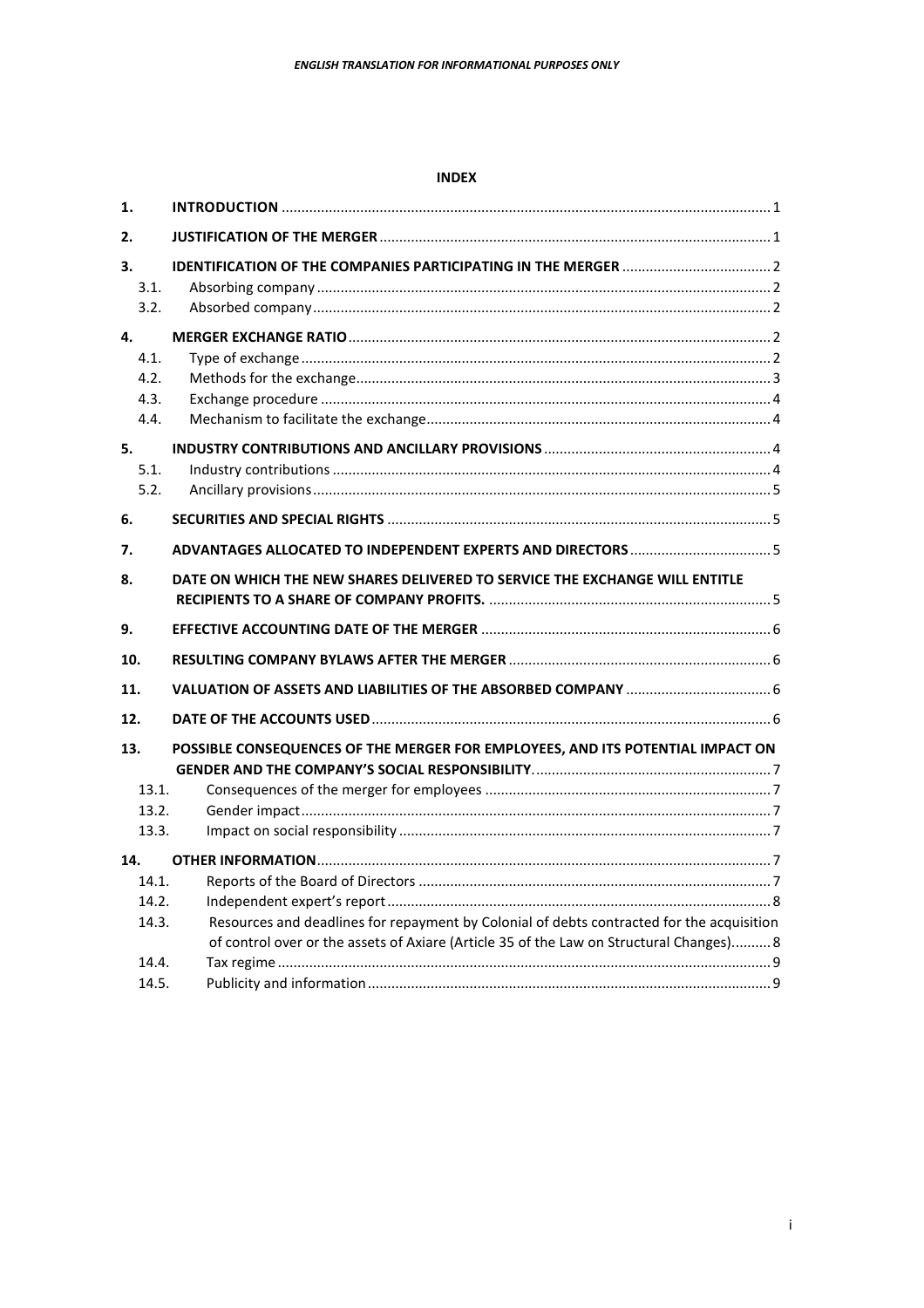# **1. INTRODUCTION**

The planned transaction consists of a merger by absorption (the "**Merger**") between Inmobiliaria Colonial, SOCIMI, S.A. ("**Colonial**", jointly with the companies in its group, the "**Colonial Group**"), as the absorbing company, and Axiare Patrimonio SOCIMI, S.A. ("**Axiare**"), as the absorbed company. In accordance with the provisions of Articles 22 and 23 of *Law 3/2009 of 3 April on structural changes to commercial companies* (the "**Law on Structural Changes**"), the Merger will entail the termination of Axiare through its dissolution without liquidation and en-bloc transfer of all its assets to Colonial, which will acquire by universal succession the entire assets, as well as Axiare's rights and obligations, under the terms and conditions set out in the Law on Structural Changes and in this common draft terms of the merger, (the "**Common Draft Terms of the Merger**").

In this regard, for the purposes of the provisions of articles 30, 31 and concordant of the Law on Structural Changes, the boards of directors of Colonial and Axiare have drawn up and signed this Common Draft Terms of the Merger, which will be submitted for approval to the respective shareholders' meetings of Colonial and Axiare, in accordance with the provisions of article 40 of the Law on Structural Changes.

At the date of this Common Draft Terms of the Merger, Colonial is the holder of 68,674,633 Axiare shares, accounting for 86.86% of its share capital.

# **2. JUSTIFICATION OF THE MERGER**

From Colonial's perspective, the objective of the planned Merger is the internal reorganisation of the Colonial Group with the following aims: (i) to consolidate Colonial's position in the prime office sector; (ii) to streamline and optimise the organisational and functional structure of the Group and (iii) to improve its financial structure. In short, the objective of the planned merger for Colonial is to respond to the challenges of the current real estate sector by strengthening the competitive position, as well as to achieve a greater dimension and efficiency of the Spanish business side of Colonial Group and an improvement in the profitability of its projects and investments. In this vein, both Colonial and Axiare develop highly specialised businesses in the same sector (prime offices), so their integration into a single company is expected to generate significant synergies, in addition to a reduction of operational and functional costs. Axiare's debt will also benefit from an improvement in its credit quality by becoming part of a group with an Investment Grade rating. Therefore, the Merger will enable Colonial to consolidate its leadership in the prime office market in Spain, attain greater size and liquidity in capital markets, and achieve operating and financial synergies.

From Axiare's perspective, its merger with Colonial will generate significant integration synergies, reduce operational and functional costs, and develop a common management and strategy for the different assets of both companies. Moreover, the planned merger will turn Axiare's shareholders into shareholders of Colonial, considering Colonial is a leading real estate company in the prime office market in Europe, whose shares are more liquid than Axiare's, and it also forms part of the Ibex 35.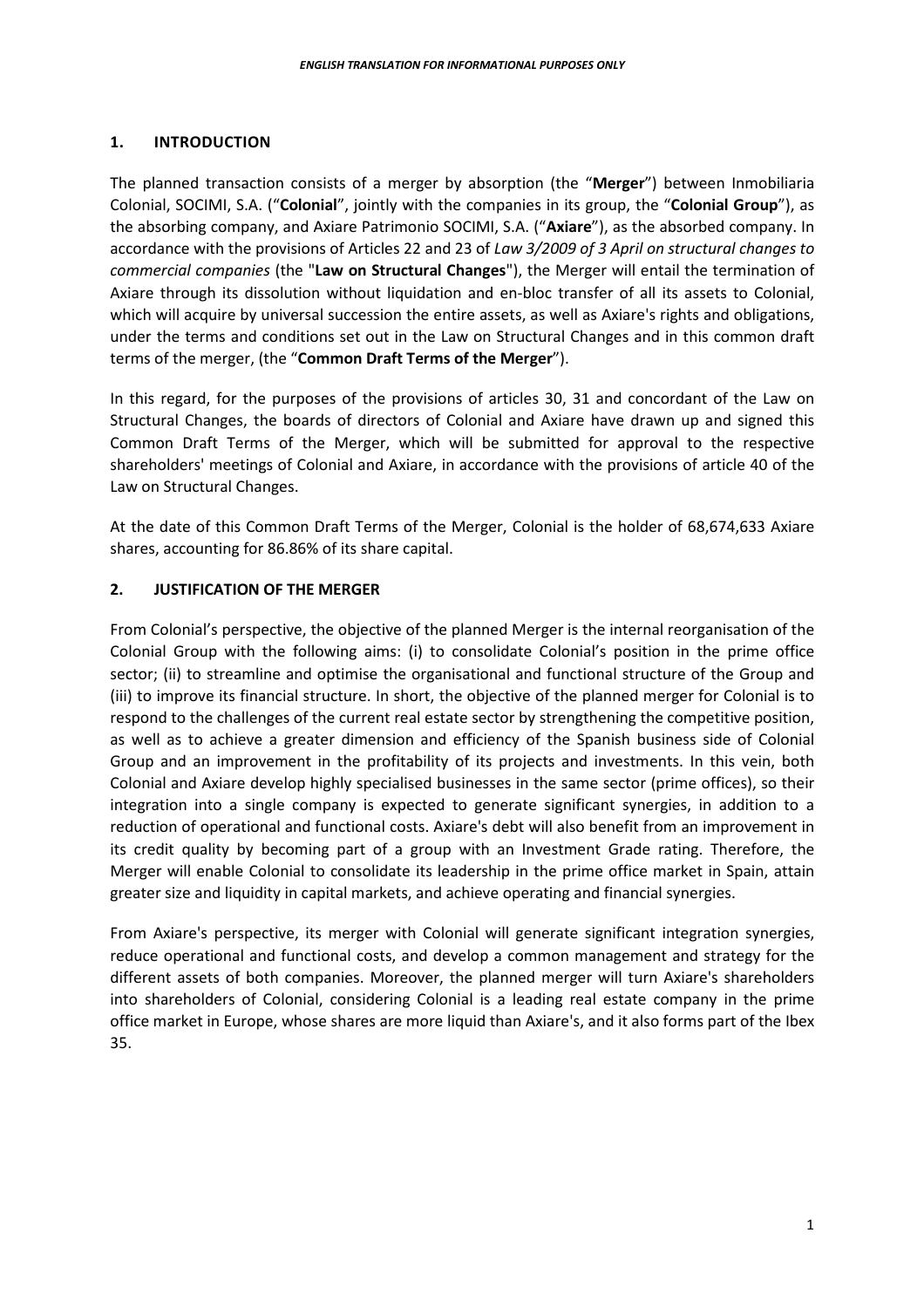#### **3. IDENTIFICATION OF THE COMPANIES PARTICIPATING IN THE MERGER**

# **3.1. Absorbing company**

Inmobiliaria Colonial, SOCIMI, S.A. is a Spanish public liability company ("sociedad anónima"), with registered office in Madrid, Paseo de la Castellana, 52, 5ª planta, post code 28046, with tax number (NIF) A-28027399 and legal entity identifier (LEI) 95980020140005007414. Colonial is registered in the Commercial Registry of Madrid, in volume 36660, page 87 and sheet number M-30822.

As of the date of this Common Draft Terms of the Merger, Colonial's share capital amounted to 1,088,293,390.00 euros, divided into 435,317,356 shares of a par value of 2.50 euros each, belonging to a single class and series, fully subscribed and paid up and represented by entries in registered accounts and recorded in the corresponding accounting records kept by Sociedad de Gestión de los Sistemas de Registro, Compensación y Liquidación de Valores, S.A. Unipersonal ("**Iberclea**r") and its participating entities. All of Colonial's shares are listed on the Madrid and Barcelona Stock Exchanges and included in the Spanish Stock Exchanges' Interconnection System (Continuous Market).

# **3.2. Absorbed company**

Axiare Patrimonio SOCIMI, S.A. is a Spanish public liability company ("sociedad anónima"), with registered office in Madrid, Calle José Ortega y Gasset, 29, 5ª planta, postcode 28006, with tax number (NIF) A-86971249 and legal entity identifier (LEI) 959800A9PB7NMEC9M863. Axiare is registered in the Commercial Registry of Madrid, in volume 32158, page 171, section 8, sheet number M-578698.

As of the date of this Common Draft Terms of the Merger, Axiare's share capital stood at 790,624,860.00 euros, divided into 79,062,486 ordinary registered shares with a par value of 10 euros each, of the same class and series, fully subscribed and paid up and represented by entries in registered accounts kept by Iberclear and its participating entities. Axiare's shares are admitted for trading on the Madrid, Barcelona, Bilbao and Valencia Stock Exchanges and included in the Spanish Stock Exchanges' Interconnection System (Continuous Market).

#### **4. MERGER EXCHANGE RATIO**

# **4.1. Type of exchange**

The merger exchange ratio of Axiare shares for Colonial shares has been determined on the basis of the real value of the assets of both entities. In accordance with this criterion, the resulting exchange ratio is 1.8554 Colonial shares of EUR 2.50 par value for each Axiare share of EUR 10 par value, with no provision for any additional cash compensation.

Of the valuation methods analysed by Colonial and Axiare, the exchange ratio calculated on the basis of the valuation of the assets was considered to be the most relevant for the purposes of determining the real value of the assets of Colonial and Axiare, in accordance with Article 25 of the Law on Structural Changes. In particular, the so-called "EPRA NAV" of Colonial and Axiare has been considered for the purpose of determining the exchange ratio of the Merger. The EPRA NAV is a method commonly accepted by the international financial community, to value real estate companies, which consists of calculating the net asset value on the basis of the company's own funds and adjusting certain items in accordance with the recommendations of the EPRA (*European Public Real Estate Association*).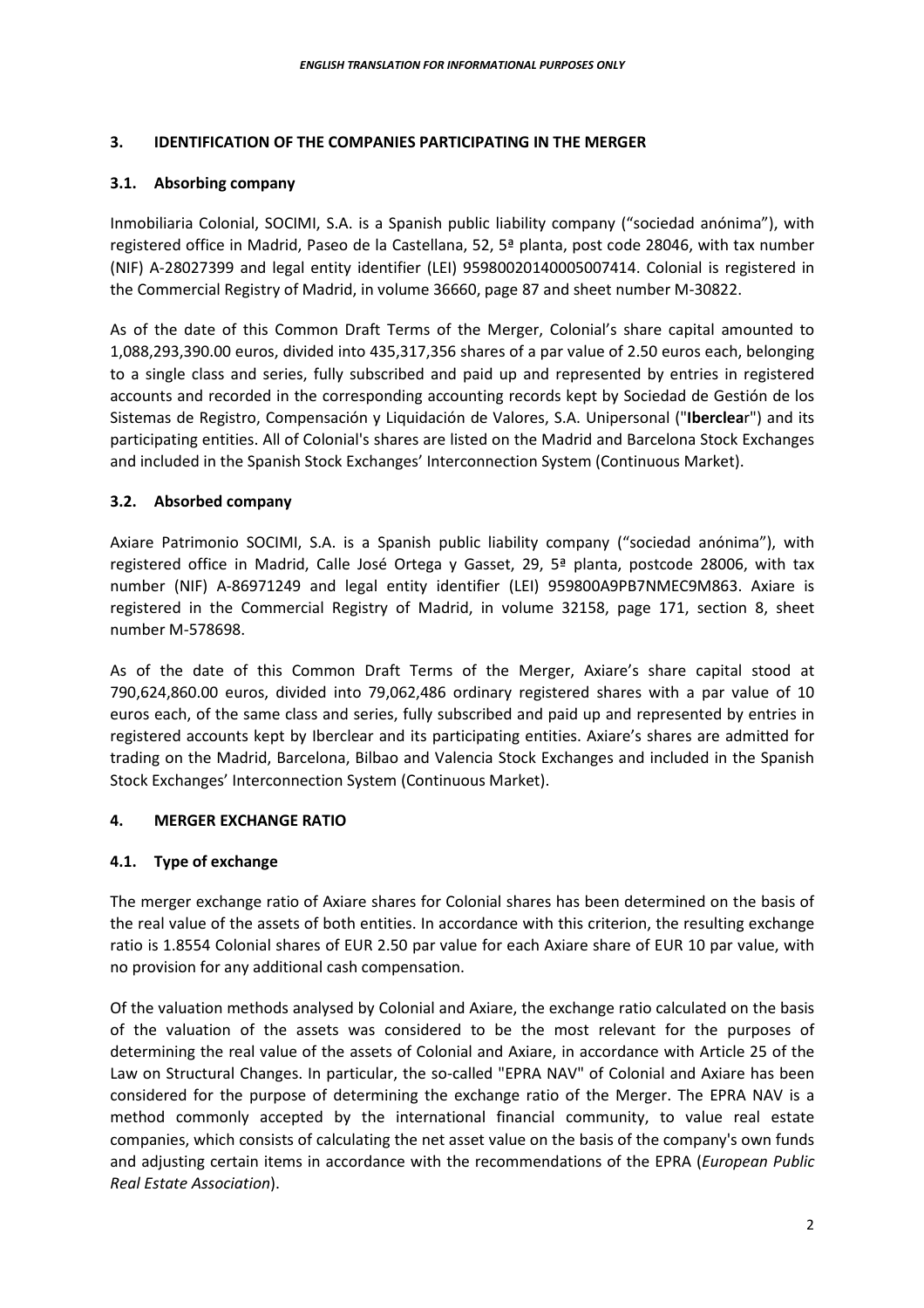In this regard, the EPRA NAV calculated at 31 December 2017, adjusted for the relevant events occurring after that date, has been taken into account. Specifically, in relation to Colonial's EPRA NAV, account has been taken of (i) the impact of the outcome of the takeover bid on all of Axiare's shares, settled on 7 February 2018 (the **"Bid"**); (ii) the reversal of provisions relating to the settlement of the incentive and indemnity plan for the Axiare workforce that Colonial adjusted in its NAV published in December 2017; and (iii) the final dividend included in the proposed distribution of 2017 income in the financial statements prepared by the former Board of Directors of Axiare, attributable to Colonial's interest in Axiare, which will be paid prior to the date of registration of the Merger, as well as the dividend proposed in financial statements of Colonial, which is expected to be paid before the registration of the Merger. In relation to Axiare's EPRA NAV, account has been taken of (i) the settlement of the long-term incentive plan, according to the regulatory announcement published by the Spanish Securities Market Commission (CNMV) on 24 January 2018 (registration number 260962); (ii) the indemnities accrued in favour of the management team that were agreed by Axiare's previous Board of Directors; (iii) the final dividend included in the proposed distribution of the profit for 2017 included in the financial statements prepared by the former Board of Directors of Axiare, which will be paid prior to the date of registration of the Merger; and (iv) the income from the sale of Axiare's treasury stock in the context of the Bid.

J.P. Morgan Securities plc issued an opinion to the Board of Directors of Colonial, as of 10 April 2018, on the basis of and subject to the factors, limitations and assumptions specified therein, which considered the exchange ratio in the proposed Merger, fair from a financial point of the view, to the Company as of the date of the opinion.

For its part, Credit Suisse International, issued an opinion on 10 April 2018 addressed to the Board of Directors of Axiare in which it considered that, as of that date, and based on the elements, limitations and assumptions contained in the opinion itself, the proposed exchange ratio is financially reasonable (fair) for Axiare's shareholders.

# **4.2. Methods for the exchange**

Colonial will exchange the Axiare shares in accordance with the exchange ratio set forth in the preceding paragraph 4.1 by delivering newly issued ordinary shares.

In this regard, Colonial will increase its share capital by the amount necessary to service the exchange by issuing and delivering ordinary shares of Colonial. The subscription of the new shares of Colonial will be reserved for Axiare shareholders and, as a result, there will be no pre-emptive subscription rights for Colonial's shareholders, in accordance with the provisions of Article 304.2 of the revised text of the Spanish Limited Liability Companies Law approved by Royal Legislative Decree 1/2010 of 2 July (the "**Spanish Limited Liability Companies Law**").

The newly issued shares shall be represented by book entries in the accounting records kept by Iberclear and its participating entities. Colonial will apply for admission of the new shares for trading on the Madrid and Barcelona stock exchanges and on any other markets in which the Colonial's shares are traded at the time of implementing the corresponding resolution, and for them to be included on the Spanish Stock Market's securities Interconnection System (Continuous Market).

On the other hand, as of the date of this Common Draft Terms of the Merger, Colonial owns 68,674,633 shares of Axiare, representing 86.86% of its share capital. It is also stated that, as of the date of this Common Merger Project, Axiare does not have any treasury shares of its own. In this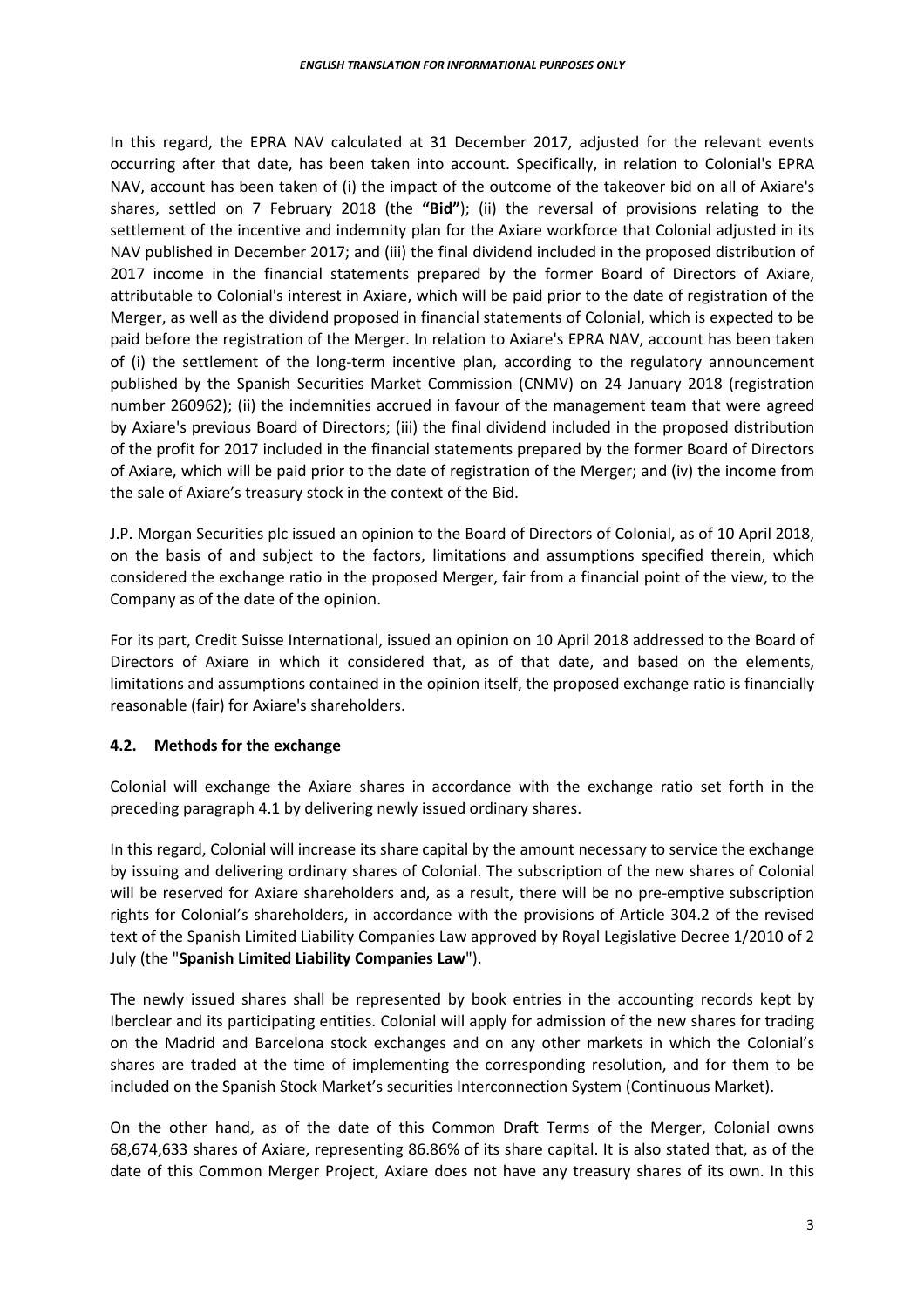respect, pursuant to Article 26 of the Law on Structural Changes, the shares of Axiare held by Colonial and, where applicable, those held in treasury by Axiare would not be exchanged, but redeemed.

## **4.3. Exchange procedure**

The exchange of Axiare shares for Colonial shares would be executed once the following facts have occurred: (i) the approval of the Merger by the general shareholders' meetings of Colonial and Axiare; (ii) registration with the CNMV of the "document equivalent" to the prospectus in compliance with the provisions of *Royal Decree 1310/2005, of 4 November, partially implementing the Securities Market Law 24/1988, of 28 July, on the admission of securities to trading on official secondary markets, public offers for sale or subscription and the prospectus required for such purposes*; (iii) the execution of the public deed of merger and capital increase of Colonial; and (iv) the registration of said public deed in the Commercial Registry.

Since the shares of Colonial and Axiare are represented by registered book entries, the exchange of Axiare shares for Colonial shares will be executed through the corresponding depository entities, in accordance with *Royal Decree 878/2015, of 2 October, on registration, clearing and settlement of transferable securities represented by book entries, on the legal framework for central securities depositories and central counterparties and on transparency requirements for issuers of securities admitted to trading on an official secondary market* and in accordance with Article 117 of the Spanish Limited Liability Companies Law. As a result of the Merger, all of Axiare's shares would be redeemed.

# **4.4. Mechanism to facilitate the exchange**

Axiare shareholders who hold a number of shares which do not entitle them to a whole number of Colonial shares under the exchange ratio may acquire or transfer shares in order that the resulting shares may entitle them to receive a whole number of Colonial shares under the exchange ratio. The decision to buy or sell shares for this purpose shall be taken by each shareholder individually.

Notwithstanding the foregoing, Colonial and Axiare may appoint an odd-lot agent to act as counterparty for the purchase of remainders or odd lots. In this way, any Axiare shareholder who, according to the exchange ratio and taking into account the number of Axiare shares held, was not entitled to receive a full number of Colonial shares, will transfer his or her remaining Axiare shares to the Odd-lot Agent, who, in turn, will pay him or her the cash value.

# **5. INDUSTRY CONTRIBUTIONS AND ANCILLARY PROVISIONS**

#### **5.1. Industry contributions**

For the purposes of the provisions of Article 31.3 of the Law on Structural Changes, and given that Axiare is a public limited company, there are no industrial contributions and, therefore, no compensation will be granted for this concept.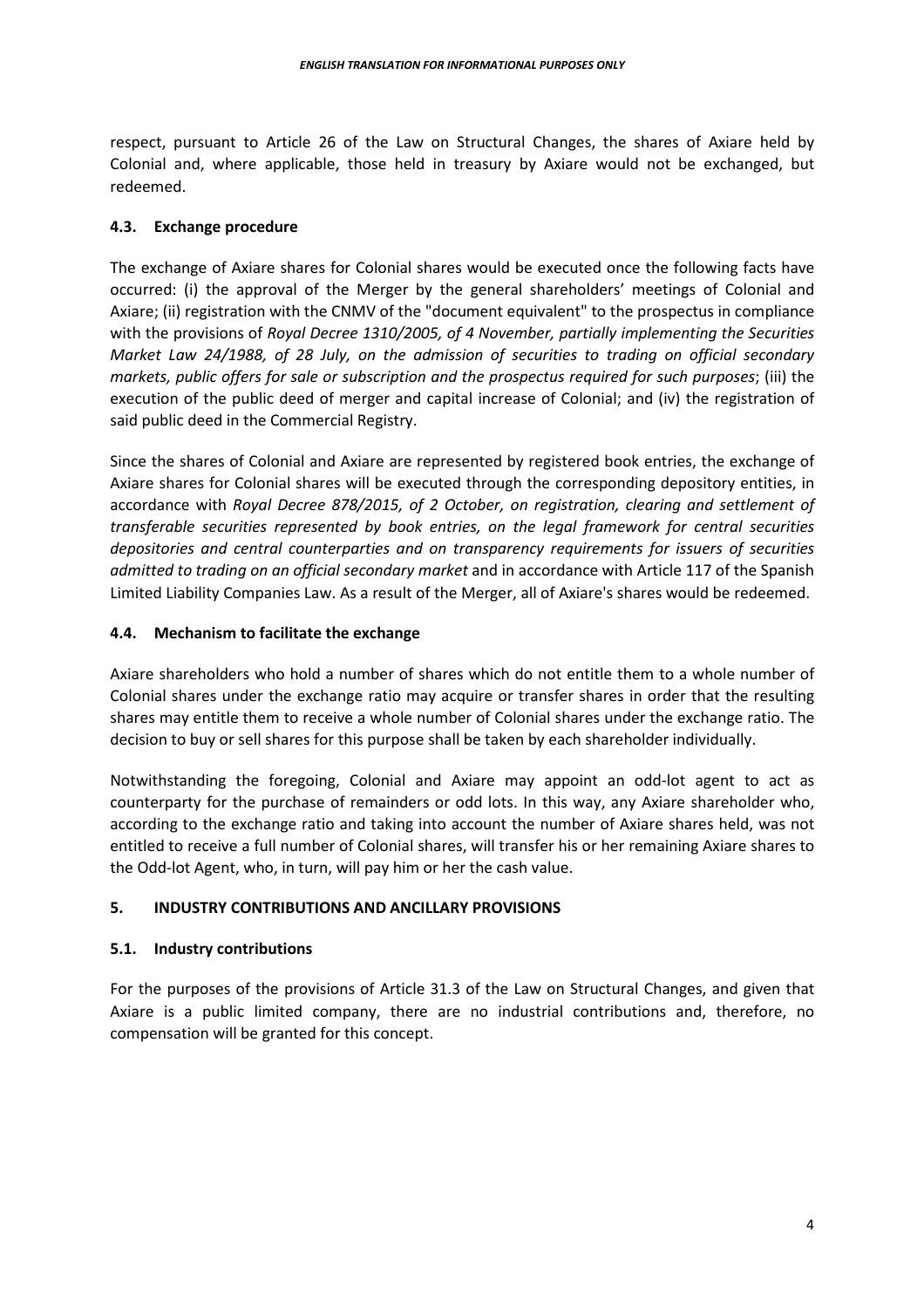# **5.2. Ancillary provisions**

For the purposes of Article 31.3 of the Law on Structural Changes, it is hereby stated that Axiare has included Article 9 ("*Ancillary Provisions* ") and Article 52 ("*Special rules for the distribution of dividends*") in its Bylaws. These articles impose a series of duties on their shareholders (communication and compensation) in order to enable Axiare to comply with the special tax regime for SOCIMI and to be compensated for the damages that may be caused by the taxation of certain shareholders.

Colonial, in its capacity as a SOCIMI, and for the same purposes of complying with the special tax regime of SOCIMI, as well as being compensated for the damages that may be caused by the taxation of certain shareholders, has included Article 8 bis. "('Ancillary provisions') and Article 37a. "("*Special rules for the distribution of dividends*") in its Company Bylaws. These bylaws similar to those contained in Axiare's Company Bylaws. Therefore, no impact is foreseen and no compensation is to be granted for this concept.

Notwithstanding the foregoing, as a result of Colonial's share in *Société Fonciere Lyonnaise* (**"SFL"**), and to enable Colonial to comply with the special tax regime of SOCIMIs, and to be compensated for any damage that might be caused by the taxation of certain shareholders, Colonial's Company Bylaws lay down obligations for shareholders that are not natural persons and owners of at least 10% of the share capital. Taking into account the fact that there are no shareholders in Axiare who own shares that, if the Merger is approved and according to the exchange ratio established, will own a share in Colonial larger than 10% of the company's share capital (there would be no such shareholders even in the event all Axiare shares not held by Colonial were held by a single shareholder), the stipulations contained in Colonial's Company Bylaws as a result of its share in SFL will have no impact for the shareholders of the companies being merged, and no compensation will be granted for this concept. The foregoing is without prejudice to the fact that Axiare shareholders have been able to transfer their shareholding in the framework of the takeover bid made by Colonial for all of Axiare's shares.

# **6. SECURITIES AND SPECIAL RIGHTS**

There are no special shares or holders of securities other than equity instruments. Consequently, no special rights are granted and no options are offered.

# **7. ADVANTAGES ALLOCATED TO INDEPENDENT EXPERTS AND DIRECTORS**

No advantages will be allocated to the independent expert who issues the corresponding report on the Common Draft Terms of the Merger or to the directors of the companies participating in the Merger.

# **8. DATE ON WHICH THE NEW SHARES DELIVERED TO SERVICE THE EXCHANGE WILL ENTITLE RECIPIENTS TO A SHARE OF COMPANY PROFITS.**

The new Colonial shares issued to service the exchange of Axiare shares will entitle the recipient to a share of company profits from the date of entry of the public merger deed in the Commercial Registry.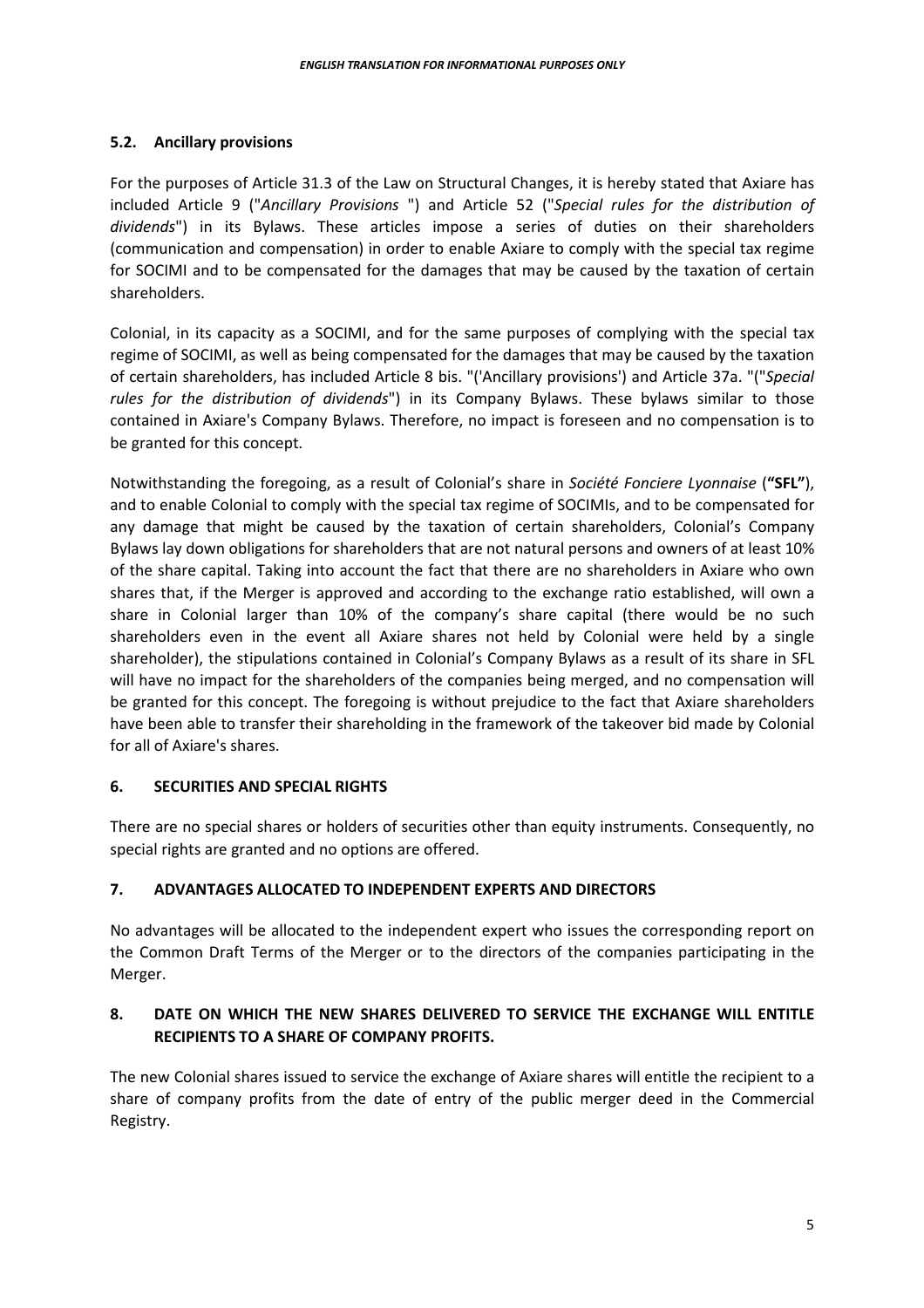# **9. EFFECTIVE ACCOUNTING DATE OF THE MERGER**

In accordance with the General Chart of Accounts approved by Royal Decree 1514/2007, of 16 November (the "**General Chart of Accounts**"), the effective accounting date of the Merger shall be 2 February 2018.

# **10. RESULTING COMPANY BYLAWS AFTER THE MERGER**

The Company Bylaws resulting from the Merger would be those of Colonial. These Bylaws would be amended solely for the purpose of reflecting the new share capital of Colonial resulting from the capital increase to be carried out to service the exchange of Axiare shares for newly issued shares of Colonial, under the terms of the above sub paragraph 4.2.

Attached as an **Appendix** to the Common Draft Terms of the Merger is the current wording of Colonial's Company Bylaws, which are also available on its corporate website (www.inmocolonial.com).

# **11. VALUATION OF ASSETS AND LIABILITIES OF THE ABSORBED COMPANY**

For the purposes of the provisions of Article 31.9 of the Law on Structural Changes, it is hereby recorded that assets and liabilities of which the equity of Axiare is comprised and which will be transferred en-bloc and by universal succession to Colonial, will be measured in accounting pursuant to the General Chart of Accounts and, in particular, its rules 19 and 21.

## **12. DATE OF THE ACCOUNTS USED**

For the purposes of the provisions of Article 31.10 of the Law on Structural Changes, it is hereby recorded that in order to establish the conditions in which the Merger is being carried out, Colonial and Axiare' financial statements as of 31 December 2017 have been used. PricewaterhouseCoopers Auditores, S.L, audited the individual and consolidated financial statements of Colonial and Axiare for that year.

The 2017 individual and consolidated financial statements of Colonial were authorised for issue by the Board of Directors of Colonial on 22 February 2018, and the corresponding audit reports were issued on 23 February 2018. Similarly, the 2017 individual and consolidated financial statements of Axiare were authorised for issue by the Board of Directors of Axiare on 14 February 2018, and the corresponding audit reports were issued on 16 February 2018.

In accordance with article 36 of the Law on Structural Changes, the merger balance sheet of Colonial shall be the individual balance sheet at 31 December 2017, which forms part of its duly audited 2017 financial statements, and which will be submitted for the approval of the General Meeting of Shareholders of Colonial that is to decide on the merger.

The merger balance sheet of Axiare shall be the individual balance sheet at 31 December 2017, which forms part of its duly audited 2017 financial statements, and which will be submitted for the approval of the General Meeting of Shareholders of Axiare that is to decide on the merger.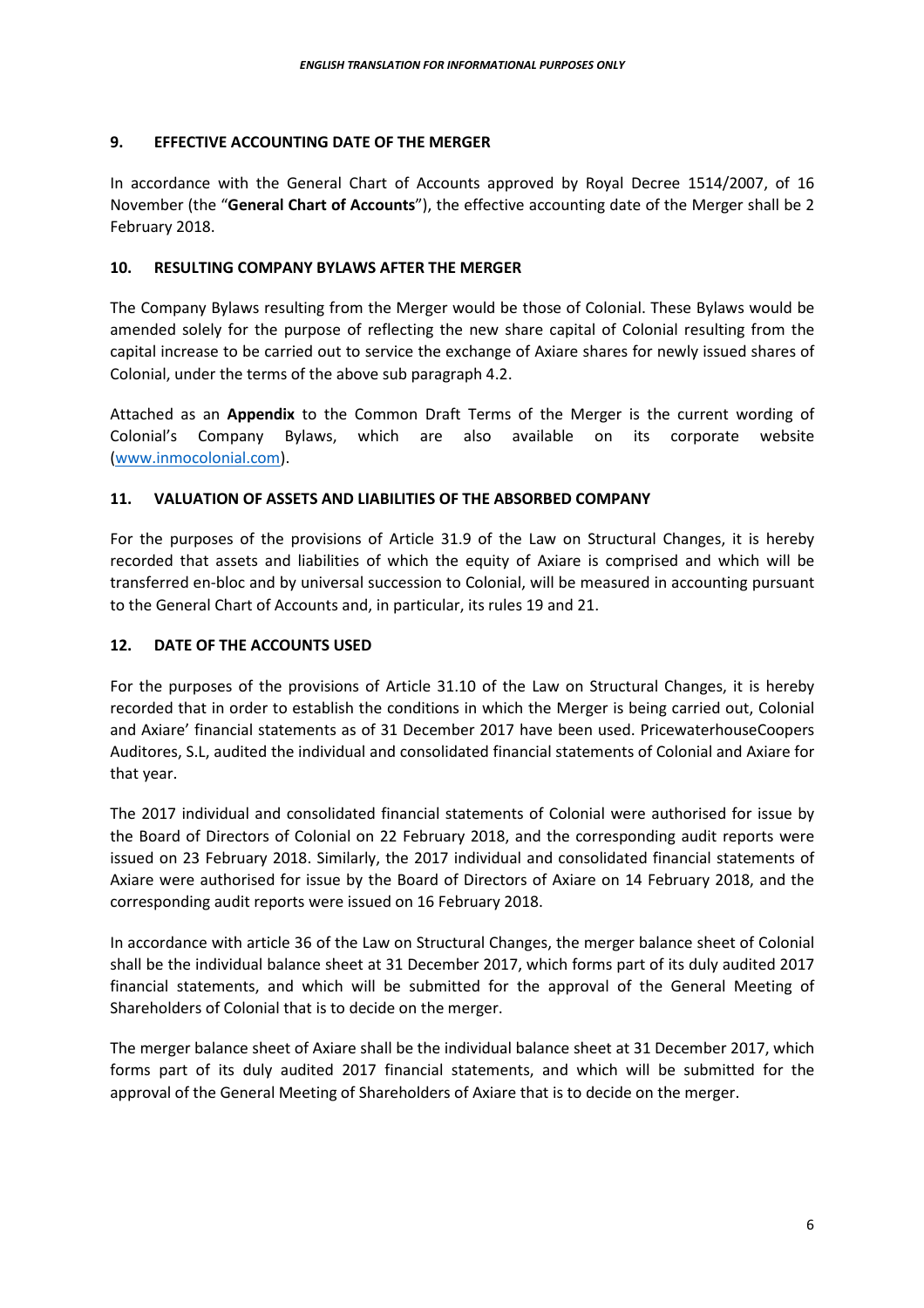# **13. POSSIBLE CONSEQUENCES OF THE MERGER FOR EMPLOYEES, AND ITS POTENTIAL IMPACT ON GENDER AND THE COMPANY'S SOCIAL RESPONSIBILITY.**

## **13.1. Consequences of the merger for employees**

In accordance with Article 44 of the revised text of the Workers' Statute, approved by Royal Legislative Decree 2/2015, of 23 October, regulating corporate succession, Colonial would be subrogated to Axiare's labour and social security rights and obligations.

Colonial and Axiare will fulfil their obligations of information and, as required, consultation with the legal representatives of the employees of each, pursuant to the provisions of labour regulations. In addition, the appropriate public bodies will be notified of the planned Merger, particularly the General Treasury of Social Security.

Following execution of the Merger, the labour rights of the employees of the participating companies shall be respected in accordance with the law. In like manner, the two entities are to undergo operational and functional integration, for which purpose Colonial is presently analysing the labour structure resulting from the same. In any event, certain redundancies and inconsistencies may arise between the jobs in the two organisations. Hence, Colonial may implement in the coming months the necessary legal procedure with the aim of correcting them. In any event, Colonial will assess and propose measures designed to retain talent in order to maximise the value of the group resulting from integration with Axiare.

# **13.2. Gender impact**

No gender impact is expected in Colonial resulting from the Merger.

# **13.3. Impact on social responsibility**

The Merger is not expected to have any impact on Colonial's social responsibility policy, as set out in the Colonial Group's "Corporate Social Responsibility Policy", which is available on Colonial's corporate website (www.inmocolonial.com).

# **14. OTHER INFORMATION**

# **14.1. Reports of the Board of Directors**

In accordance with the provisions of article 33 of the Law on Structural Changes, the Board of Directors of Colonial and Axiare will each prepare this report explaining and justifying the legal and economic aspects of the Common Draft Terms of the Merger, with special reference to the type of share exchange and to any special valuation difficulties that may exist, as well as the implications of the Merger for shareholders, creditors and employees.

In addition, pursuant to the provisions of Article 35.2 of the Law on Structural Changes, the directors' report on the Common Draft Terms of the Merger shall indicate the reasons that would have justified the acquisition of control of Axiare by Colonial and shall contain an economic and financial plan, with an indication of the resources and a description of the objectives to be achieved.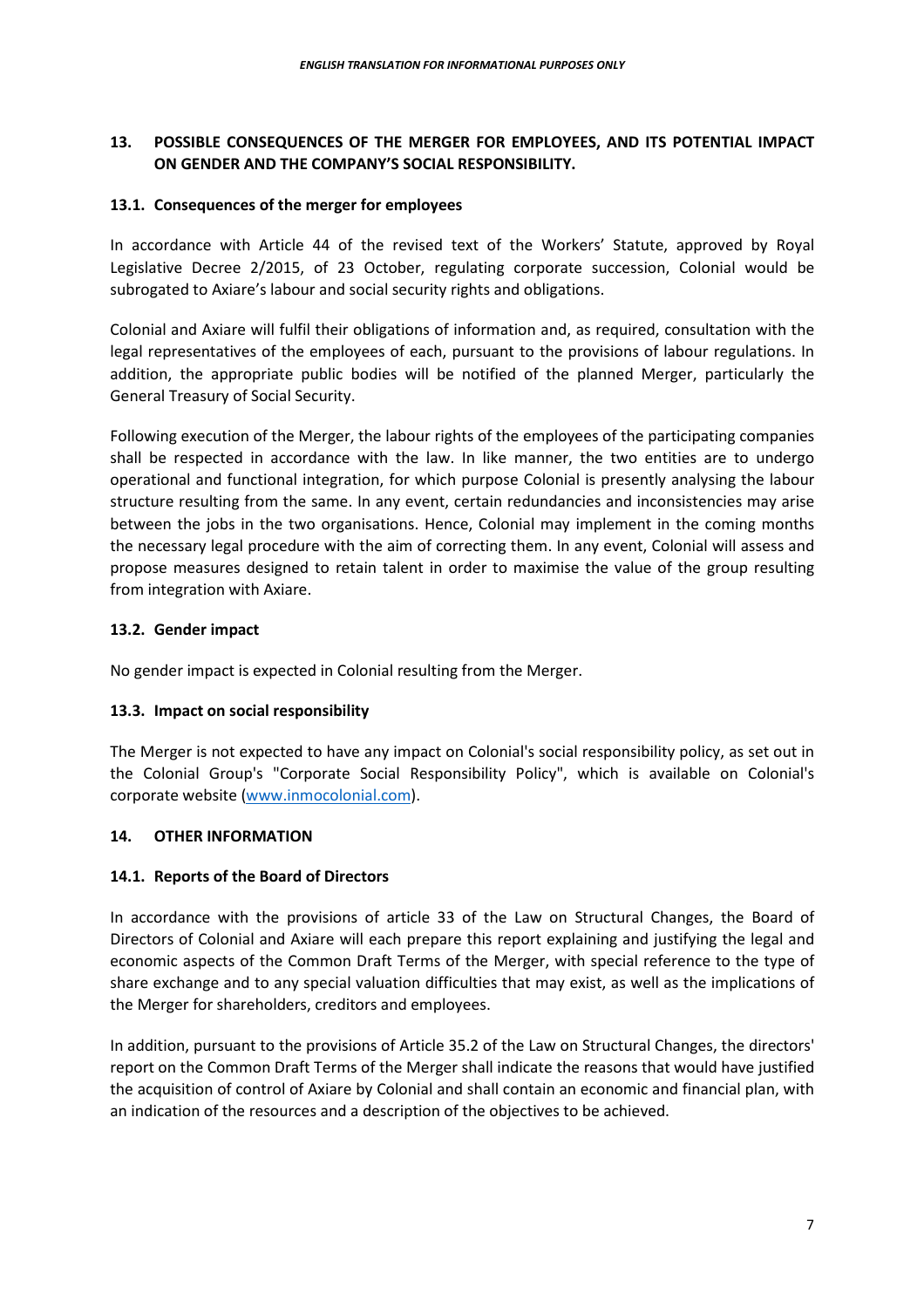#### **14.2. Independent expert's report**

In accordance with article 34 of the Law on Structural Changes, Colonial requested the Commercial Registry of Madrid to designate an independent expert to draw up the corresponding report on the Common Draft Terms of the Merger. BDO Auditores, S.L.P was appointed for this purpose. Axiare also intends to request that such expert be appointed to prepare a single report on the Common Draft Terms of the Merger under the provisions of the second paragraph of Article 34.1 of the Law on Structural Changes.

In accordance with Article 35.3 of the Law on Structural Changes, the expert report on the Common Draft Terms of the Merger must contain a judgement on the reasonableness of the indications contained in such Common Draft Terms of the Merger and in the reports of the boards of directors of Colonial and, where applicable, Axiare. The report must also determine whether financial assistance is available.

# **14.3. Resources and deadlines for repayment by Colonial of debts contracted for the acquisition of control over or the assets of Axiare (Article 35 of the Law on Structural Changes).**

Colonial contracted debt in order to acquire control over Axiare prior to this Common Draft Terms of the Merger. In this respect, Colonial's Board of Directors, in its meeting held on 12 November 2017, agreed to the presentation of a takeover bid for the entirety of the shares of Axiare, the consideration of which was met with funds from (i) Colonial's capital increase for an effective amount of 338,065,197 euros; (ii) the sale of 9,907,257 treasury shares for the effective amount of 78,168,257.73 euros within the context of the aforesaid share capital increase; and (iii) the issue of ordinary bonds in the total nominal amount of 800 million euros. Of said ordinary bond issue, 620 million euros were used for the Bid consideration.

For the purposes of article 35.1 of the Law on Structural Changes, the funds and deadlines for repayment by Colonial of the debts contracted for the acquisition of Axiare are outlined below (issue of ordinary bonds):

In November 2017, Colonial issued ordinary bonds for a total nominal amount of 800 million euros that are listed for trading in the Irish Stock Exchange under the Euro Medium Term Note Programme that was approved by the Central Bank of Ireland. The purpose of the issue was to meet the general corporate needs of Colonial, including the funding of new investments, such as the acquisition of shares in Axiare and the repayment of Colonial's debt, as applicable.

The issue is divided into 2 series: (i) a series of ordinary bonds for a total nominal amount of 500 million euros maturing in November 2025, with an annual 1.625% coupon and an issue price of 99.577% of the nominal value; and (ii) a series of ordinary bonds for a total nominal amount of 300 million euros maturing in November 2029, with an annual 2.5% coupon and an issue price of 99.969% of the nominal value.

In accordance with the provisions of article 35.1 of the Law on Structural Changes, it is hereby stated that Colonial will pay the debt described above, as well as the interest accrued thereon, with the cash flows it generates in the normal course of its activities. The terms for the repayment of the debt and the interest accrued thereon shall be those provided for in the instruments representing the debt itself and detailed in the preceding paragraph.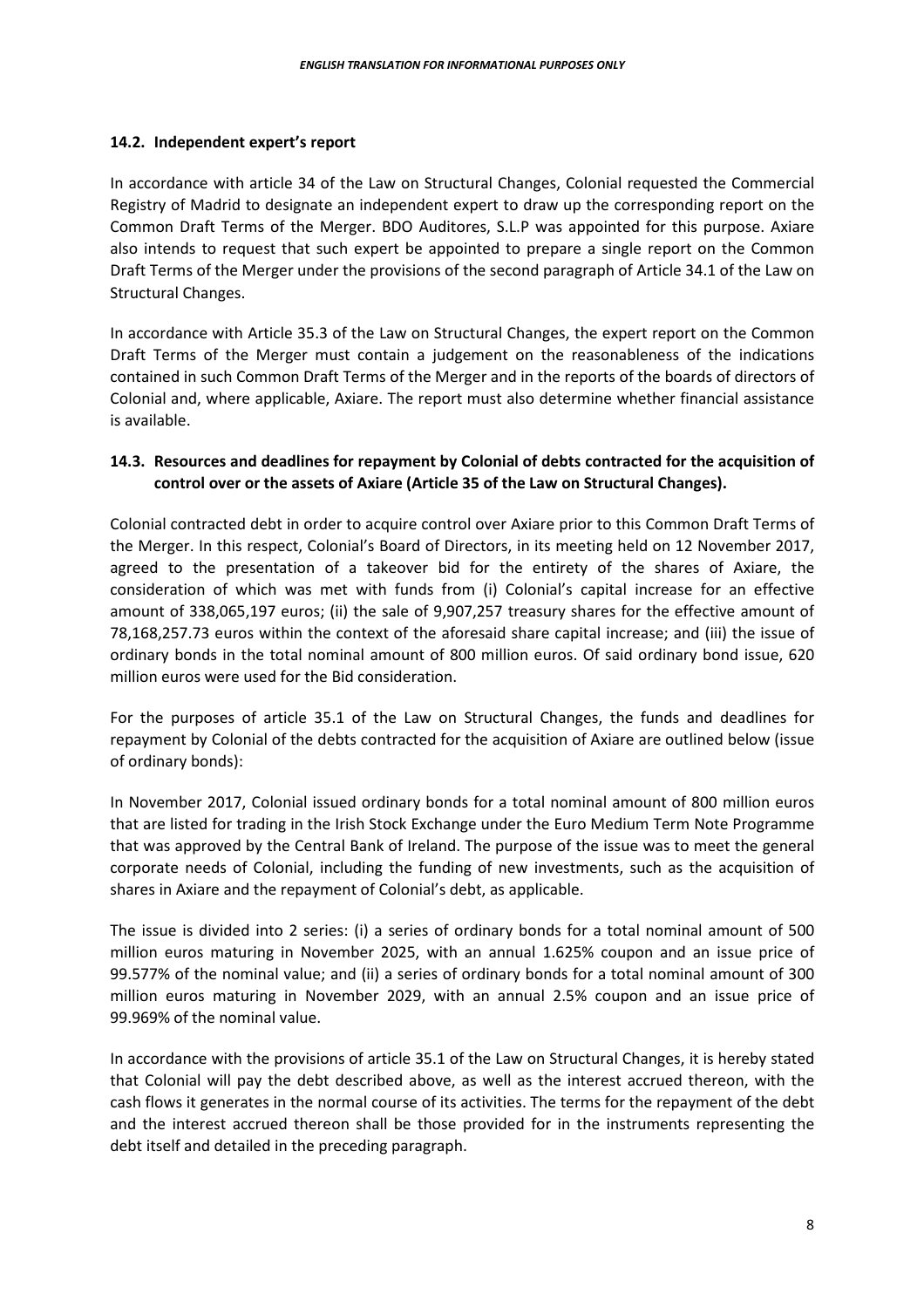#### **14.4. Tax regime**

In accordance with article 89 of Law 27/2014, of 27 November, on Corporate Tax (**"Law 27/2014"**), the Merger is subject to the special tax regime envisaged in Chapter VII of Title VII in the second additional provision of Law 27/2014. For this purpose, the required notice will be given to the Tax Authority, as per the aforementioned article 89 of Law 27/2014.

#### **14.5. Publicity and information**

In compliance with the provisions of Article 32 of the Law on Structural Changes, this Common Draft Terms of the Merger will be posted on the corporate web pages of Colonial (www.inmocolonial.com) and Axiare www.axiare.es). The fact of such posting shall be published in the Official Gazette of the Commercial Registry under the terms of the law.

As expected and notwithstanding the foregoing, a copy of the Common Draft Terms of the Merger has been filed in the Commercial Registry of Madrid. The filing and the date on which it takes place will be published in the Official Gazette of the Commercial Registry.

The posting on the websites of Colonial and Axiare, the filing in the Commercial Registry of Madrid and the publication of these facts in the Official Gazette of the Commercial Registry shall be made at least one month before the date set for the holding of the general meetings of shareholders to be called to approve the Merger. The publication on the website shall be maintained for at least the time required by Article 32 of the Law on Structural Changes.

The documents mentioned in article 39 of the Law on Structural Changes will be posted on the mentioned corporate websites of Colonial and Axiare, allowing for downloading and printing, prior to publication of the notice for the general meetings of shareholders to which the Merger is submitted for approval.

Lastly, the Common Draft Terms of the Merger shall be submitted for the approval of the general meetings of Colonial and Axiare within six months following the date of this Common Draft Terms of the Merger, in accordance with article 30.3 of the Law on Structural Changes.

\* \* \* \*

In accordance with the provisions of article 30 of the Law on Structural Changes, the members of the boards of directors of Colonial and Axiare, whose names are indicated below, signed this Common Draft Terms of the Merger, approved by all the directors of both companies at their respective meetings of the Board of Directors of 10 April 2018.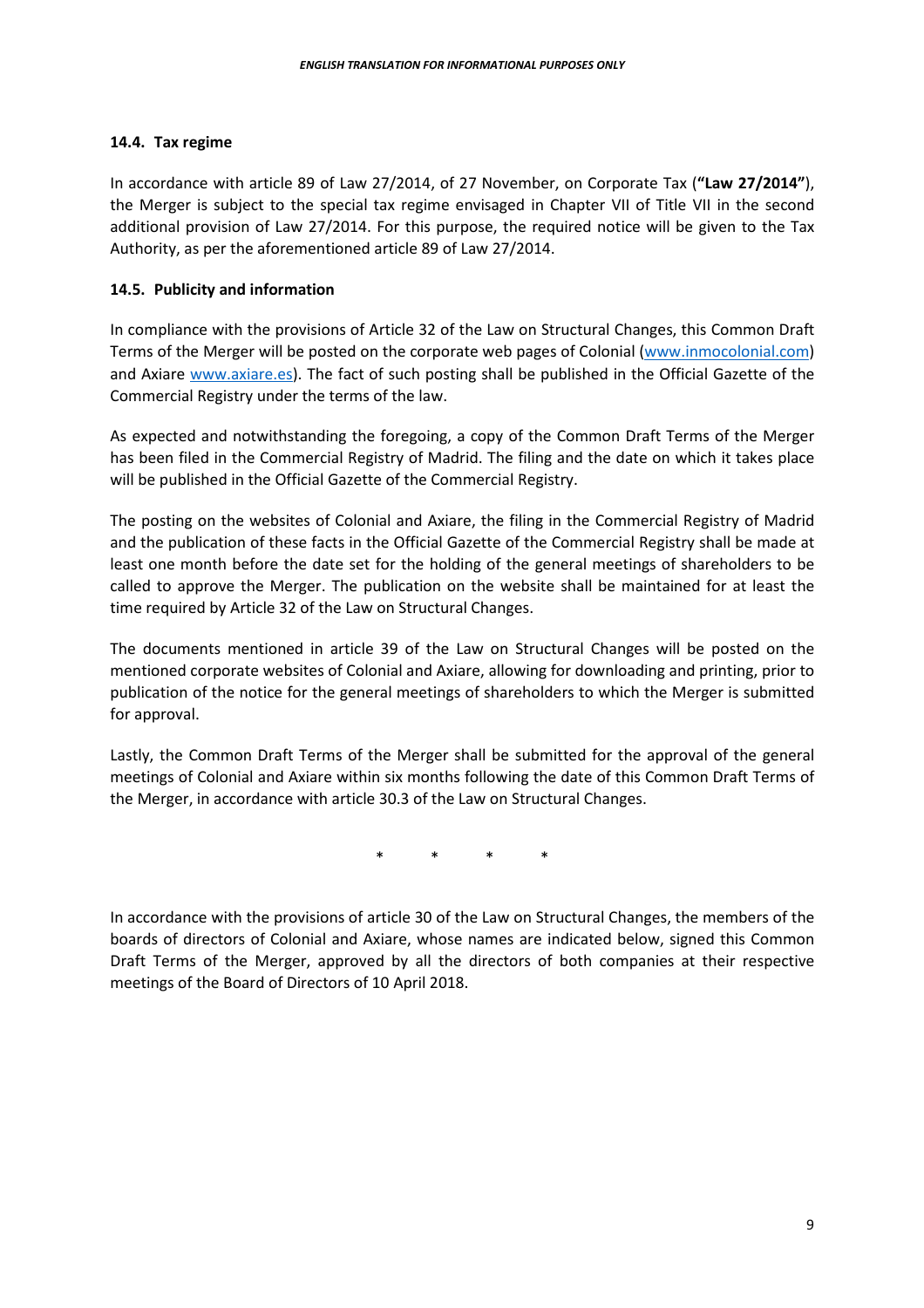|                                 | Pedro Viñolas Serra       |
|---------------------------------|---------------------------|
| Juan José Brugera Clavero       |                           |
| Carlos Fernández-Lerga Garralda | Carlos Fernández González |
| Javier Iglesias de Ussel Ordís  | Luis Maluquer Trepat      |

Members of the Board of Directors of Inmobiliaria Colonial, SOCIMI, S.A.:

The Secretary of the Board of Directors issues this affidavit to state, for the purposes of Article 30.1 of the Law on Structural Changes, that the directors Ms Ana Sainz de Vicuña Bemberg, Sheikh Ali Jassim M. J. Al-Thani, Mr Adnane Mousannif and Mr Juan Carlos García Cañizares did not sign because they attended the Board of Directors' meeting by telephone, notwithstanding the fact that their vote in favour of the Common Draft Terms of the Merger was recorded in the minutes of the meeting. In this regard, the full text of the Common Draft Terms of the Merger has been approved by all the members of the Board of Directors of Inmobiliaria Colonial, SOCIMI, S.A.

Francisco Palá Laguna Secretary to the Board of Directors

\_\_\_\_\_\_\_\_\_\_\_\_\_\_\_\_\_\_\_\_\_\_\_\_\_\_\_\_\_\_\_\_\_\_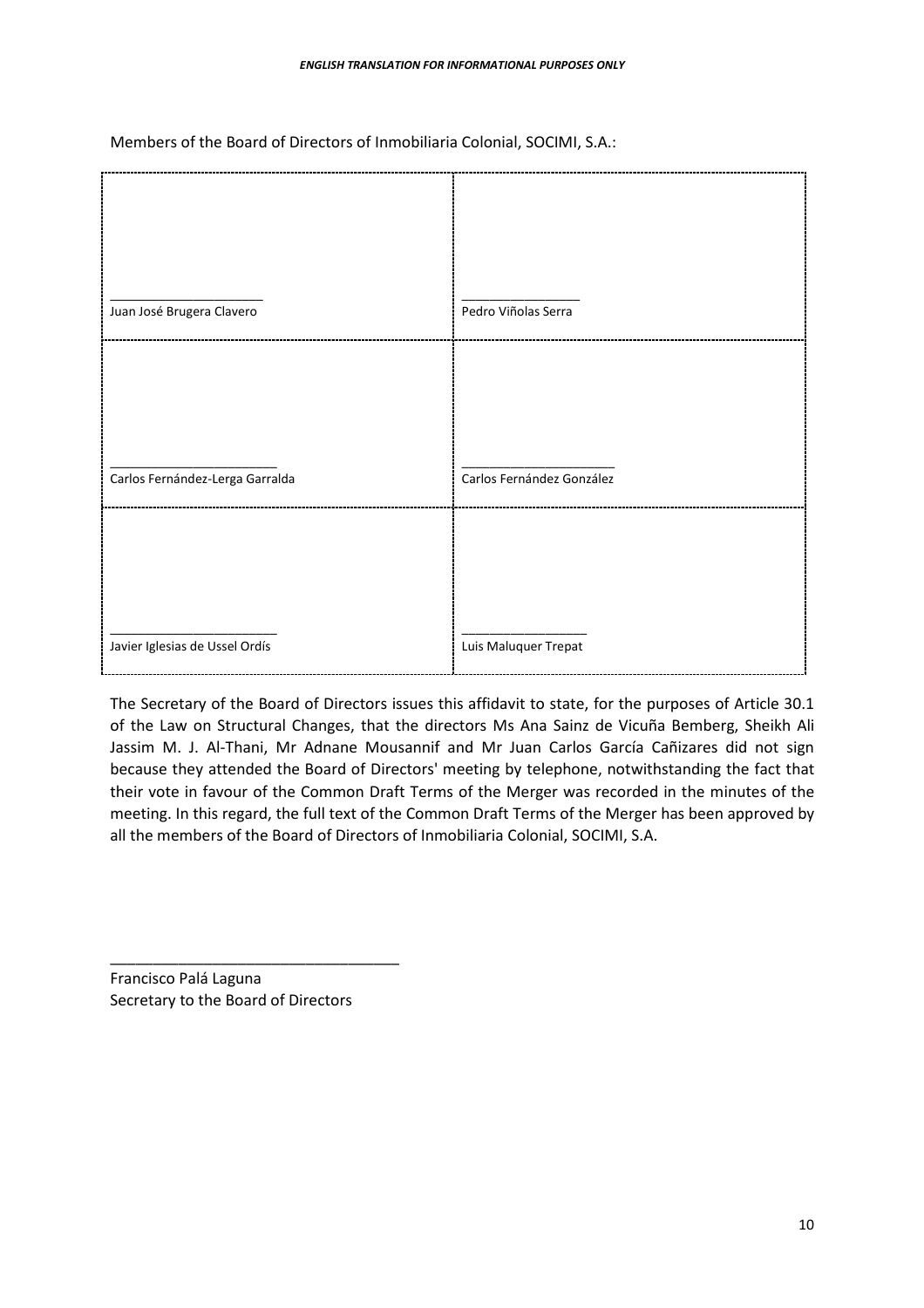Members of the Board of Directors of Axiare Patrimonio, SOCIMI, S.A.

| Joaquín García-Romanillos Valverde | Jesús Quijano González |
|------------------------------------|------------------------|
|                                    |                        |
| Pascual Fernández Martínez         | Eduardo Trueba Cortés  |
|                                    |                        |
| María Segimón de Manzanos          |                        |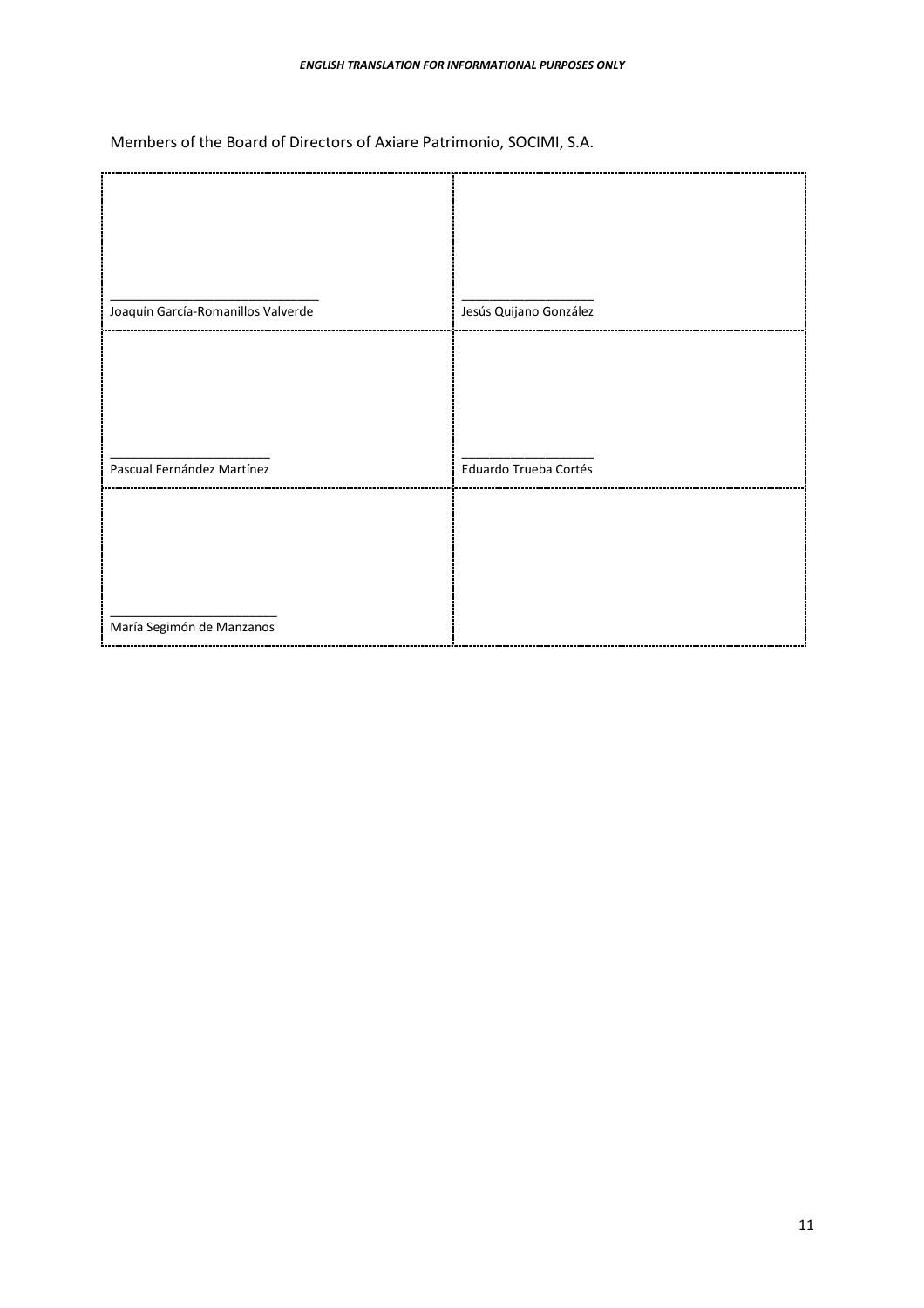# **APPENDIX**

Company Bylaws of Inmobiliaria Colonial, SOCIMI, S.A.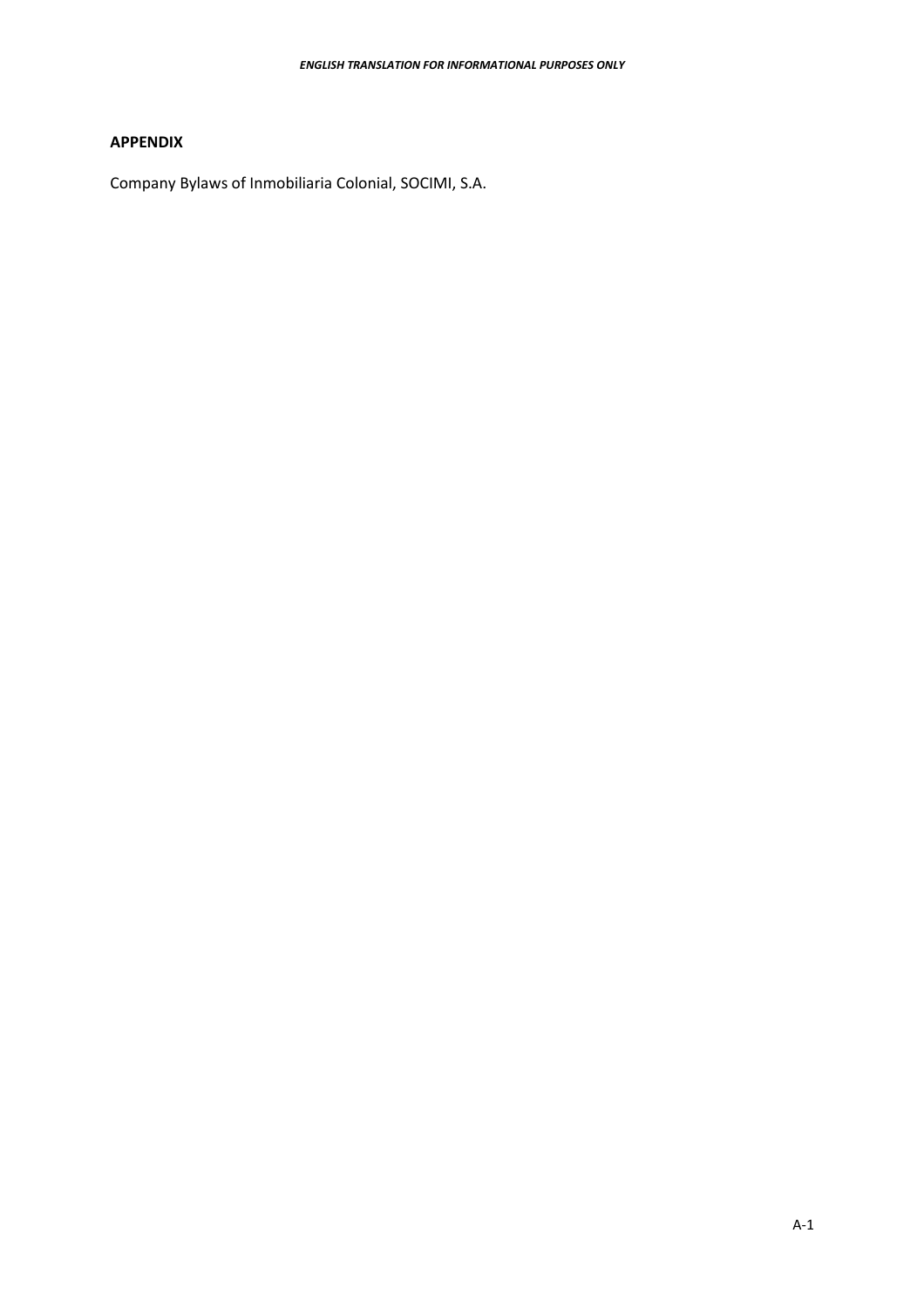# COMPANY BYLAWS OF INMOBILIARIA COLONIAL, SOCIMI, S.A.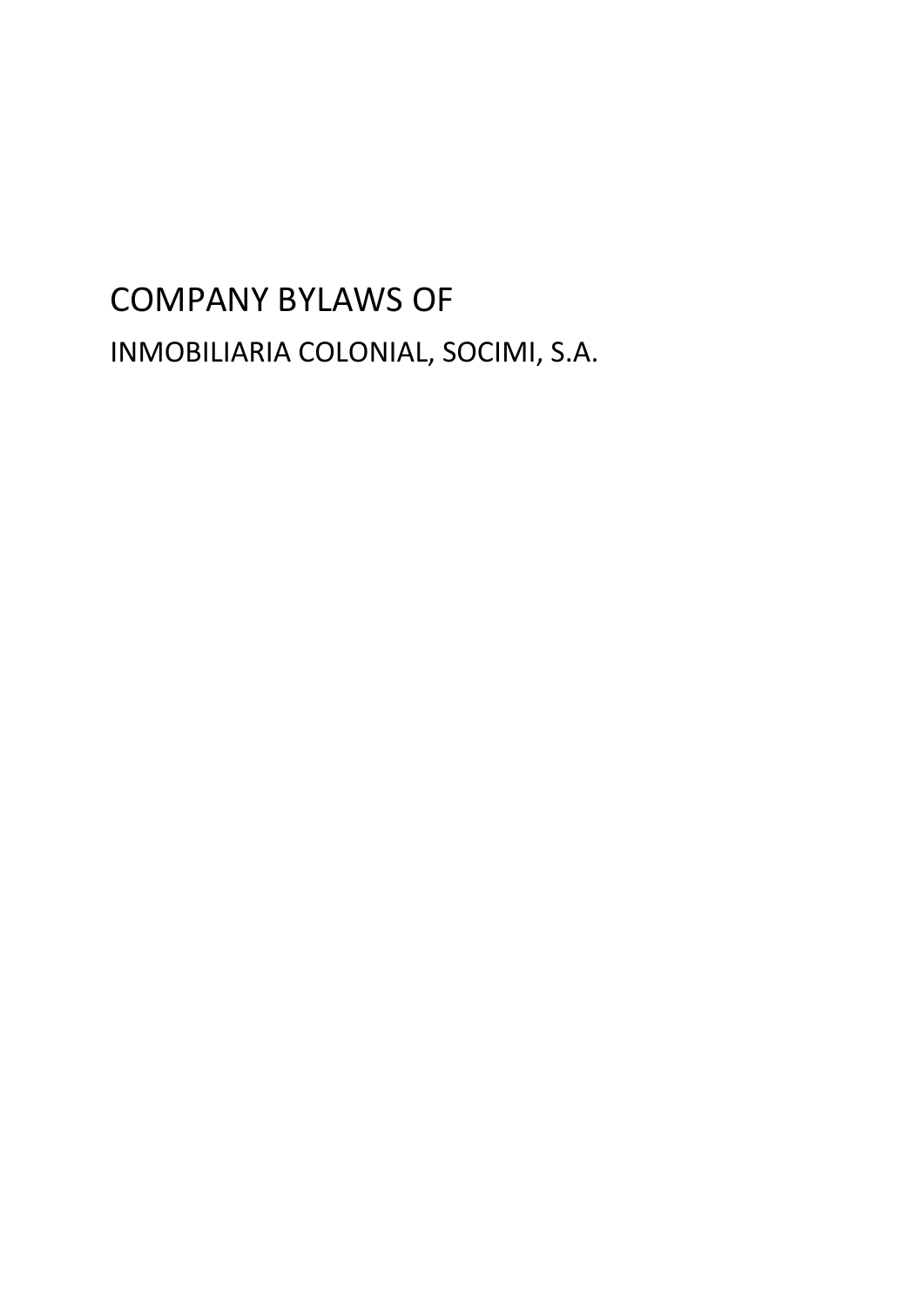

# **TABLE OF CONTENTS**

| TITLE I NAME, REGISTERED OFFICE, CORPORATE PURPOSE AND DURATION OF THE COMPANY  4 |  |
|-----------------------------------------------------------------------------------|--|
|                                                                                   |  |
|                                                                                   |  |
|                                                                                   |  |
|                                                                                   |  |
|                                                                                   |  |
|                                                                                   |  |
|                                                                                   |  |
|                                                                                   |  |
|                                                                                   |  |
|                                                                                   |  |
|                                                                                   |  |
|                                                                                   |  |
|                                                                                   |  |
|                                                                                   |  |
|                                                                                   |  |
|                                                                                   |  |
|                                                                                   |  |
|                                                                                   |  |
|                                                                                   |  |
|                                                                                   |  |
|                                                                                   |  |
|                                                                                   |  |
|                                                                                   |  |
|                                                                                   |  |
|                                                                                   |  |
|                                                                                   |  |
|                                                                                   |  |
|                                                                                   |  |
|                                                                                   |  |
|                                                                                   |  |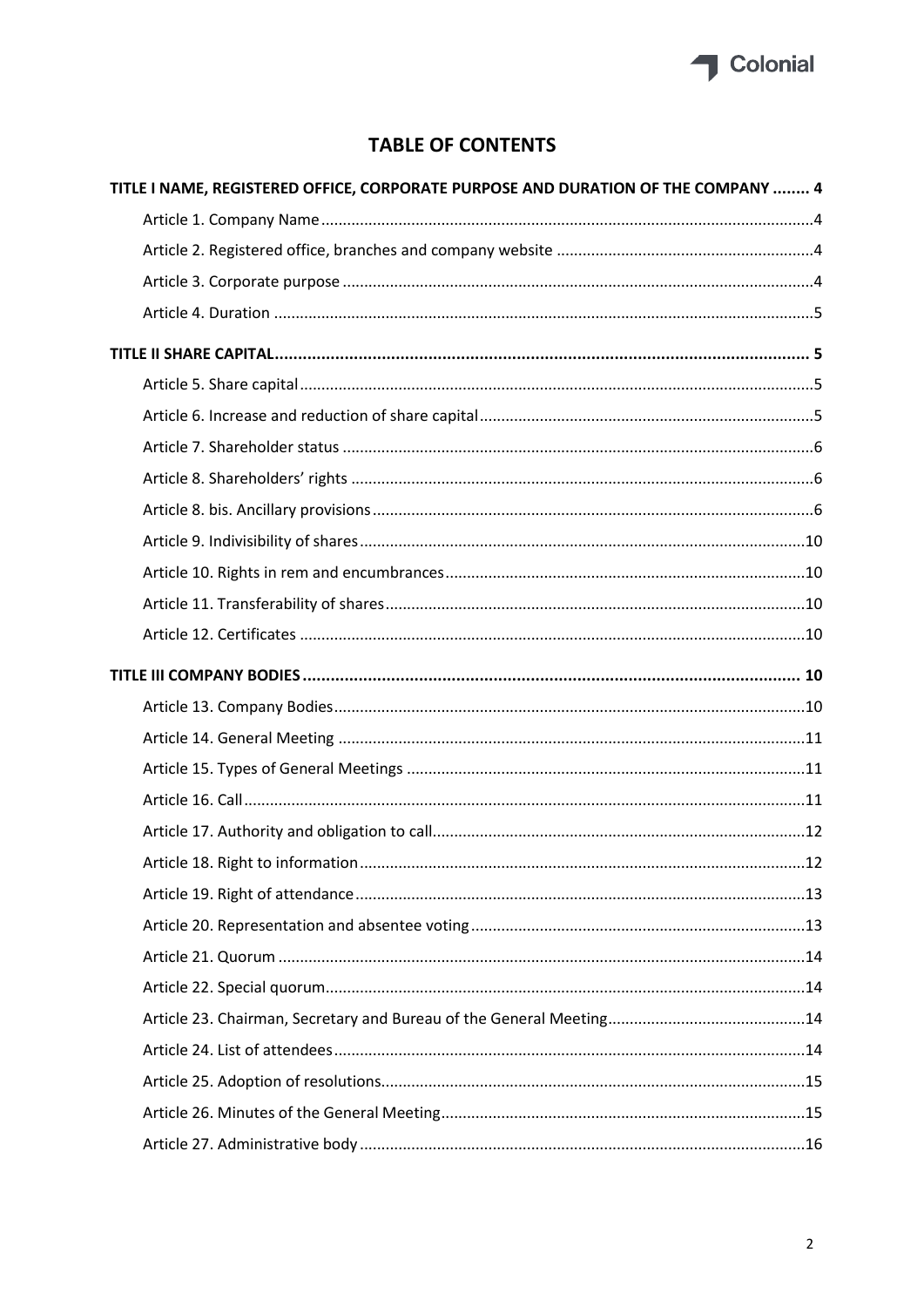# Colonial

|  | Article 29. Organisation, quorum, adopting resolutions, internal structure and delegation of |  |  |
|--|----------------------------------------------------------------------------------------------|--|--|
|  |                                                                                              |  |  |
|  |                                                                                              |  |  |
|  |                                                                                              |  |  |
|  |                                                                                              |  |  |
|  |                                                                                              |  |  |
|  |                                                                                              |  |  |
|  |                                                                                              |  |  |
|  |                                                                                              |  |  |
|  |                                                                                              |  |  |
|  |                                                                                              |  |  |
|  |                                                                                              |  |  |
|  |                                                                                              |  |  |
|  |                                                                                              |  |  |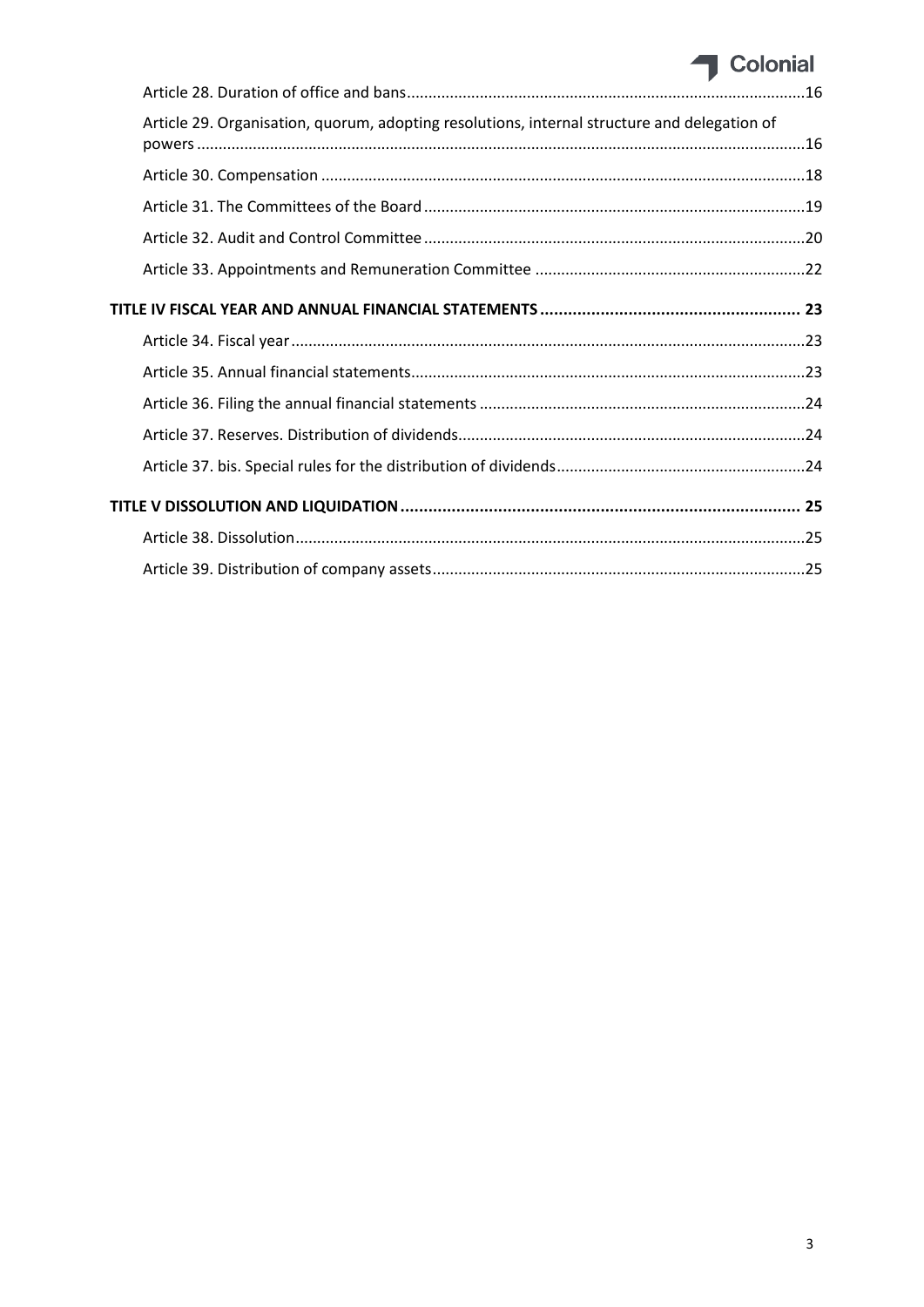

#### <span id="page-18-0"></span>**TITLE I NAME, REGISTERED OFFICE, CORPORATE PURPOSE AND DURATION OF THE COMPANY**

#### <span id="page-18-1"></span>**Article 1. Company Name**

The company is called "INMOBILIARIA COLONIAL, SOCIMI, S.A." (the **"Company"** or **"Inmobiliaria Colonial"**) and is governed by these bylaws and, where any provision is made herein, by the precepts of the consolidated Spanish Limited Liability Companies Law approved by Legislative Royal Decree 1/2010 of 2 July (the **"Spanish Limited Liability Companies Law"**), and any other provisions that may be applicable.

#### <span id="page-18-2"></span>**Article 2. Registered office, branches and company website**

The Company is a Spanish company and has its registered office in Madrid, at Paseo de la Castellana, n° 52.

By decision of its Administrative Body, the Company may change its registered office within Spanish territory and may establish, suppress or transfer any delegations, branches, deposits and representations as are deemed opportune or necessary to best achieve the corporate purpose, both in Spain and abroad.

The Company shall decide on an approved company website at the General Meeting which shall be on record at the Commercial Registry. The Board of Directors may agree to modify, move, or remove the Company's website.

#### <span id="page-18-3"></span>**Article 3. Corporate purpose**

The corporate purpose of the Company is the exercise of the following activities, in Spain or in other countries:

- 1. To acquire and promote urban real estate property for lease.
- 2. To hold stakes in the capital of real estate investment trusts ("**SOCIMIs**"), or in that of other companies not resident in Spain with the same corporate purpose as the aforesaid, that are subject to a system similar to that established for SOCIMIs in terms of mandatory distribution of profits, or distribution of profits established in law or in bylaws.
- 3. To hold stakes in the capital of other companies, whether or not resident in Spain, the main corporate purpose of which is the acquisition of urban real estate property for lease, subject to the same system as that established for SOCIMIs in terms of mandatory distribution of profits, or distribution of profits established in law or in the bylaws, which meet the investment requirements stipulated for such companies.
- 4. To hold shares or stakes in Collective Real Estate Investment Undertakings regulated by Law 35/2003 of 4 November on Collective Investment Undertakings, or any future regulation replacing it.

The aforesaid activities include in all cases the power to sell or encumber the real estate property or stakes owned by the Company.

In addition to the economic activity arising from the main corporate purpose, the Company may also carry out other ancillary activities, understood as those the revenue from which accounts for less than 20% of Company revenue during each tax period, or those that may be considered as ancillary in accordance with the law applicable at any given time [including, in any case, the management, refurbishment and operation of real estate property and all manner of studies, reports, appraisals,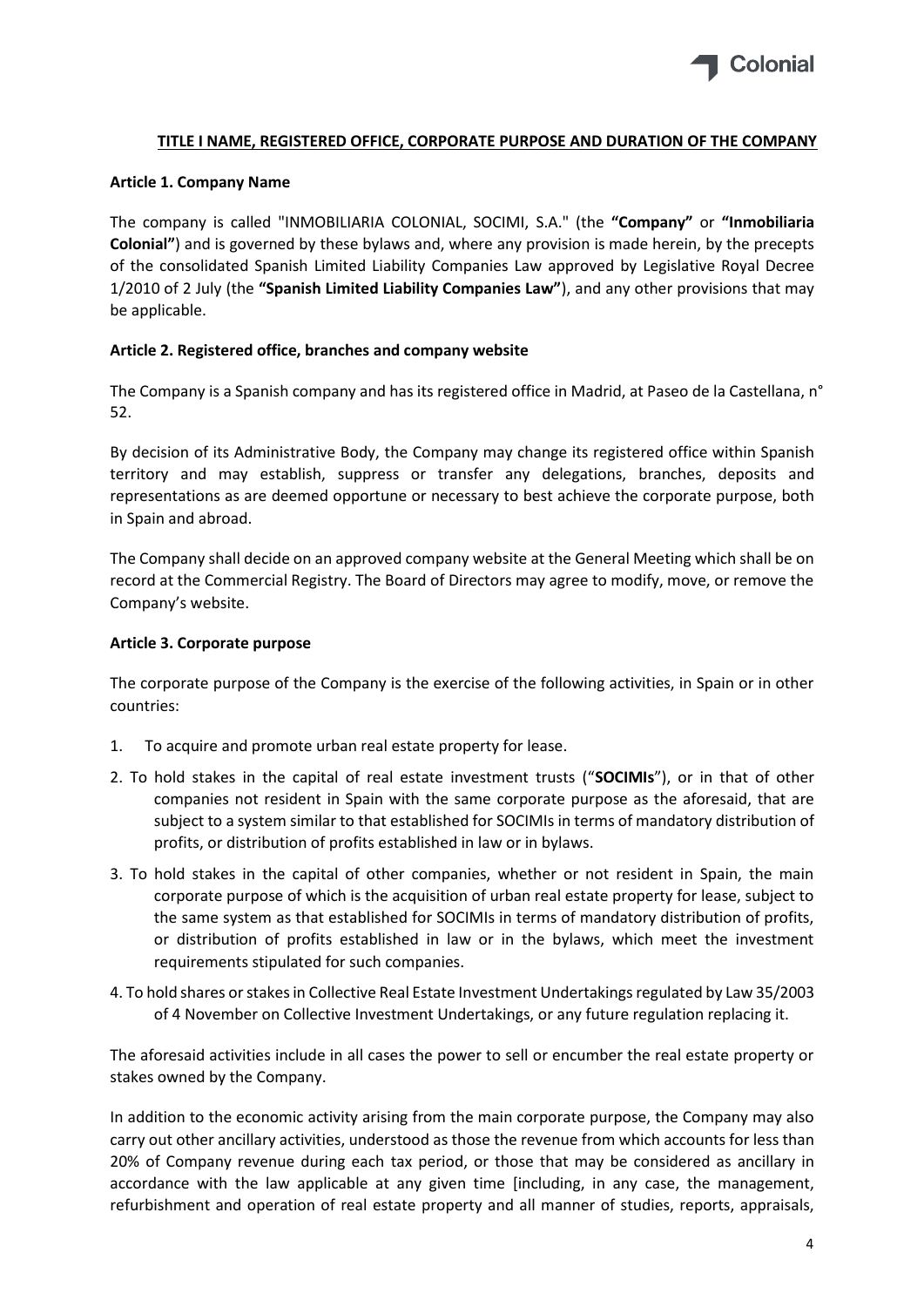valuations and expert reports; and, in general, provision of real estate consultancy and advisory services, management, development and sale of property assets and technical assistance by contract to other public or private companies or organisations.

Any corporate activities that are exclusively attributed to specific companies are expressly excluded from its corporate activities.

All activities forming part of the corporate purpose shall be carried out in the manner authorised by the laws prevailing at any given time, with express exclusion of any exclusive activities that are conferred on individuals or legal entities other than this Company by the current legislation.

The activities stipulated may also be carried out by the Company totally or partially in an indirect manner, through stakes in other companies with the same or similar corporate purpose.

# <span id="page-19-0"></span>**Article 4. Duration**

The duration of the Company is established for an indefinite term; notwithstanding the foregoing, at the General Meeting, it may, pursuant to legal requirements and/or those established in these bylaws, be agreed at any time to dissolve and liquidate the Company as well as any mergers with or demergers from other companies.

The Company began its business activity on the date the foundation deed was executed.

# **TITLE II SHARE CAPITAL**

# <span id="page-19-2"></span><span id="page-19-1"></span>**Article 5. Share capital**

Share capital is set at ONE THOUSAND EIGHTY-EIGHT MILLION TWO HUNDRED THOUSAND TWO HUNDRED AND NINETY THREE THOUSAND THREE HUNDRED AND NINETY EUROS (EUR 1,088,293,390.00), divided into 435,317,356 shares, represented by registered book entries with a par value of EUR 2.50 each, of the same class and series, fully subscribed and paid up.

The accounting records of the shares shall be kept by Sociedad de Gestión de Sistemas de Registro, Compensación y Liquidación de Valores S.A. (lberclear) and the entities participating therein.

At any time, the Company shall be entitled to obtain data on the shareholders from the entities keeping the accounting records for the book entries, including their addresses and the means of contact available.

#### <span id="page-19-3"></span>**Article 6. Increase and reduction of share capital**

The share capital may be increased or reduced by resolution at the General Meeting. The General Meeting itself shall determine how to increase or reduce the share capital as well as the terms and the deadlines for the relevant disbursements or reimbursements to be made. The rules concerning how shareholders can exercise their pre-emptive right shall also be established, where applicable, at the General Meeting.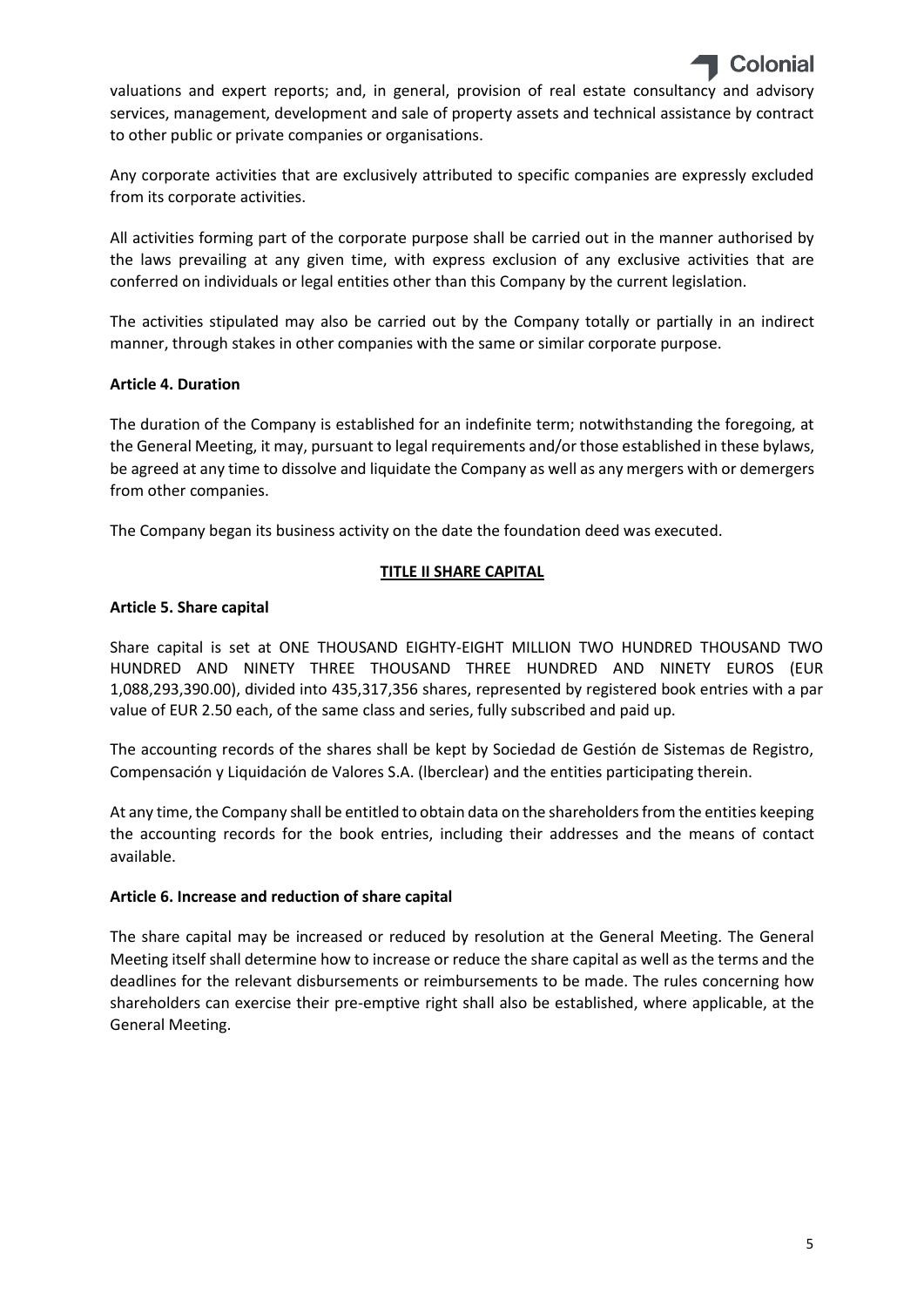

At the General Meeting, pursuant to legal limitations, the Board of Directors may be granted (i) the authority to accord the increase in share capital, on one or more occasions, to an amount determined at the time and in the amount decided, without first consulting the shareholders; and (ii) the authority to establish the date on which the already-adopted resolution to increase share capital is to be conducted in the agreed amount and to establish the relevant conditions, in all matters not covered by agreement at the General Meeting. The delegation may also be granted the authority to exclude preferred subscription rights in accordance with the law.

# <span id="page-20-0"></span>**Article 7. Shareholder status**

In case of litigation with respect to the ownership of a share, the Company shall recognize as owner whomever is registered as such in the entries of the accounting records, pursuant to the laws governing the matter of account entries and securities markets, and provided the courts do not determine and rule otherwise.

# <span id="page-20-1"></span>**Article 8. Shareholders' rights**

A share provides its legitimate owner the status of shareholder and requires that said owner fully and completely observe the provisions of these bylaws and the resolutions validly adopted by the governing bodies of the Company. Ownership of a share authorizes shareholders to exercise the rights inherent as such, pursuant to these bylaws and Spanish law.

#### <span id="page-20-2"></span>**Article 8. bis. Ancillary provisions**

Company shareholders who are in any of the situations described in this article will be obliged to comply with the ancillary provisions described below.

The ancillary provisions set out in this article will not entail any compensation by the Company to the shareholder affected in each case. Furthermore, without prejudice to the provisions of this article and Article 37 bis of these Bylaws, the transfer of Company shares (including, therefore, this ancillary provision) is expressly authorised for all purposes between the living or in contemplation of death.

- 1. Disclosure bonds for shareholders holding significant stakes
- (a) Any shareholder who holds Company shares at a percentage equal to or greater than 5% of the share capital must disclose such fact to the Board of Directors. Alongside this disclosure, such shareholder must provide a certificate issued by a duly authorised person that certifies for the shareholder the effective tax rate to which the dividend distributed by the Company is subject, together with a statement of whether he/she is the beneficial owner of such dividend. This disclosure obligation is laid down for the purpose of informing the Company if, for this shareholder, the dividend distributed by the Company is subject to an effective tax rate lower than 10%.

The percentage ownership stake and taxation indicated in the preceding paragraph correspond to those stipulated in Article 9.2 of Law 11/2009 of 26 October governing Real Estate Investment Trusts (the "**SOCIMIs Law**") and, consequently, they are understood to have been automatically changed should these rule be amended or replaced by another.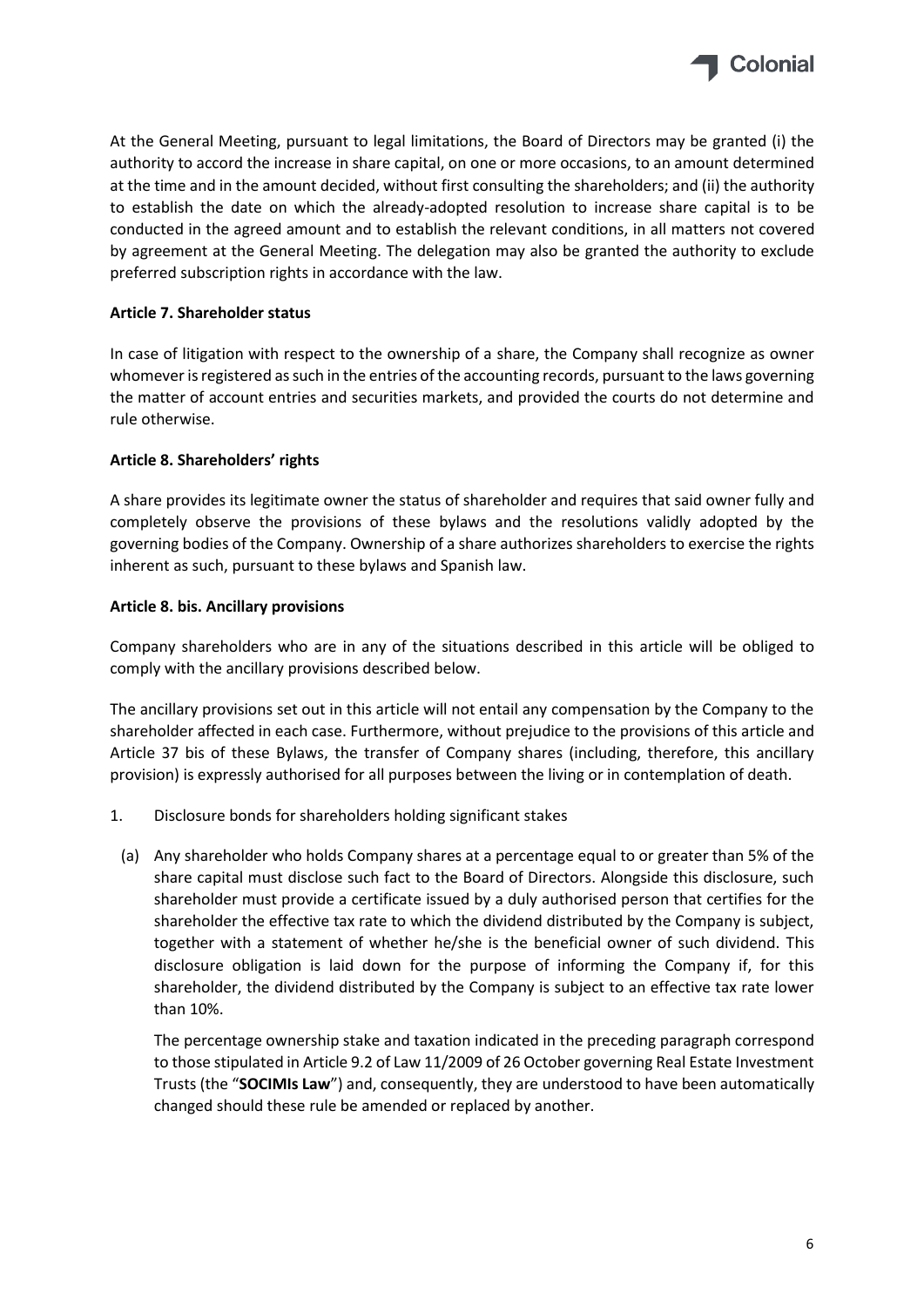

When the holder of the shares indicated in this section is:

- (i) A depository institution that is formally legitimised as a shareholder in the accounting records but acts on behalf of one or more third parties, then the percentage of stake and taxation referred to in this section are those of such third parties and not of the depository.
- (ii) A foreign entity to which a regime similar to the regime provided for in the SOCIMIs Law is applicable, then the percentage of stake and taxation provided in this section shall relate to each of its shareholders.
- (iii) A look-through entity, then the percentage stake and taxation provided for in this section shall relate to each of its partners, shareholders or unitholders.
- (b) Also, as a result of Inmobiliaria Colonial's ownership stake in the French company Société Foncière Lyonnaise ("**SFL**"), any shareholder that is not an individual entity and directly or indirectly holds shares of Inmobiliaria Colonial in a percentage equal to or greater than 10% of the share capital must report this fact to the Board of Directors of Inmobiliaria Colonial. Alongside this disclosure, such shareholder must provide a certificate issued by a duly authorised person that certifies for the shareholder the effective tax rate to which the dividend distributed by the Company is subject, together with a statement of whether he/she is the beneficial owner of such dividend. This disclosure obligation is laid down for the purposes of informing the Company if, for such shareholder, the effective tax rate to which the dividend distributed by the Company is subject gives rise to the accrual by SFL of the French tax provided for in French law in 208.c of the French General Tax Code (**"Code Général des Impôts"**).

In this regard, under the Code Général des Impôts, SFL must pay a rate of 20% on the dividend distributed to Inmobiliaria Colonial when the dividend, which is in turn distributed by Inmobiliaria Colonial to any of its shareholders that are not individuals holding at least 10% of its share capital, is subject for such shareholders to a rate less than one third (1/3) of the French corporate tax rate, i.e. 11.15% depending on the prevailing rate.

The percentage of stake and taxation referred to in this section (b) correspond to those provided in the Code Général des Impôts and, consequently, shall be understood to have been automatically modified should this rule be modified or replaced by another.

When the holder of the shares is a depository institution that is formally legitimised as a shareholder in the accounting records but acts on behalf of one or more third parties, then the percentage of stake and taxation referred to in this section shall relate to hose of such third parties and not of the depository.

- (c) Any shareholder, whenever falling within any of the cases provided in sections (a) and (b) above, must:
	- (i) notify the Board of Directors of any acquisition or transfer of Company shares, irrespective of the number of shares acquired or transferred;
	- (ii) provide, within ten calendar days of the date on which Inmobiliaria Colonial or SFL agree at any time to distribute any dividend or similar amount (e.g. reserves), tax certificates as stipulated in sections (a) and (b) above.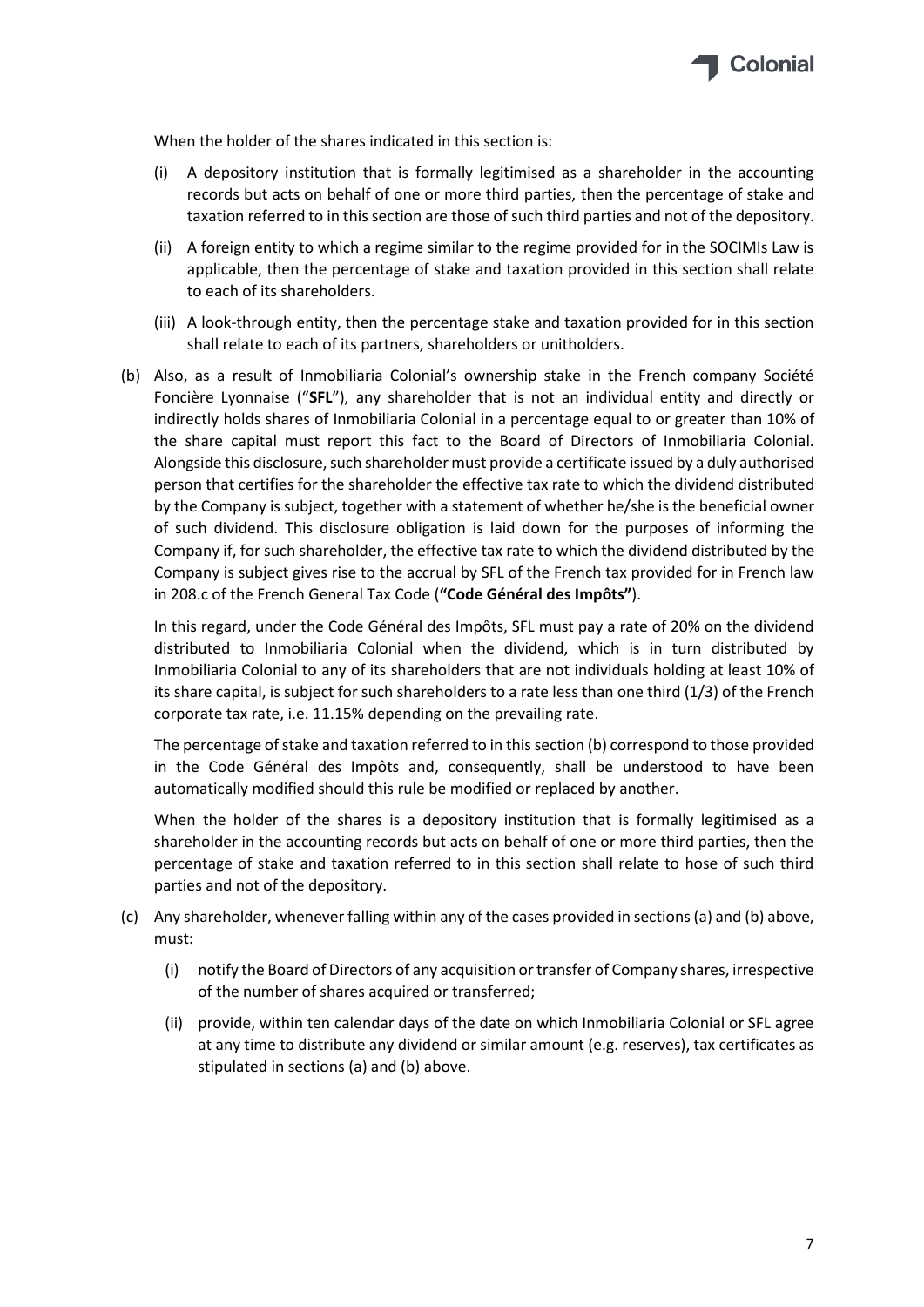

For this purpose, the Company must, by publishing the related relevant event, report to the market any resolution to distribute dividends by Inmobiliaria Colonial or SFL, indicating in all cases the date or dates to which the information contained in such certificates must refer, in order to comply with the tax bonds applicable at all times; and

- (iii) provide (or request third parties to provide) to the Board of Directors the information in writing that the Company requires regarding the effective ownership of the shares or stake in them (accompanied, were the Company to so require, by a formal or notarised statement and/or independent evidence), including any information that the Company deems necessary or advisable for the purposes of determining whether these shareholders or third parties are affected by any of the scenarios described in paragraphs (a) and (b) above. The Company may make such a request at any time and may send one or more requests for information on the same shares.
- (d) The provisions of sections (a) to (c) above shall also apply to any persons holding dividend rights, voting rights or financial instruments on Company shares in the percentages stipulated in sections (a) and (b) above.
- (e) If the person subject to the disclosure obligation fails to comply with sections (a) to (c) above, the Board of Directors shall consider that the dividend is exempt of tax for this shareholder or is taxed at a rate lower than those stipulated in paragraphs (a) and (b) above.

Notwithstanding the foregoing, the Board of Directors may request, at the expense of the shareholder failing to comply with the disclosure bonds stipulated in the preceding paragraphs, a legal report from a renowned law firm in the country in which the shareholder resides to declare the effective tax rate to which the dividend distributed to the shareholder by the Company is subject. The expense incurred by the Company in requesting such report will in all cases be considered to be compensation for the purposes provided in this article.

- 2. Compensation bonds for shareholders holding significant stakes
- (a) In such cases where, as a result of any of the shareholders falling under any of the cases established in sub paragraph 1 of this article of the Company Bylaws, the following takes place:
	- (i) the Company is obliged to pay the special rate provided for in Article 9.2 of the SOCIMIs Law, or any regulation replacing it; or
	- (ii) distribution of the SFL dividend to Inmobiliaria Colonial accrues the rate established in the Code Général des Impôts, or any regulation replacing it,

such shareholders are obliged to compensate the Company for the loss caused, as provided in the following sections.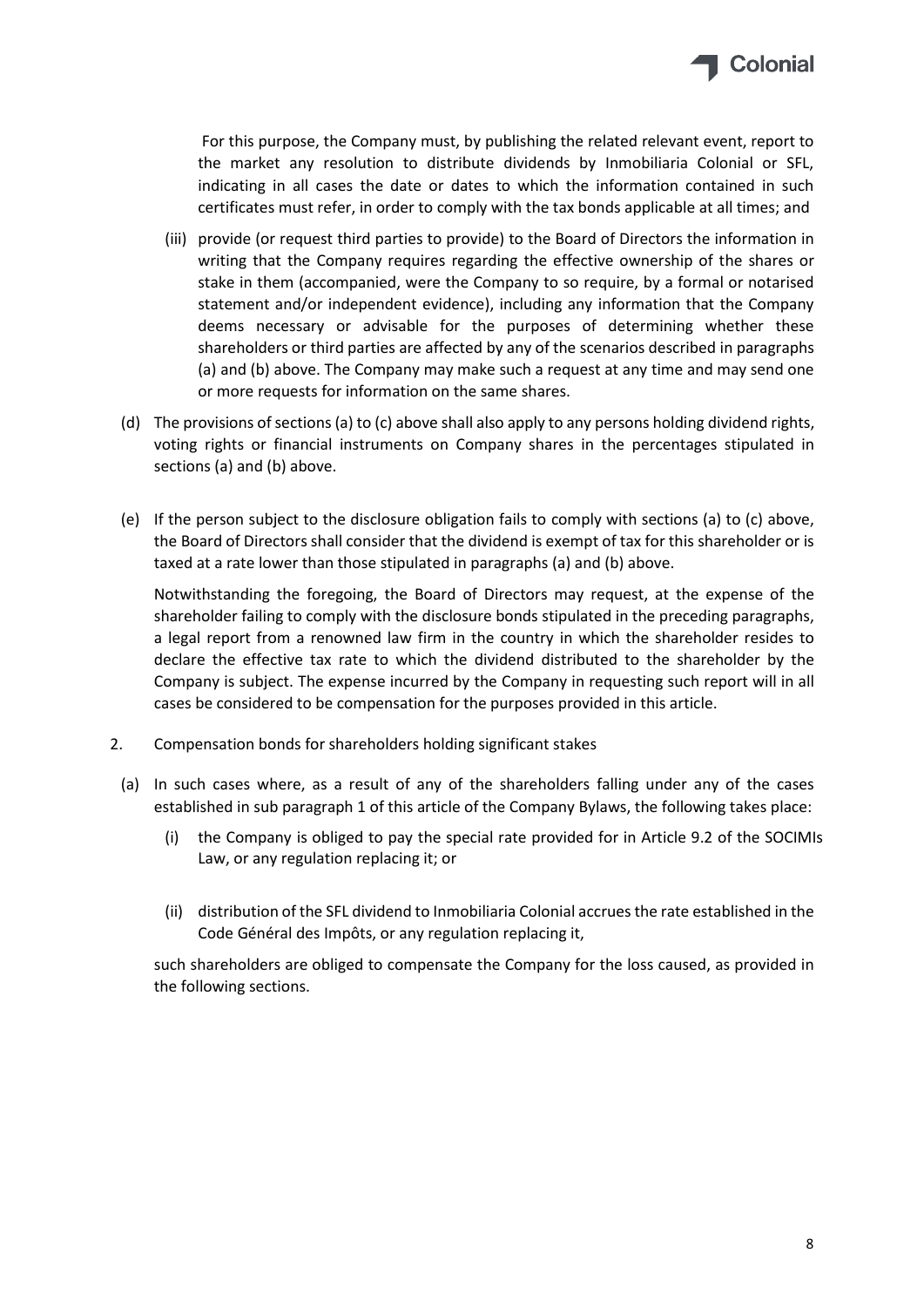

- (b) The amount of compensation for each shareholder having caused the loss is the sum of:
	- (i) any corporate tax expense arising for the Company from payment to this shareholder of the dividend serving as a basis for calculating the special tax provided for in Article 9.2 of the SOCIMIs Law, or any regulation replacing it; and
	- (ii) the amount that, as provided for in SFL's Company Bylaws, Inmobiliaria Colonial must pay SFL as a result of the tax accrued for SFL in accordance with the Code Géneral des Impôts or any regulation replacing it, due to taxation of the shareholders of Inmobiliaria Colonial. This amount will be divided by the total number of Company shareholders whose taxation required Inmobiliaria Colonial to pay such amount to SFL, albeit on a basis proportional to the stakes of each shareholder in the share capital.

In all cases, the Company must be held completely harmless in respect of the loss caused as a result of the effective tax rate to which the dividend distributed by the Company is subject for the shareholders. In this regard, compensation shall in all cases include the amount which, once the corporate tax levied on the total amount of compensation has been deducted, offsets the expenses arising from the losses occasioned and the compensation applicable.

The amount of compensation shall be calculated by the Board of Directors, without prejudice to the fact that this calculation may be delegated to one or more directors and to independent third parties. Unless otherwise agreed by the Board of Directors, compensation shall be due the day before payment of the dividend by Inmobiliaria Colonial or SFL.

By way of example, **Appendix I** to these bylaws includes formulas for calculating compensation.

- (c) A person under the compensation obligation is deemed to be a person who, due to their ownership stake and tax features, has occasioned losses to the Company as stipulated in sub paragraph 2 (a) herein. For this purpose, the person causing such loss will be required to compensation, and Inmobiliaria Colonial entitled to claim, the full amount corresponding to the compensation calculated in accordance with section (b) of this article, irrespective of whether the shareholder would have subsequently transferred some or all of his/her shares in the Company.
- (d) The compensation stipulated in the preceding sections shall be offset using any present and future dividends payable to the shareholder in the terms set forth in Article 37 bis of these bylaws, in addition to any other amounts owed by the Company. However, if Inmobiliaria Colonial should see fit, it may demand the compensation stipulated in the preceding sections at any time, by any methods permitted in law.
- (e) The compensation duty provided in this sub paragraph 2 will also apply any shareholders who, irrespective of the tax rate applicable for such shareholder on any dividends received from the Company, has failed to meet the disclosure bonds provided in sub paragraph 1 above in this article.
- (f) In cases where payment in full of compensation may give rise to losses for the Company, the Board of Directors may in the same fiscal year compensate or require an amount less than the amount calculated in accordance with section (b) of this article.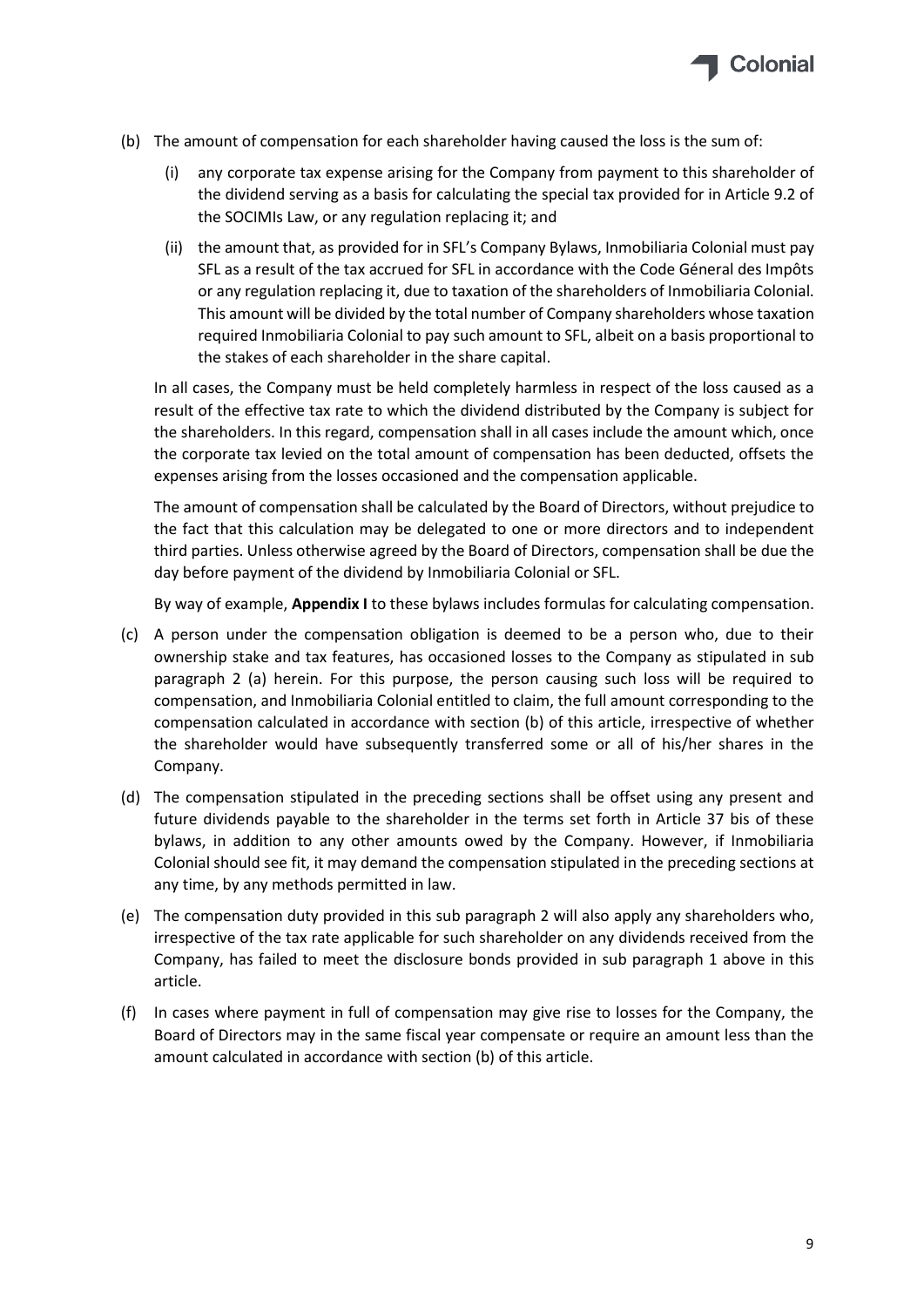

#### <span id="page-24-0"></span>**Article 9. Indivisibility of shares**

Shares are indivisible. In case of joint ownership, the accounting records shall state the name of all coowners, who shall be jointly responsible to the Company for any bonds derived from their status as shareholders, and who must designate a single person to exercise, in their name, the rights inherent to their status as shareholders. The same rule shall apply to other cases of joint ownership rights over shares.

#### <span id="page-24-1"></span>**Article 10. Rights in rem and encumbrances**

The creation of rights in rem or other types of encumbrance on the shares must be registered in the relevant account. The creation of the encumbrance shall become enforceable upon third parties as of the respective registry thereof.

#### <span id="page-24-2"></span>**Article 11. Transferability of shares**

The transfer of shares shall take place by accounting transfer and shall be enforceable upon third parties as of the respective registration.

Third parties who acquire shares for valuable consideration from a person who, according to the accounting records, is legitimately entitled to transmit them, shall not be subject to claims, unless at the time the shares were acquired the previously mentioned third party acted in bad faith or with gross negligence.

#### <span id="page-24-3"></span>**Article 12. Certificates**

When deemed necessary, a shareholder's legal status to transfer and exercise his/her rights as such may be proven by presenting certificates that demonstrate the owner's identity and, where applicable, the rights in rem or encumbrance, the identity of the issuer and of the issue, the class, the par value and number of shares included as well as the respective registry or numerical reference or references and their date of issue. The purpose of the certificate and its effective term shall also be specified.

Certificates shall only be issued at the request of the shareholder and in accordance with the entries of the accounting records managed by Sociedad de Gestión de Sistemas de Registro, Compensación y Liquidación de Valores S.A. (lberclear) or its participating entities.

#### **TITLE III COMPANY BODIES**

#### <span id="page-24-5"></span><span id="page-24-4"></span>**Article 13. Company Bodies**

The bodies governing the Company are the General Meeting of Shareholders and the Board of Directors.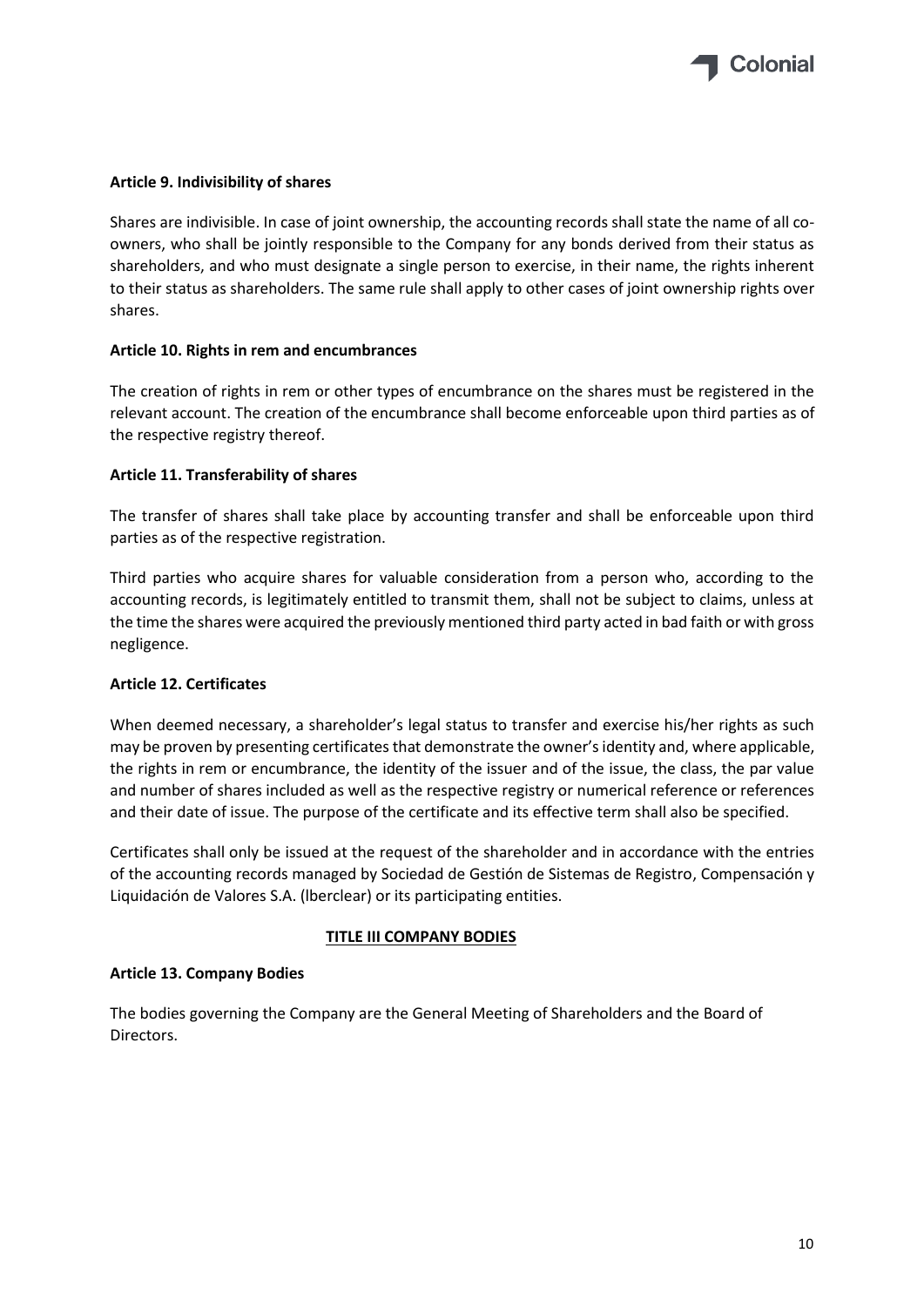

# **A) GENERAL MEETING OF SHAREHOLDERS**

#### <span id="page-25-0"></span>**Article 14. General Meeting**

The shareholders, assembled at a duly called General Meeting, shall decide by majority, pursuant to Article 25 hereof, on the matters that are within the powers of the General Meeting. All shareholders, including dissidents and those not attending the meeting, shall be bound by the resolutions reached at the General Meeting. This shall not apply to the rights of separation and appeal as established by law.

All General Meetings shall be held in a Spanish city as agreed upon by the administrative body.

#### <span id="page-25-1"></span>**Article 15. Types of General Meetings**

The administrators may call either Annual or Extraordinary General Meetings. Annual General Meetings must be held within the first six months of each fiscal year to, where applicable, vote on company performance, the accounts for the previous fiscal year and resolve the application of the results. An Extraordinary General Meeting is any other not deemed an Annual General Meeting.

#### <span id="page-25-2"></span>**Article 16. Call**

All General Meetings must be called by a notice published in the Official Gazette of the Commercial Registry or in one of Spain's major newspapers, on the Company's website and on the website of the Spanish Securities Market Commission (CNMV), and in any other medium as required under applicable regulations, at least one (1) month prior to the date set for the General Meeting to be held.

Notwithstanding the foregoing, Extraordinary General Meetings may be called no more than fifteen (15) days in advance. This shortened notification period shall require an express resolution adopted at an Annual General Meeting by, at least, two thirds of the subscribed capital entitled to vote, and which cannot be called beyond the date set for holding the next Annual General Meeting.

The notice shall state the name of the Company, the date and time of the meeting on first call, the office of the person or persons making the call and the agenda, which shall include the matters to be addressed, and any other mentions and information legally required for listed companies. The notice may also indicate the date of the second call, where applicable. At least twenty-four (24) hours must pass between the first and the second call. In any case, mention shall be made to the right of all shareholders to obtain from the Company, immediately and free of charge, any documents to be submitted for approval and, where applicable, the performance report and auditors report.

Shareholders representing at least three percent (3%) of the share capital may request the publication of a supplement to the call to an Annual General Meeting of Shareholders that includes one or more items on the agenda, provided the new items are accompanied by a justification or, where applicable, a justified motion. The exercise of this right, which may by no means be exercised with respect to an Extraordinary General Meeting, must be made by certified notice, to be received at the registered office, within five (5) days of the publication of the call.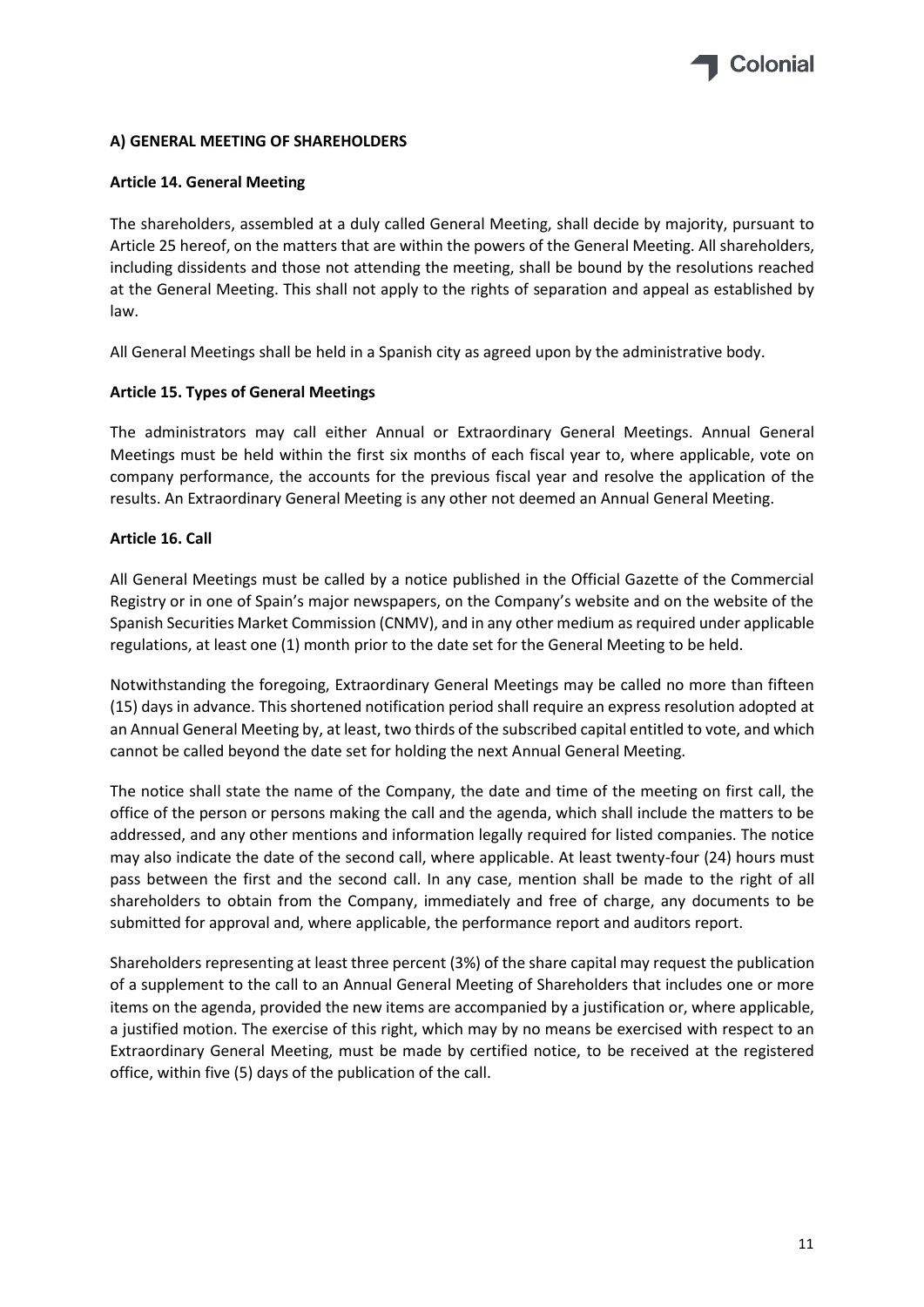

The supplement to the call must be published at least fifteen days prior to the date established for the General Meeting.

Furthermore, shareholders representing at least three percent (3%) of the share capital may, within five (5) days of the publication of the call, present reasoned resolution proposals on matters already included or to be included in the agenda of the Annual or Extraordinary General Meeting. As these proposals are received, the Company shall ensure that the proposals and any accompanying documentation, if any, are disseminated among the other shareholders by publishing them uninterruptedly on the Company's website for the term established by current regulations.

#### <span id="page-26-0"></span>**Article 17. Authority and obligation to call**

The administrators shall call a General Meeting whenever it is deemed necessary or opportune to the interests of the Company and when so required by law. A General Meeting must also be called when requested by shareholders representing three percent (3%) of the share capital, stating in their request the matters to be addressed thereat. In such case, a General Meeting must be called within the term and according to the requirements established to this effect according to the current legislation. The administrators shall prepare the agenda for the meeting, which shall include the matters that were set forth in the request for a meeting.

# <span id="page-26-1"></span>**Article 18. Right to information**

Shareholders may request of the administrators, pursuant to the Regulations of the Company's General Meeting, up to five (5) days prior to the General Meeting, any information or clarifications deemed necessary regarding the items on the agenda, or present any questions they deem relevant in writing. The shareholders may also ask the administrators, in writing and within the same time period, for the clarifications they deem necessary regarding the information available to the public that the Company has provided to the Spanish Securities Market Commission since the last General Meeting and regarding the auditors report. The administrators shall provide the information in writing up to the date on which the General Meeting is held.

The requests for information or clarifications that, in relation to the items referred to in the previous paragraph, shareholders make to the Chairman during the General Meeting, or in writing from the fifth day before the General Meeting is held, will also be answered verbally during the meeting by any of the directors present, at the behest of the Chairman. Should it not be possible to satisfy the shareholder's right at that time, any pending information shall be furnished in writing within seven (7) days of the conclusion of the General Meeting.

The administrators are required to provide the information referenced in the preceding paragraphs, except in cases in which such information is not necessary for the protection of the rights of the shareholder, when there are objective reasons which indicate that the information could be used for purposes outside of the company, or when disclosure of the information could be damaging to the Company or its associated companies. Violation of the right to information during a General Meeting shall not be considered grounds to contest the General Meeting.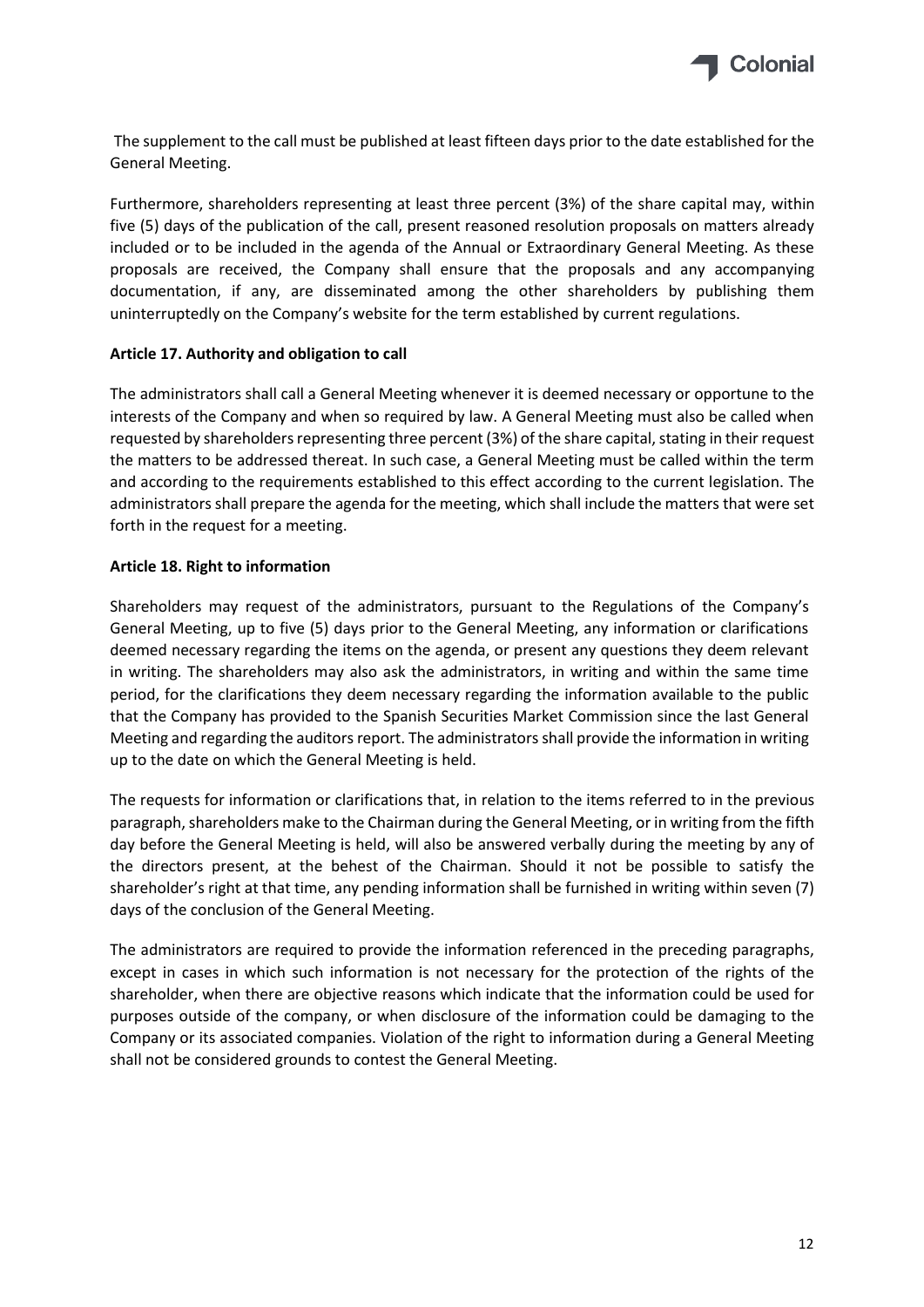

Nevertheless, the requested information cannot be denied when the request is backed by shareholders representing at least twenty-five percent (25%) of the share capital. The shareholder shall be liable for any damages caused by abusive or damaging use of the requested information.

From the publication of the notice of the call for a General Meeting and until said General Meeting is held, the Company must publish, uninterruptedly on the Company's website, all the information legally required and such other as the Board of Directors deems opportune.

Shareholders' right to information may be serviced on the Company's website and the documents and information required by law, these Company Bylaws and the Company's other internal regulations shall be published, along with any information deemed opportune to be made available to the shareholders and investors by these means.

Valid requests for information, clarifications or questions made in writing, and the replies thereto made in writing by the administrators, shall be included on the Company's website. Notwithstanding, when, prior to the formulation of a specific question, the information requested is clearly, expressly and directly available to all shareholders on the Company's website in a question-answer format, the directors may limit their reply to referring to the information already provided in that format.

# <span id="page-27-0"></span>**Article 19. Right of attendance**

Shareholders may attend and vote at General Meetings, directly or duly represented, when they themselves or as a group hold at least five hundred (500) shares, which must be registered in the record of account entries five (5) days prior to the date the General Meeting is scheduled. These shareholders must present, either at the registered office or before the entities indicated in the notice, either their certificate of legitimate status or the attendance card issued by the Company or those entities responsible of keeping the registry of account entries, or by any other means permitted by the current legislation.

The members of the Board of Directors must attend the General Meetings. Their attendance shall nonetheless not be required for a General Meeting to be validly held.

General Meetings may also be attended by executives, technicians and other persons who, in the opinion of the Board of Directors, are interested in the proper performance of company matters and whose participation at the General Meeting could potentially be useful to the Company. At the General Meeting, the Chairman may authorize the attendance of any person deemed opportune, though the shareholders may revoke this decision.

#### <span id="page-27-1"></span>**Article 20. Representation and absentee voting**

All shareholders entitled to attend may be represented at a General Meeting by anyone. Representation must be granted in writing and specifically for each General Meeting, pursuant to the terms and scope of the Spanish Limited Liability Companies Law.

The proxy authorization may always be revoked. The attendance by the principal at a General Meeting shall be tantamount to revocation of the representation.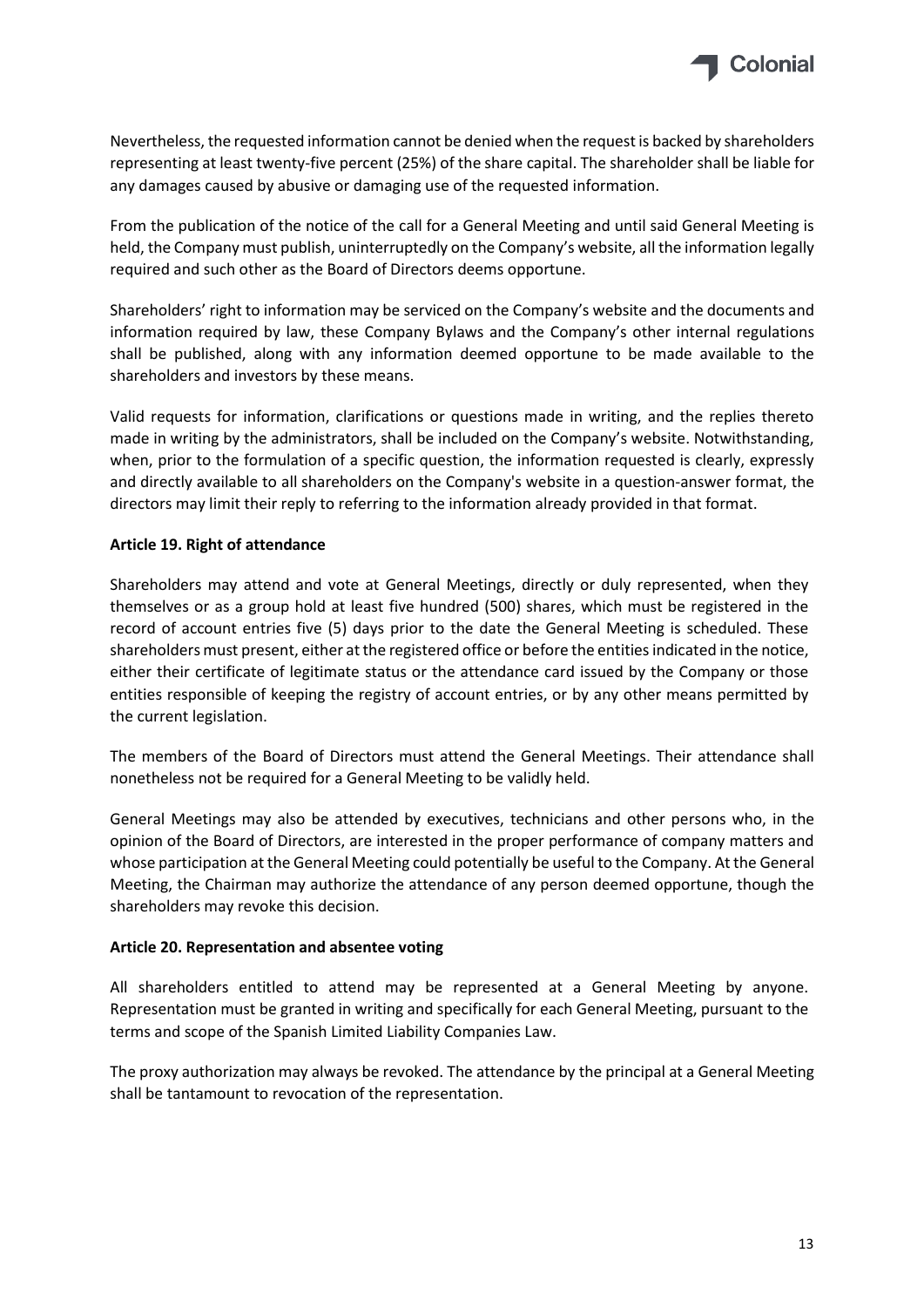

With respect to cases of a public request for representation and, specifically, to a possible conflict of interests of the representative, the provisions of the law shall apply.

Shareholders may exercise or delegate their absentee vote, pursuant to the Regulations of the General Meeting, provided the identity of the shareholder and, where applicable, the safety of the electronic communications is duly guaranteed, in compliance with the current legislation.

Shareholders casting an absentee vote shall be considered in attendance for the purposes of the quorum of the General Meeting.

Once the notice of the call for a General Meeting is published and until the General Meeting is held, the Company shall publish uninterruptedly on the Company's website information regarding how to cast an absentee vote, including electronic means, so that the shareholders may use this information to exercise their representation, voting and, where applicable, attendance rights.

# <span id="page-28-0"></span>**Article 21. Quorum**

A General Meeting, whether annual or extraordinary, shall be validly constituted, on first call, when attended by shareholders, in person or by proxy, accounting for at least twenty-five percent (25%) of the subscribed share capital with voting rights. On second call, a General Meeting shall be validly held regardless of the share capital in attendance.

# <span id="page-28-1"></span>**Article 22. Special quorum**

Notwithstanding the provisions of the preceding Article, for it to be possible at a General Meeting to validly agree upon increasing or reducing the capital or any other modification of the Company Bylaws, issuing bonds that can be converted into shares or those bonds which allow the holder to receive a stake in the Company's profits, suppressing or limiting the pre-emptive rights on new shares, in addition to the transformation, merge, demerger or overall assignment of the assets and liabilities, the transfer of the registered office abroad or any other matter determined by law, said General Meeting must be attended, on first call, by shareholders, directly or by proxy, accounting for at least fifty percent (50%) of the subscribed share capital with voting rights. On second call, the attendance of twenty-five percent (25%) of the share capital shall suffice.

#### <span id="page-28-2"></span>**Article 23. Chairman, Secretary and Bureau of the General Meeting**

The Chairman of the General Meeting shall serve as Chairman of the Board of Directors, or failing which, the most senior Vice President among those appointed; and, as Secretary, either the Secretary or Vice Secretary of the Board of Directors. In the absence of those mentioned above, the Chairman and Secretary of the presiding board shall be designated by the shareholders in attendance at the General Meeting.

Together with the Chairman and the Secretary, the Bureau of the General Meeting shall consist of the remaining members of the Board of Directors in attendance thereat.

#### <span id="page-28-3"></span>**Article 24. List of attendees**

Before turning to the Agenda, a list of those in attendance shall be made, stating the capacity or representation of each, and the number of shares they own or represent.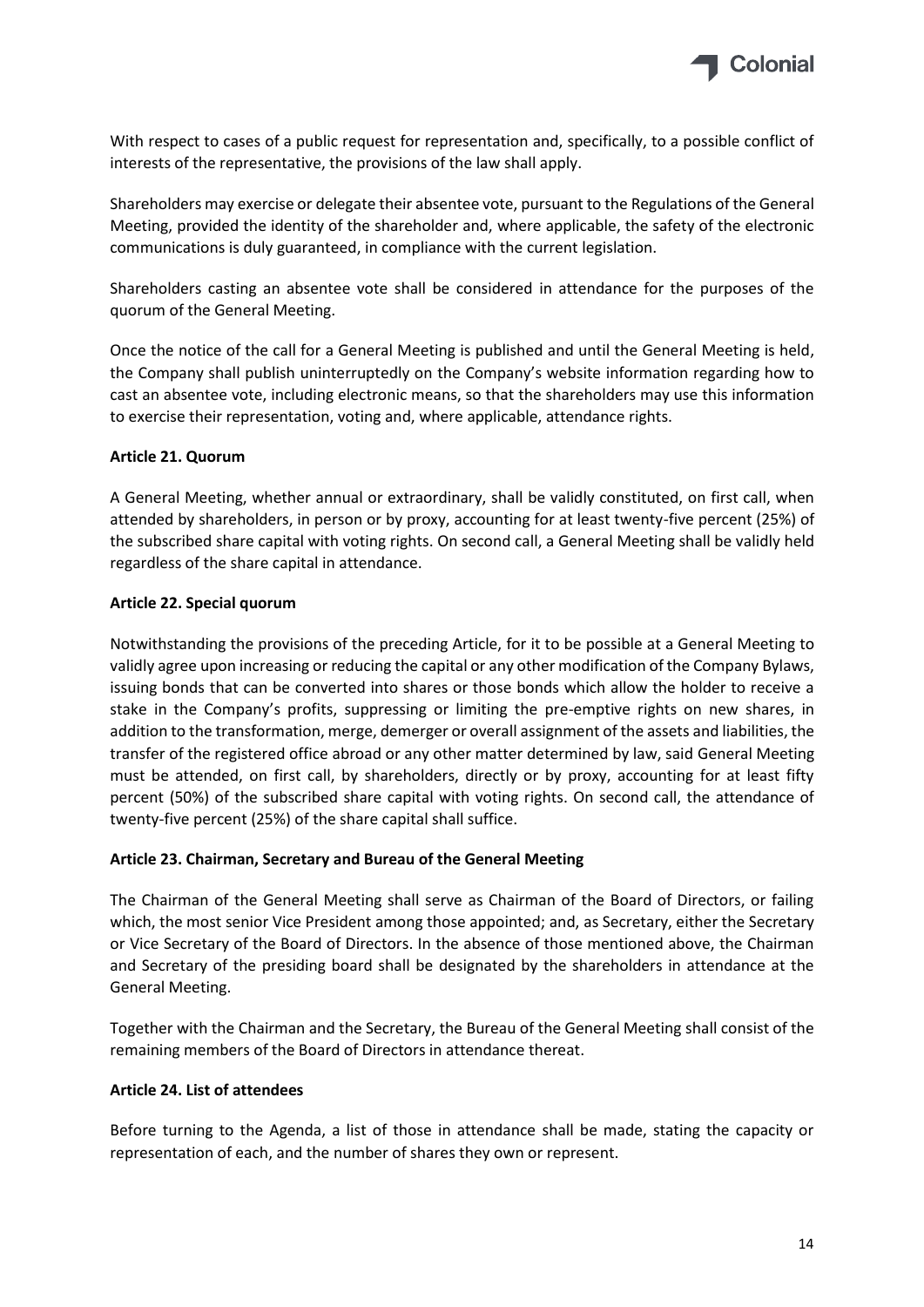

At the end of the list, the number of shareholders present or represented shall be determined, as well as the amount of capital they represent, specifying to the number of shareholders with voting rights.

The list of attendees shall be included at the beginning of the minutes or shall be attached thereto by appendix signed by the Secretary, with the approval of the Chairman. When the minutes are notarised, the list of attendees need only to be attached to said minutes.

The list of attendees may also be included in a manual or computer file.

# <span id="page-29-0"></span>**Article 25. Adoption of resolutions**

At a General Meeting, a separate vote shall be cast for matters that are substantially independent. Although included in the same point on the agenda, the following matters shall be voted on separately (i) the appointment, ratification, reelection or removal of each Director; (ii) the amendment of the Company Bylaws, of each article or group of articles that are self-regulated; and (iii) the matters pursuant to the Bylaws.

The resolutions reached by the General Meeting shall be adopted by a majority of the votes of the shareholders present or represented thereat, with a resolution being deemed adopted when more votes are obtained in its favor than against it from among the share capital present or represented. Pursuant to Article 22 of these bylaws, if the share capital present or represented is in excess of fifty percent (50%), the resolution may be adopted by an absolute majority. However, the favorable vote of two thirds of the capital present or represented on the vote shall be required when, on second call, shareholders representing twenty-five percent (25%) or more of the subscribed capital with voting rights are in attendance but without reaching fifty percent (50%).

Each share carries one vote.

For each resolution, the number of shares with respect to the number of valid votes cast will be determined, as well as the proportion of share capital represented by such votes, the aggregate number of valid votes, the number of votes in favor and against each resolution and, applicable necessary, the number of abstentions.

The resolutions passed and the outcome of the votes shall be published in their entirety on the Company's website within five (5) days of the conclusion of the General Meeting.

#### <span id="page-29-1"></span>**Article 26. Minutes of the General Meeting**

The resolutions of the General Meetings shall be drafted by the Secretary and contain all of the resolutions passed and the requirements and circumstances that must be met pursuant to current regulations. The minutes of the General Meeting must be approved at the General Meeting itself at its end or, failing which, within a period of fifteen (15) days by the Chairman and two (2) comptrollers, one on behalf of the majority and the other on behalf of the minority.

The minutes approved by either of these two means shall be executable as of the date they were approved. The certifications of the minutes shall be issued and the resolutions shall be notarised by those with legitimate power to do so, as determined by these Bylaws and the Commercial Registry Regulations.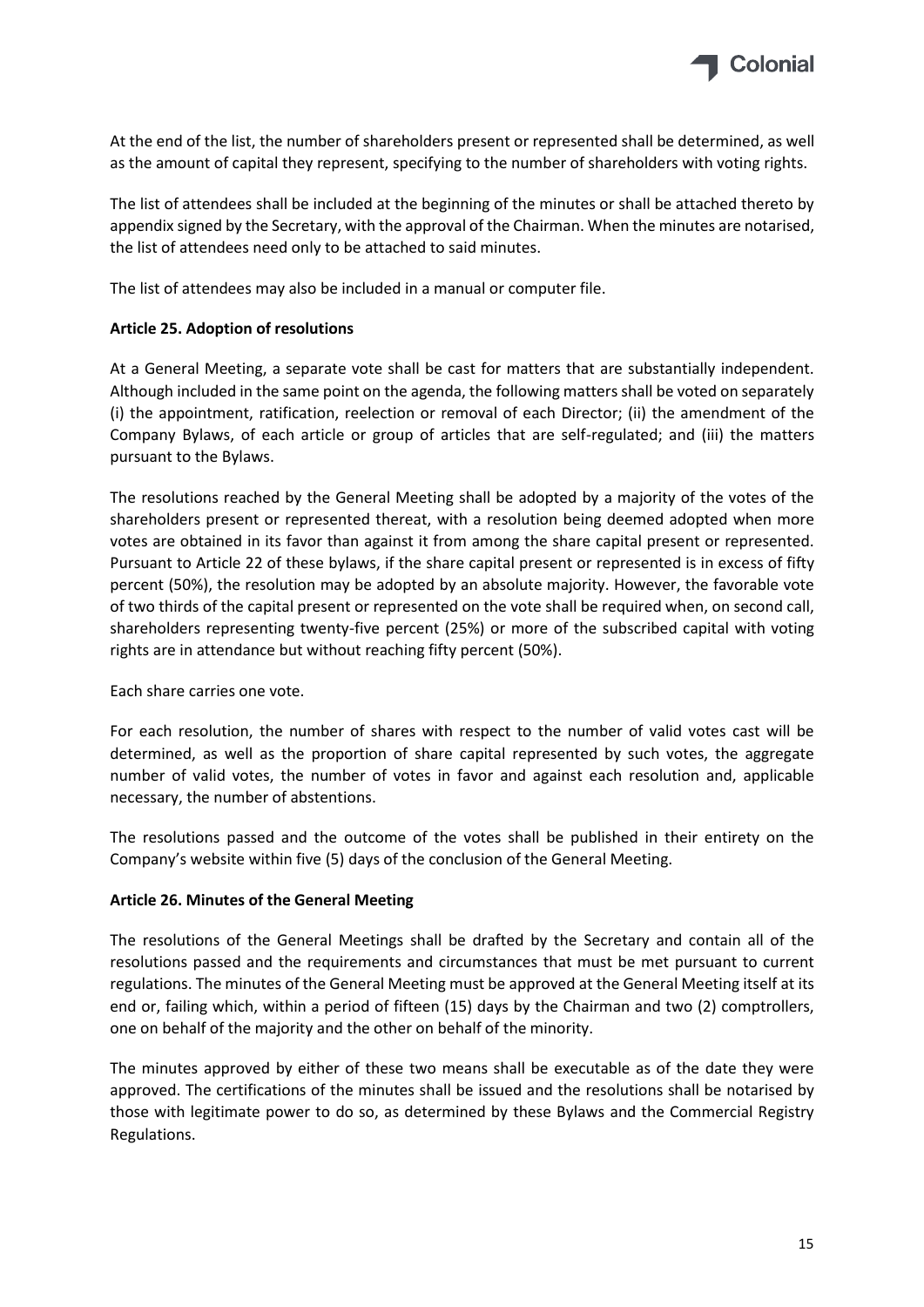

The administrators may request the presence of a Notary Public to notarize the minutes of a General Meeting and shall be required to do so if, five (5) days prior to the General Meeting, his/her presence were so requested by shareholders representing at least one percent (1%) of the share capital. The notary certificate, which shall serve as the minutes of the General Meeting, shall not require approval or the signature of the Chairman or Secretary of the General Meeting, and must be transcribed into the Company's Minutes Ledger. Resolutions included therein may be executed from the date they are passed.

# **B) ADMINISTRATION**

# <span id="page-30-0"></span>**Article 27. Administrative body**

The management, administration and representation of the Company in and out of trial shall be the responsibility of the Board of Directors, acting jointly, focusing their activity mainly on the supervision and control of the Company, and the consideration of all matters that are particularly transcendent for the Company.

The enforcement of resolutions shall be the responsibility of the members of the Board of Directors designated thereby, including the Secretary and the Vice Secretary of the Board; or the attorney-infact with the authority to enforce company resolutions.

The Board of Directors is vested with the broadest powers for all matters pertaining to the administration, representation and management of the Company, and the administration and provision of its equity, and it is provided with all the authority not attributed by law or these Bylaws to the General Meeting of Shareholders.

#### <span id="page-30-1"></span>**Article 28. Duration of office and bans**

The members of the Board of Directors shall be appointed at the General Meeting for a term of four (4) years, and may be reelected to office, one or more times, for the same terms. To be appointed to the office of Director it is not necessary to be a shareholder.

Non-emancipated minors, those who are legally unqualified, those disqualified under the Bankruptcy Act while their term of disqualification established in the bankruptcy judgment is still in effect, and those sentenced for crimes against freedom, equity or against the socioeconomic order, collective security, the Justice Administration or for any other type of dishonest crime, and those whose office precludes them from engaging in trade, cannot serve as administrators.

Public Administration employees whose duties relate to corporate activities, judges or other persons subject to legal incompatibilities are also not eligible to be Administrators.

#### <span id="page-30-2"></span>**Article 29. Organisation, quorum, adopting resolutions, internal structure and delegation of powers**

1. The Board of Directors shall consist of at least five (5) members and at most fifteen (15) members. The Directors shall be classified as either executive Directors or non-executive Directors. In the latter category, the Directors may be classified as either propietary, independent or other external Directors. Such terms shall have the meaning attributed to them pursuant to current legislation and as specified by the Regulations of the Board of Directors.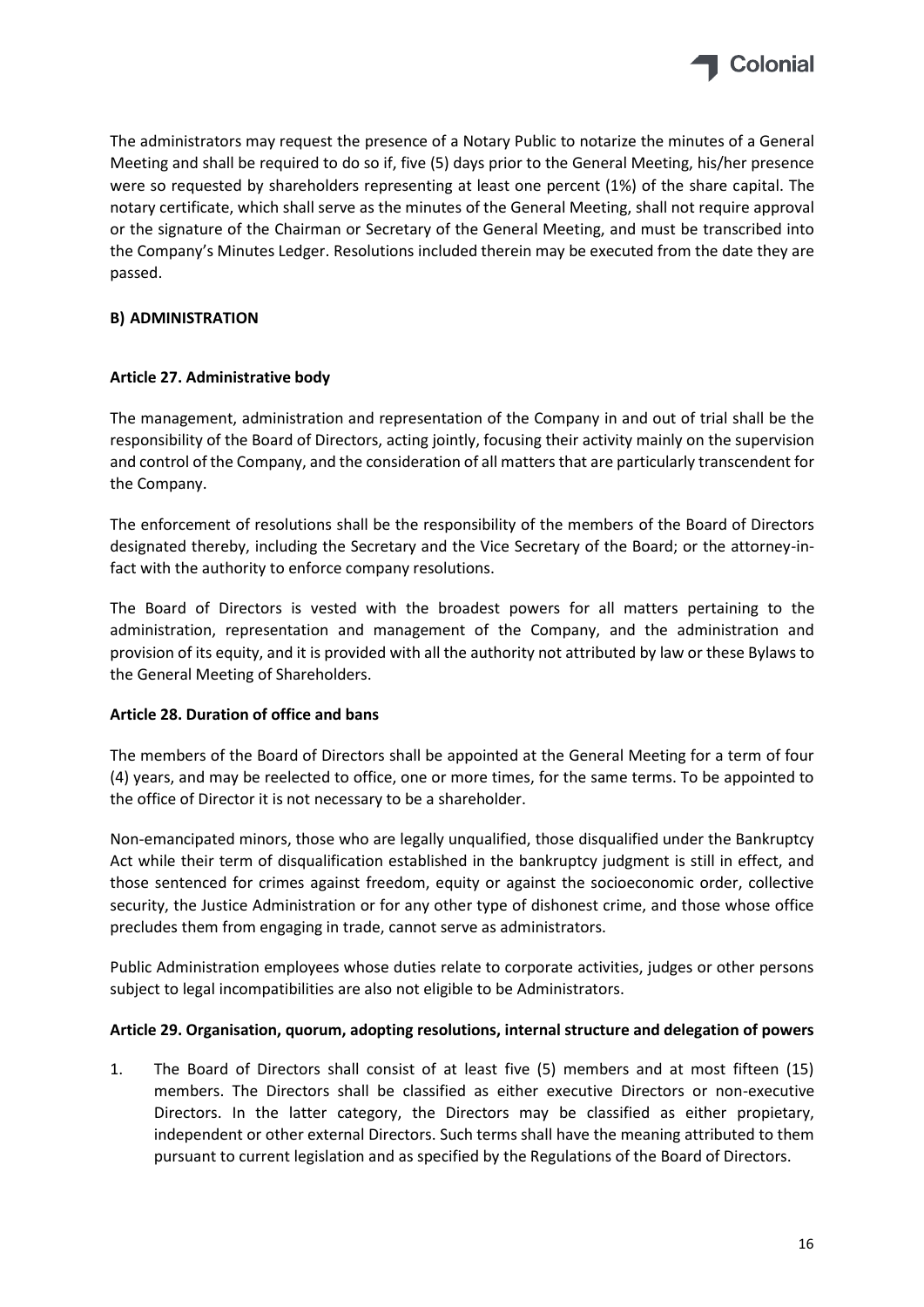

Directors may be individual or legal entities. Should a legal entity be appointed as a member of the Board of Directors, the entity must appoint a single individual to permanently exercise the functions inherent to the office. Such person may be replaced by another, but this replacement must be informed in writing to the Board of Directors of the Company with sufficient time in advance of the date when said replacement becomes effective and shall be subject to the same approval as the initial appointment.

Should any vacancies open during the term for which they were appointed, the Board may designate the persons to occupy them until the first General Meeting, unless this General Meeting has already been called, in which case the Board of Directors may designate a single Director until the following General Meeting is held.

The Board of Directors, upon receipt of a report by the Appointments and Remuneration Committee, shall appoint from among its own members a Chairman and, where applicable, one or several Vice Presidents, who shall be subject to reelection and revocation at the Board's request.

The Board shall appoint, upon receipt of a report by the Appointments and Remuneration Committee, a Secretary and, where applicable, an Vice Secretary. The Secretary and the Vice Secretary may or may not be Directors. If they are not Directors, they shall be entitled to be heard but not to vote. The same procedure shall be followed to accord the removal of the Secretary and, where applicable, the Vice Secretary. The Vice Secretary may attend Board of Directors meetings in the absence of the Secretary or when so requested by the Chairman of the Board.

When so decided by the Board itself and when the Chairman is also the executive Director, the Board of Directors shall appoint, with the executive Directors abstaining, a coordinating Director from among the independent Directors, who shall be specially authorised to call the Board of Directors or to include new items on the agenda of a previously called Board Meeting, as well as coordinate and assemble the non-executive Directors and, where applicable, lead periodic evaluations of the Chairman of the Board of Directors.

The Board shall meet at least once per quarter and whenever convened by the Chairman or whomever is acting in his/her stead. The Chairman must call a meeting of the Board of Directors when requested by at least one third of the members of the Board. In this case, if the Chairman has not called a meeting within one (1) month, without just cause, the Board may be convened by the Directors who have requested the meeting, specifying the agenda for the meeting, to be held in the city where the registered office is located. In addition, the coordinating Director shall be specially empowered to request that a Board of Directors be called.

- 2. The Directors are required to personally attend the meetings of the Board of Directors. A Board meeting shall be validly established when attended, in person or by proxy through another Director, by a majority of its members. Representation must be done in writing and specifically for each meeting, and only in favor of another member of the Board. However, non-executive Directors may only be represented by another non-executive Director.
- 3. Resolutions shall be adopted by an absolute majority of those in attendance at the meeting. In the case of a tie, the Chairman shall have the deciding vote.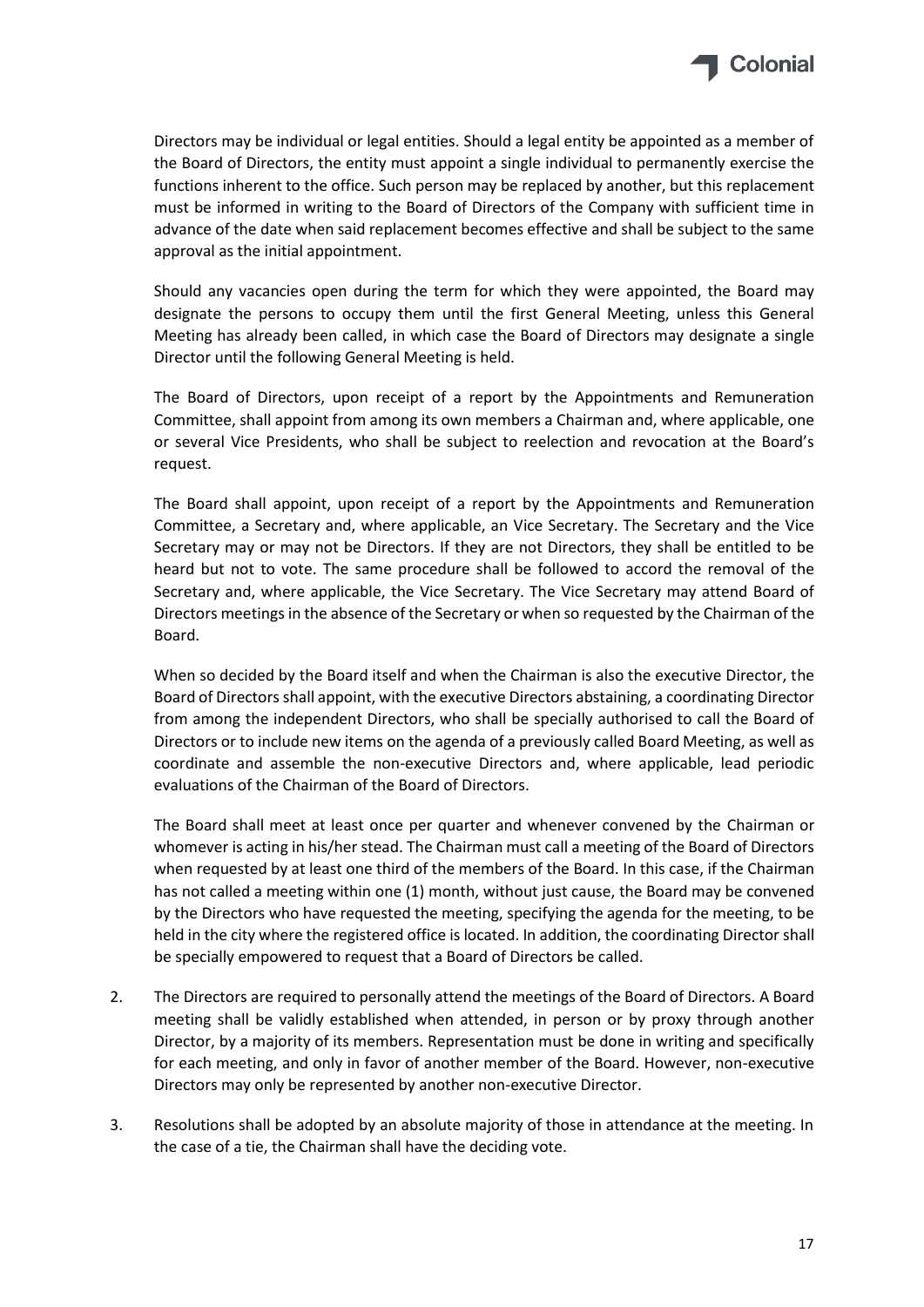

4. The Director shall refrain from participating in the deliberation and voting on resolutions or decisions in which he/she or a related person has a direct or indirect conflict of interests. The votes of Directors affected by the conflict of interest and who must abstain shall be deducted for purposes of calculating the majority of votes necessary. Resolutions or decisions that affect the director in his position as director, such as the appointment or revocation of positions in the governing body or others of a similar nature, are excluded from this obligation to abstain.

Voting in writing without a meeting shall be valid if no Director opposes the process. Discussions and resolutions passed by the Board shall be kept in a Minutes Ledger, which must be signed by the Chairman and the Secretary.

5. Notwithstanding the powers that may be granted to anyone, the Board may permanently delegate some or all of its powers, other than the legal exceptions, to an executive commission and to one or several Managing Directors, establishing the content, limits and types of powers delegated. Permanently delegating one or more of the functions of the Board of Directors to an executive commission or one or several Managing Directors and designating the administrators who will hold such offices shall require the favorable vote of two thirds of the members of the Board of Directors in order to be valid and shall have no effect until registered in the Commercial Registry.

# <span id="page-32-0"></span>**Article 30. Compensation**

- 1. The office of Director shall be remunerated.
- 2. The Company's compensation system shall consist of the following items:
	- (i) fixed monthly compensation, determined by membership on the Board and its committees;
	- (ii) allowances for attending Board of Directors meetings and its committees; and
	- (iii) compensation for the Directors based on the listing value of the shares or that includes receiving shares or stock options. This type of compensation must be agreed upon at the General Meeting of Shareholders, at which point the maximum number of shares that may be assigned per fiscal year will be determined, as will the exercise price or the system to calculate the exercise price for stock options, the value of the shares that, where applicable, are used as reference and the term of duration of the plan.
- 3. At least every three (3) years, at a General Meeting of Shareholders, a compensation plan for the Directors must be approved as a separate item on the agenda. This plan must follow the guidelines referenced in the preceding section. Any modification or substitution thereof shall require approval at a General Meeting of Shareholders according to the procedure established by law and the Regulations of the Board of Directors of the Company.

The compensation policy for the Directors shall determine the compensation of the Directors in their capacity as such within the compensation established in these bylaws and shall include the maximum amount of the annual compensation be paid to the group of administrators.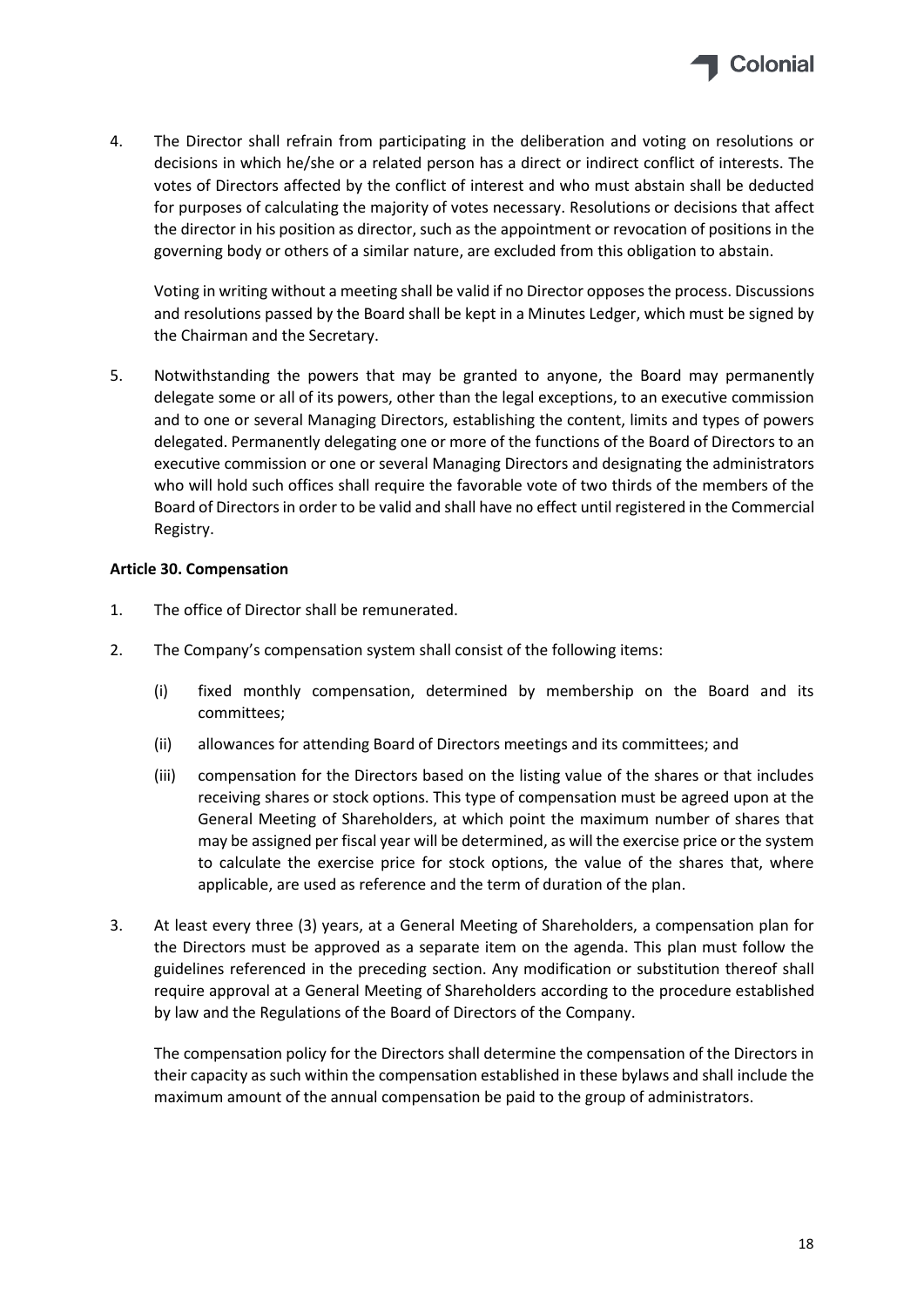

The determination of each Director's compensation shall be made by the Board of Directors, which shall take into account, for such purpose, the functions and responsibilities to be attributed to each Director, their membership in Board committees and other objective circumstances deemed relevant.

The application of this compensation plan shall be proportionated to the importance of the Company, the economic situation at the time and the market standards of comparable companies. It shall also aim to promote the profitability and long-term sustainability of the Company, avoiding excessive risk and rewarding negative results.

4. Compensating Directors for the performance of their executive functions shall conform to the Director's compensation policy, which necessarily must consider the amount of any fixed annual payments and any changes over the period to which the policy refers, the different parameters for establishing variable components and the main terms and conditions of their contracts including, in particular, their duration, compensation for premature termination or for the end of employment as well as exclusivity, non-compete and permanence agreements, and loyalty programs.

The Board of Directors shall establish the compensation of the Directors for the performance of executive functions and according to the terms and conditions of their contracts with the Company pursuant to the compensation policy approved at the General Meeting. The contract shall set out in detail all of the items for which compensation may be obtained for performing executive functions, including, where applicable, possible compensation for early discontinuation of these functions, and the amounts to be paid by the Company as insurance premiums or contributions to savings plans. Directors shall not receive any compensation for performing executive functions whose amounts or concepts are not listed in their contracts.

5. The Board shall prepare an Annual Report on the compensation of its Directors, which shall include complete, clear and understandable information on the compensation plan of the Directors applicable to that fiscal year. It will also include an overall summary on the implementation of the compensation policy in the previous fiscal year, as well as details of individual compensations paid for all items for each of the Directors that year. The report will be disclosed and put to a vote as a separate advisory item on the agenda at the Annual General Meeting of Shareholders.

#### <span id="page-33-0"></span>**Article 31. The Committees of the Board**

The Board of Directors shall create an Audit and Control Committee and an Appointments and Remuneration Committee.

The essential function of the Audit and Control Committee and the Appointments and Remuneration Committee shall be to support the Board of Directors in the supervision and direction of the management of the Company. The members of these committees shall be appointed by the Board of Directors to which they shall respond in the performance of their functions.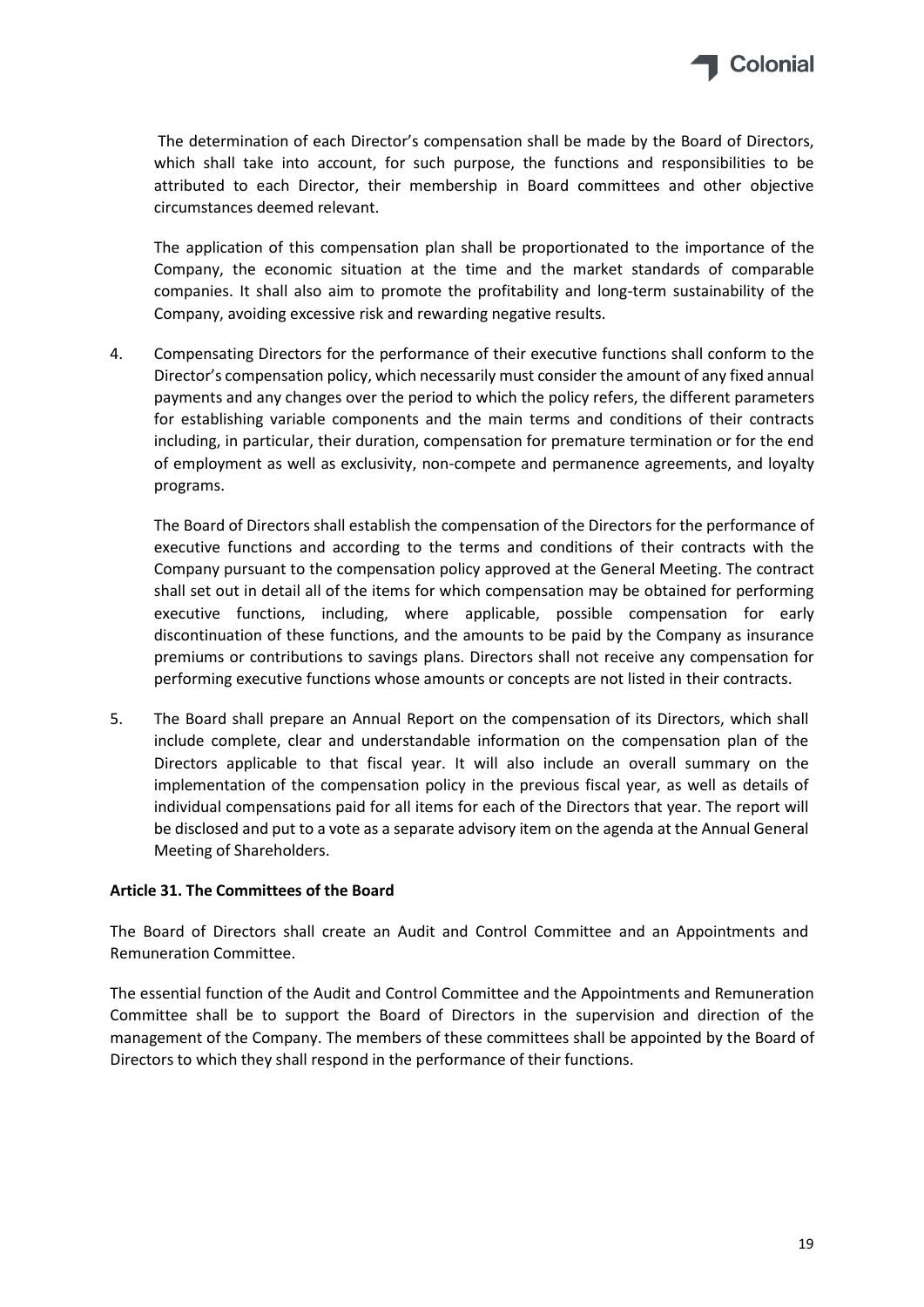

Notwithstanding the above, the Board of Directors may create specialised committees, determining their structure, designating their members and establishing the functions that each one of them is to have.

## <span id="page-34-0"></span>**Article 32. Audit and Control Committee**

The Audit and Control Committee shall consist of a minimum of three and a maximum of eight Directors appointed by the Board and all of them must exclusively be non-executive Directors. The Audit and Control Committee shall be made up of the number of Independent Directors as determined by law and at least one of them shall be designated taking into account his/her knowledge and experience in accounting and auditing matters, or both.

Overall, the members of the Audit and Control Committee shall have the relevant technical knowledge in relation to the Company's business sector.

The Audit and Control Committee shall appoint a Chairman from among its members, which must be an Independent Director. The Chairman of the Audit and Control Committee must be replaced every four years and may be re-elected after a period of one year from having left the position.

Additionally, the Committee shall appoint a Secretary from among its members, or may designate the Secretary of the Board to fill this position. In the absence of the Secretary of the Committee, the Secretary of the Board shall perform his/her functions, or, where applicable, the Vice Secretary of the Board. The Committee may designate, where applicable, a Vice President, who will also have to have independent status.

In any case, at their meetings, the Committee may rely on the technical assistance of the Secretary of the Board, or the Vice Secretary of the Board, at the request of the Chairman of the Committee.

The members of the Committee shall leave office when they no longer have Director status or when the Board of Directors so agrees.

Notwithstanding any other functions the Audit and Control Committee may be attributed by law, the Company Bylaws or, in accordance therewith, by the Regulations of the Board of Directors, it shall at least have the following functions:

- 1. Report to the General Meeting of Shareholders on the matters arising in relation to such matters as are within the jurisdiction of the Committee and, specifically, the result of the audit, explaining how it has contributed to the integrity of the financial information and the function that the Committee has performed in such process.
- 2. To monitor the effectiveness of the Company's internal controls, its internal auditing and its risk management systems, and to discuss any significant weaknesses detected during the audit with the Company's internal control system with the auditor without losing its independence. To this end, and where applicable, the Audit and Control Committee may present recommendations or proposals to the Board of Directors as well as the time frame to apply them.
- 3. To monitor the process of preparing and submitting the required financial information and to submit recommendations or proposals to the Board of Directors aimed at safeguarding its integrity.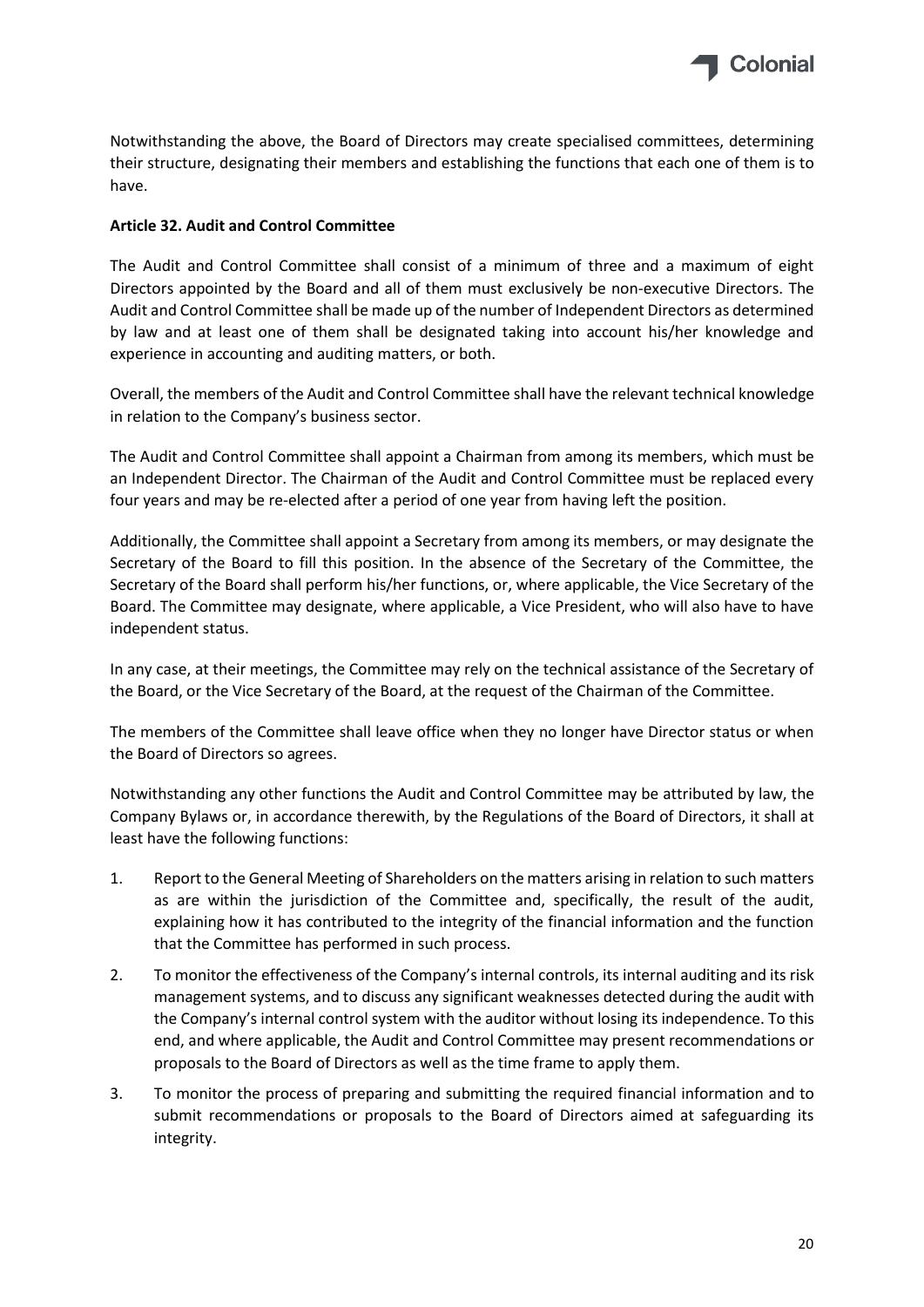

- 4. Present to the Board of Directors the proposals for the selection, appointment, reelection and replacement of the accounts auditors, assume responsibility for the selection process, pursuant to current regulations, and the contracting conditions and regularly gather information from it on the auditing plan and its performance, as well as preserve its independence in the performance of its functions.
- 5. Establish contact with the external auditor to receive information on matters concerning their impartiality to be discussed by the Committee or any other matters relating to the account auditing process and, where applicable, the authorization of services other than those that are prohibited pursuant to current regulations, regarding impartiality, and such other communications established in the accounts auditing laws and auditing standards. In any case, the Auditing and Control Committee must receive annually from the external auditors the statement of their impartiality with respect to the Company or directly or indirectly to associated entities, and the detailed and individualized information of the additional services of any sort provided as well as any fees received from these entities by the external auditor or by the persons or entities relating thereto, pursuant to the regulations governing accounts auditing.
- 6. To issue a report every year, prior to the release of the accounts auditing report, in which an opinion is expressed on whether the independence of the auditors or the auditing firms has been compromised. This report must contain a justified valuation of the provision of all of the additional services referenced in the preceding item, considered individually or as a whole, in addition to the legal audit and regarding impartiality or the regulations governing accounts auditing.
- 7. Report to the Board of Directors, in advance, on all matters pursuant to the law, the Company Bylaws and the Board Regulations.
- 8. To prepare an annual report on the activities of the Audit and Control Committee, which must be included in the management report.
- 9. To propose any other issues that may arise on matters that are within the powers of the Appointments and Remuneration Committee to the Board of Directors.
- 10. Other functions which, where applicable, are attributed thereto by these bylaws or the Regulations of the Board of Directors.

The Audit and Control Committee shall meet to fulfill its functions whenever requested by at least two (2) of its members or when decided by the Chairman, who is authorised to call meetings. The call notice shall be valid provided it is sent by any means that allows acknowledgement of its receipt.

The Audit and Control Committee shall be validly established when attended by, in person or by proxy, the majority of its members, and its resolutions shall be adopted by a majority of the members in attendance, either in person or by proxy. The Committee member concerned shall refrain from participating in the deliberation and votes on resolutions or decisions in which he/she or an associated person has a direct or indirect conflict of interest. The votes of Directors affected by the conflict of interest and who must abstain shall be deducted for purposes of calculating the majority of votes necessary. Representation must be conferred in writing and specifically for each meeting, and only to another member of the Committee. In the case of a tie, the Chairman's vote shall break the tie.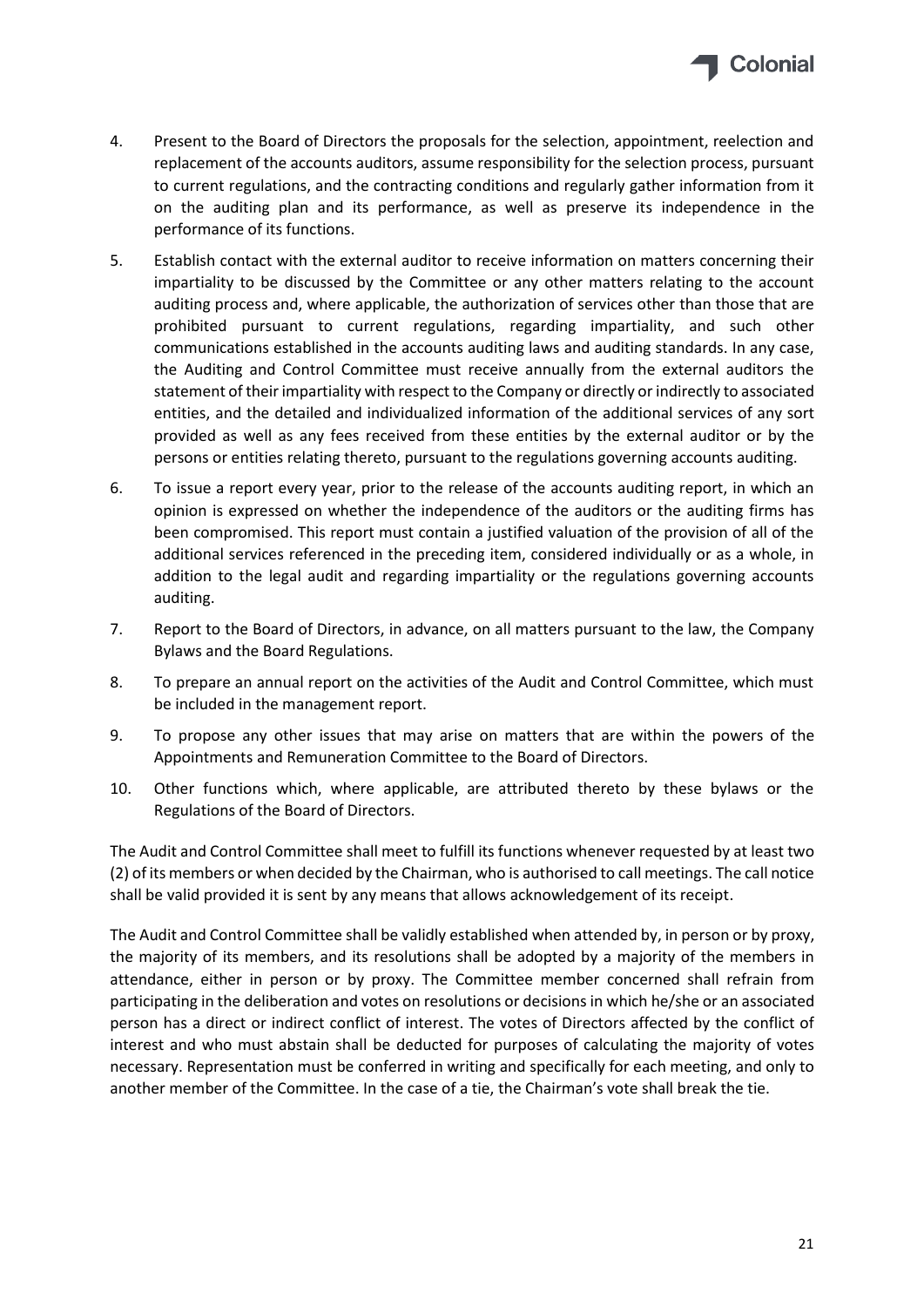

The minutes shall be drafted of the Committee meetings and shall be made available to all members of the Board of Directors.

These rules regarding the Audit and Control Committee shall be drafted in accordance with the Regulations of the Board of Directors and shall, at all times, strive to be impartial.

#### <span id="page-36-0"></span>**Article 33. Appointments and Remuneration Committee**

The Appointments and Remuneration Committee shall consist of at least three (3) and at most eight (8) Directors, appointed by the Board of Directors, and all of them must be non-executive Directors. The Appointments and Remuneration Committee shall consist of the number of independent Directors as established by law.

The Appointments and Compensation Committee shall designate a Chairman from among its members, who must in any case be an Independent Director.

Additionally, the Committee shall designate a Secretary from among its members, though it may designate the Secretary of the Board to fulfill these functions. In the absence of the Secretary of the Committee, the Secretary of the Board or, where applicable, the Vice Secretary of the Board shall fulfill the functions of the office. The Committee shall designate, where applicable, a Vice President who must also have independent status.

In any case, at their meetings, the Committee may rely on the technical assistance of the Secretary of the Board, or the Vice Secretary of the Board, at the request of the Chairman of the Committee.

The members of the Committee shall leave office when they no longer have director status or when the Board of Directors so agrees.

Notwithstanding any other functions attributed by law, these Company Bylaws or, in accordance therewith, the Regulations of the Board of Directors, the Appointments and Remuneration Committee shall at least have the following functions:

- 1. Assess the competences, knowledge and experience necessary on the Board of Directors. To this end it shall define the necessary functions and aptitudes for candidates to fill each vacancy, and shall assess the time and commitment that are required to enable them to carry out their functions properly.
- 2. Establish a target to represent the sex with lesser representation on the Board of Directors, and draw up guidelines on how to meet this target.
- 3. Present to the Board of Directors proposals for the appointment of independent Directors either by co-option or to be submitted to decision at a General Meeting, in addition to proposals for the reelection or removal of these Directors at a General Meeting of Shareholders.
- 4. Report the proposals for the appointment of the remaining Directors either by co-option or to be submitted to decision at a General Meeting, in addition to the proposals for their reelection or removal at a General Meeting of Shareholders.
- 5. Reporting proposals to appoint and dismiss senior officers and the basic conditions of their contracts.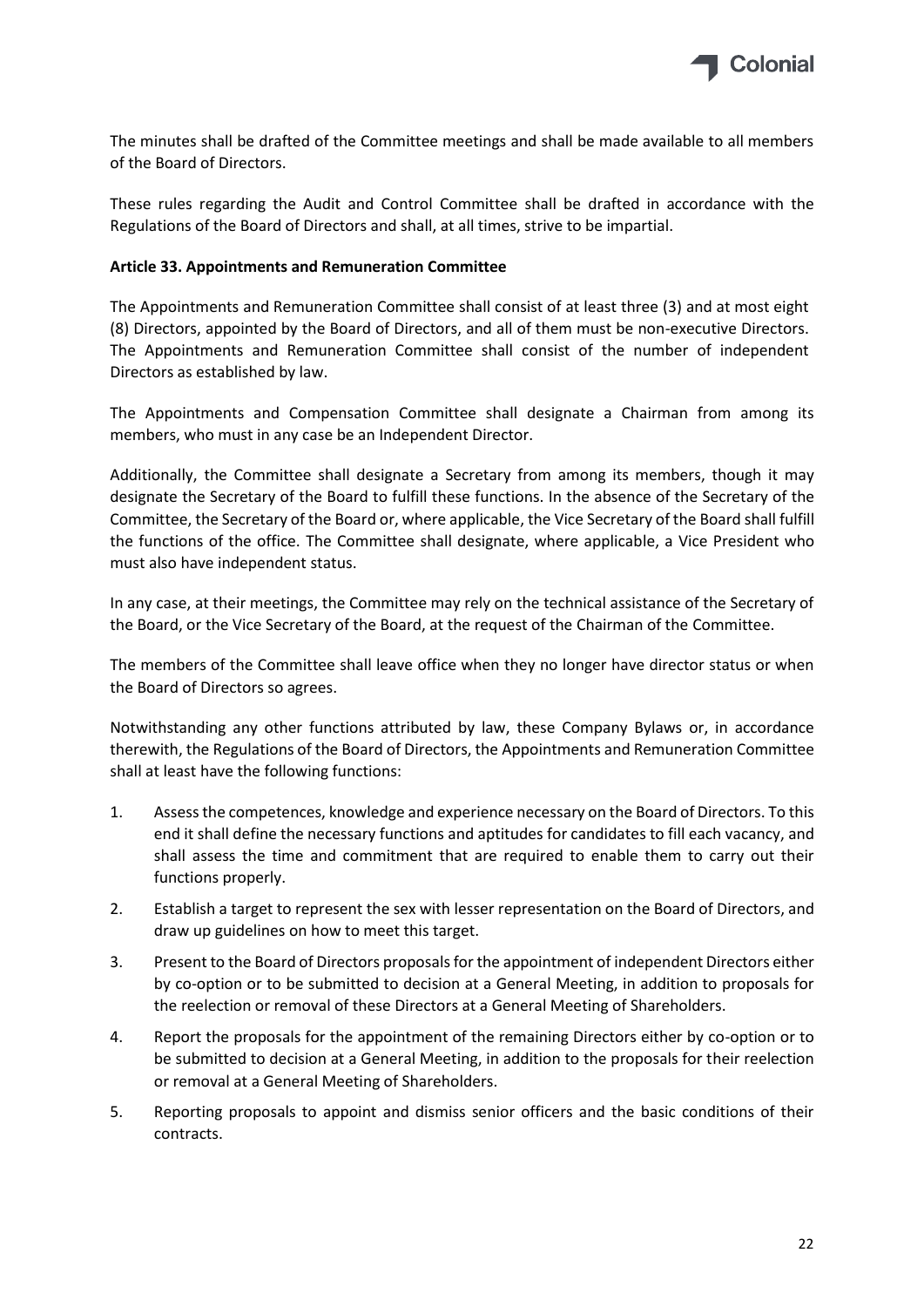

- 6. Study and plan for the succession of the Chairman of the Board of Directors and of the chief executive officer of the Company and, where applicable, present proposals to the Board of Directors for the succession to take place in an orderly and planned manner.
- 7. Propose to the Board of Directors a compensation plan for the Directors and for the general directors or those performing these senior management functions and are directly dependent on the Board, for the executive commission or for the CEO, and the individual compensation and other contractual conditions of the executive Directors who enforce compliance.
- 8. To propose any other issues that may arise on matters that are within the powers of the Appointments and Remuneration Committee to the Board of Directors.
- 9. Other functions which, where applicable, are attributed thereto by these bylaws or the Regulations of the Board of Directors.

The Appointments and Remuneration Committee shall meet to fulfill its functions whenever requested by at least two (2) of its members or when decided by the Chairman, who is authorised to call meetings. The call notice shall be valid provided it is sent by any means that allows acknowledgement of its receipt.

The Appointments and Remuneration Committee shall be validly established when attended by, in person or by proxy, the majority of its members, and its resolutions shall be adopted by a majority of the members in attendance, either in person or by proxy. The Committee member concerned shall refrain from participating in the deliberation and votes on resolutions or decisions in which he/she or an associated person has a direct or indirect conflict of interest. The votes of Directors affected by the conflict of interest and who must abstain shall be deducted for purposes of calculating the majority of votes necessary. Representation must be conferred in writing and specifically for each meeting, and only to another member of the Committee. In the case of a tie, the Chairman's vote shall break the tie.

Committee meetings shall be made public through its minutes, which shall be provided to all members of the Board.

These rules regarding the Appointments and Remuneration Committee shall be drafted in accordance with the Regulations of the Board of Directors and shall, at all times, strive to be impartial.

# **TITLE IV FISCAL YEAR AND ANNUAL FINANCIAL STATEMENTS**

#### <span id="page-37-1"></span><span id="page-37-0"></span>**Article 34. Fiscal year**

The fiscal year shall begin on January first and end on December thirty-first of each year.

#### <span id="page-37-2"></span>**Article 35. Annual financial statements**

The Company must keep, pursuant to the Commercial Code, orderly account records that are appropriate to the Company's business activity of its company and which allow the chronological tracking of its operations, as well as the preparation of inventories and balance sheets. The accounting ledgers must be legalized by the Commercial Registry that has jurisdiction over the Company's registered office.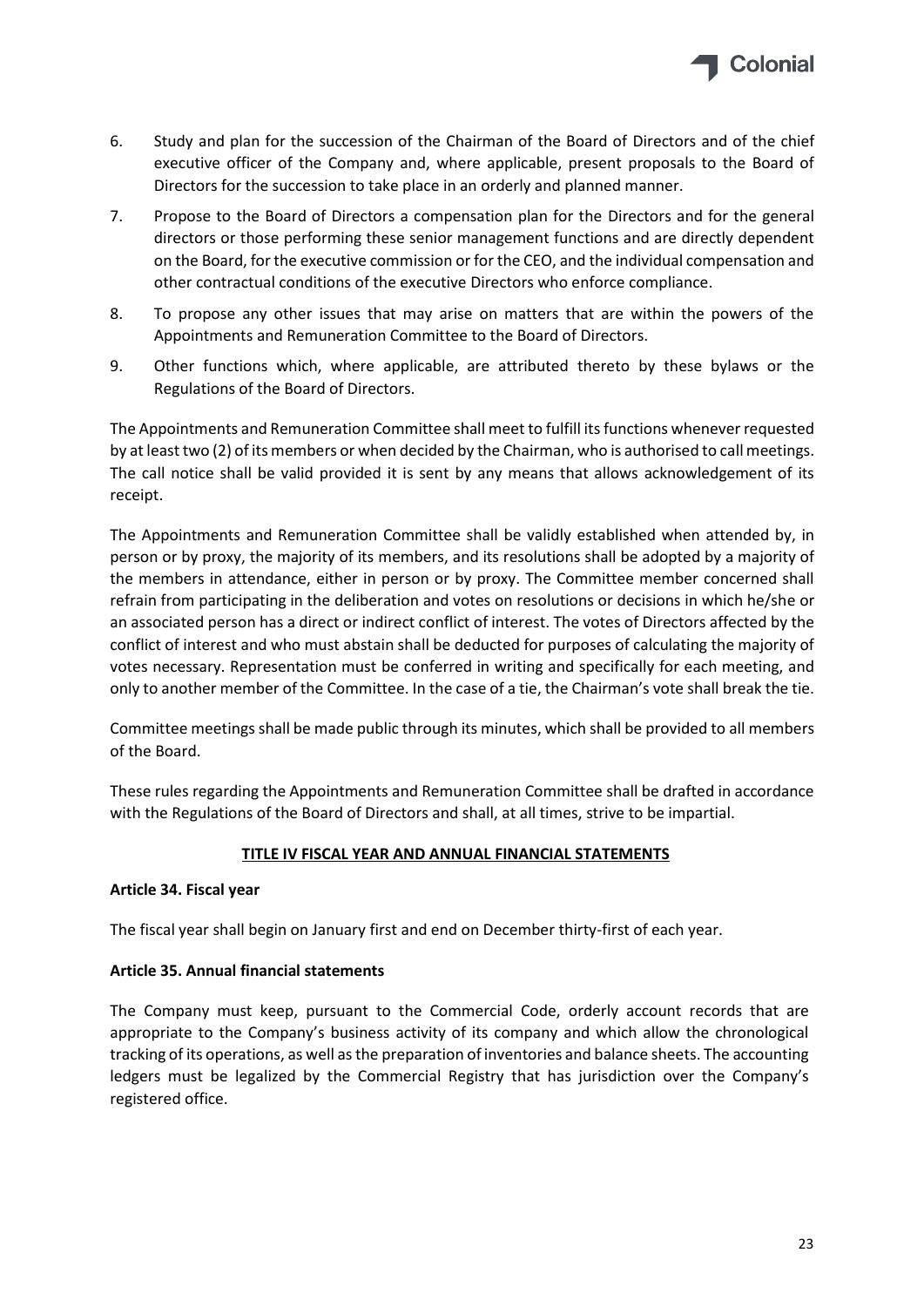

The administrators shall be required to prepare, within three (3) months of the end of the fiscal year, the annual financial statements, a management report and a proposal for the application of the results.

The annual financial statements shall include a balance sheet, a profits and losses statement, a statement of net equity, a cash flow statement and the auditor's report. These documents must be drafted in a clear manner and reflect the true picture of the Company's equity, financial position and the results, as established by law and the Commercial Code, and must be signed by all of the administrators.

#### <span id="page-38-0"></span>**Article 36. Filing the annual financial statements**

Within a month after the approval of the annual financial statements and the management report, the administrators of the Company shall present both documents, together with a timely certification which demonstrates the General Meeting's resolutions approving such statements, duly signed, and of the application of the results, to be deposited with the Commercial Registry in accordance with the law.

#### <span id="page-38-1"></span>**Article 37. Reserves. Distribution of dividends**

The shareholders at the General Meeting shall resolve to distribute profit, with strict observance of any legal provisions applicable to the Company at any given time.

Dividends shall be distributed shareholders in proportion to the share capital they have disbursed.

The shareholders at the General Meeting or the Board of Directors may resolve to distribute interim dividends with the limitations and in compliance with the requirements of the regulations applicable.

#### <span id="page-38-2"></span>**Article 37. bis. Special rules for the distribution of dividends**

- 1. Those entitled to receive dividends shall be those listed as legitimate in the accounting records of Sociedad de Gestión de los Sistemas de Registro, Compensación y Liquidación de Valores, Sociedad Anónima Unipersonal (Iberclear) on the day or date determined by the General Meeting or, if applicable, the Board of Directors, which has agreed to carry out the distribution.
- 2. Dividends shall be paid within one month from the date when the dividend distribution was agreed.
- 3. Once the dividend is approved by the shareholders at the General Meeting or, where applicable, by the Board of Directors, the Board, without prejudice to the possibility of delegation to one or more members of the Board, and to independent third parties, shall be responsible for calculating the amount corresponding to each shareholder considering, as the case may be, the provisions below.

For the purposes of calculating the amount to be paid to shareholders in connection with dividends, the Board of Directors shall consider the amount of the compensation owed to the Company by shareholders in accordance with Article 8 bis of these bylaws, for the purposes of offsetting the amount of compensation with the dividend they would be entitled to receive.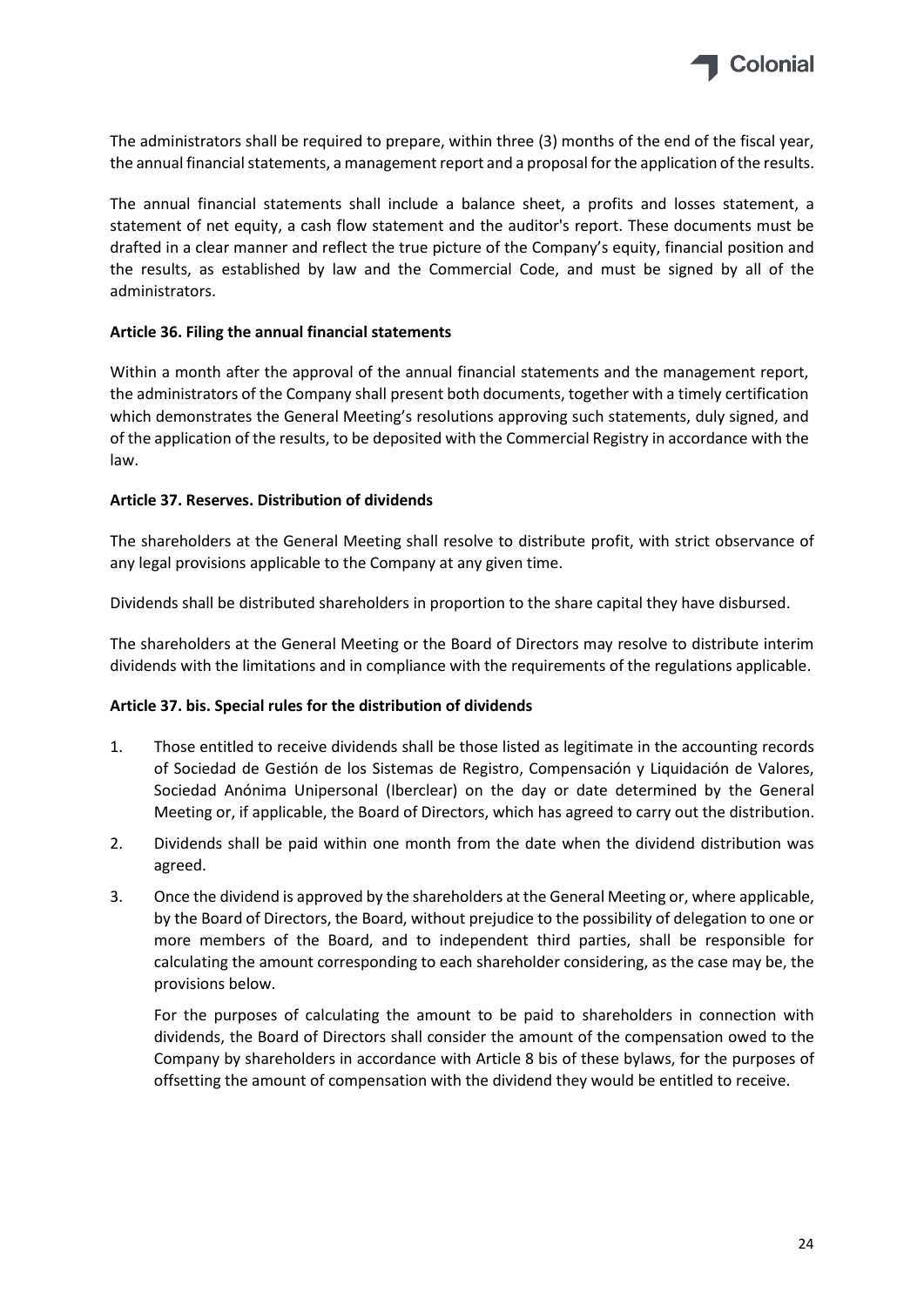

In this regard, any present and future dividends payable to the shareholder shall be offset with any amounts that the shareholder may owe to the Company in accordance with Article 8 bis of these bylaws.

- 4. In cases in which the dividend is paid ahead of the timeframes stipulated for compliance with the ancillary provisions stipulated in Article 8 bis of these bylaws, the Company may withhold from Company shareholders who have not yet supplied the information and documentation required a sum equivalent to the amount of any compensation for which they may be liable in accordance with the stipulations of sub paragraph 2 of Article 8 bis of these bylaws. Once the related ancillary provision has been met, the Company shall refund the amounts withheld from the shareholder who is not obliged to compensate the Company in accordance with the stipulations of sub paragraph 2 of Article 8 bis of these bylaws.
- 5. If applicable, the rules established in this article shall also apply in cases of distribution to shareholders of amounts similar to the dividends (e.g. reserves).

#### **TITLE V DISSOLUTION AND LIQUIDATION**

#### <span id="page-39-1"></span><span id="page-39-0"></span>**Article 38. Dissolution**

The Company shall be dissolved on the grounds set out by law. In case of dissolution, the administrators shall be responsible for liquidating the Company. These administrators, in their roles as liquidators, shall perform the liquidation and division pursuant to the resolutions reached at the General Meeting and to current provisions. Liquidation will not apply to full merge or demerger.

#### <span id="page-39-2"></span>**Article 39. Distribution of company assets**

Upon satisfying all creditors and repaying all loans made against the Company, and handling those not yet accrued, the resulting assets shall be distributed among the shareholders in accordance with the law.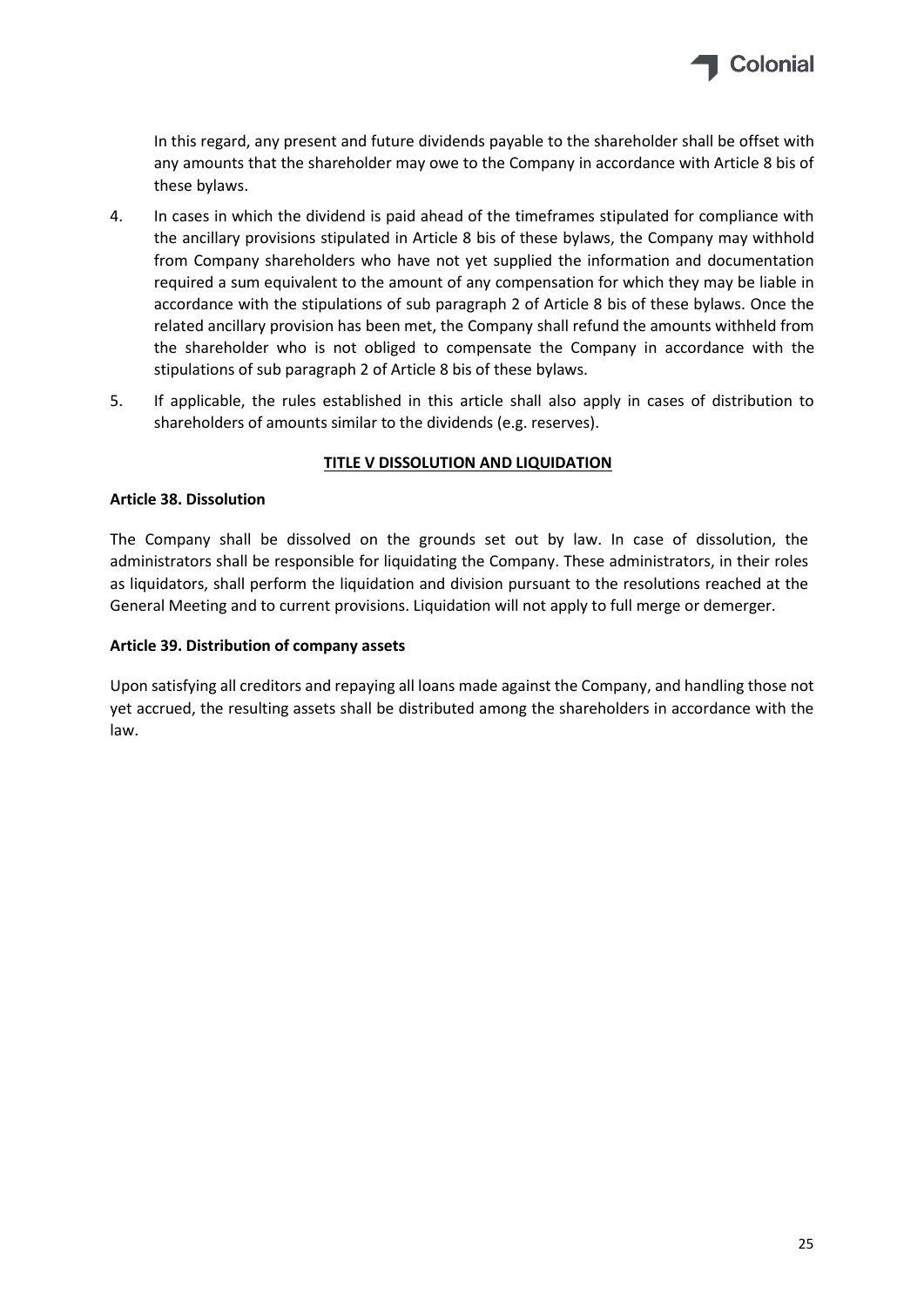

#### **APPENDIX I: EXAMPLE OF CALCULATION OF COMPENSATION**

Following is an example of calculation of the compensation, showing that the effect of compensation on the Company's income statement is zero:

#### **CASE 1:**

Shareholder of Inmobiliaria Colonial holding shares in the Company in a percentage equal to or greater than 5% of share capital, paying tax on the dividend distributed by the Company at an effective tax rate of less than 10%.

#### **IE = DTE \* % acc \* GEE \* (1+(TgE/(1-TgE)))**

*where:*

*DTE: Total dividend distributed by Inmobiliaria Colonial to the shareholder. % acc: Percentage holdings of the shareholder in default. GEE: Special levy applicable in Spain (currently 19%). IE: Compensation for Spanish dividend received by Inmobiliaria Colonial. TgE: Tax rate in Spain which would be applicable to income from the compensation received from the shareholder in default.*

#### **CASE 2:**

Shareholder of Inmobiliaria Colonial that is not an individual entity and holds shares of the Company in a percentage equal to or greater than 10% of share capital, and pays tax on the dividend distributed by the Company at an effective rate of less than 1/3 of general French corporate tax.

#### **IF = DTF \* GEF \* (1+ (TgE/(1-TgE)))**

*where:*

*DTF: Total dividend distributed by SFL to Inmobiliaria Colonial. GEF: Special levy applicable in France (currently 20%). IF: Compensation for French dividend that shall be received by Inmobiliaria Colonial. TgE: Tax rate in Spain which would be applicable to income from the compensation received from the shareholder in default.*